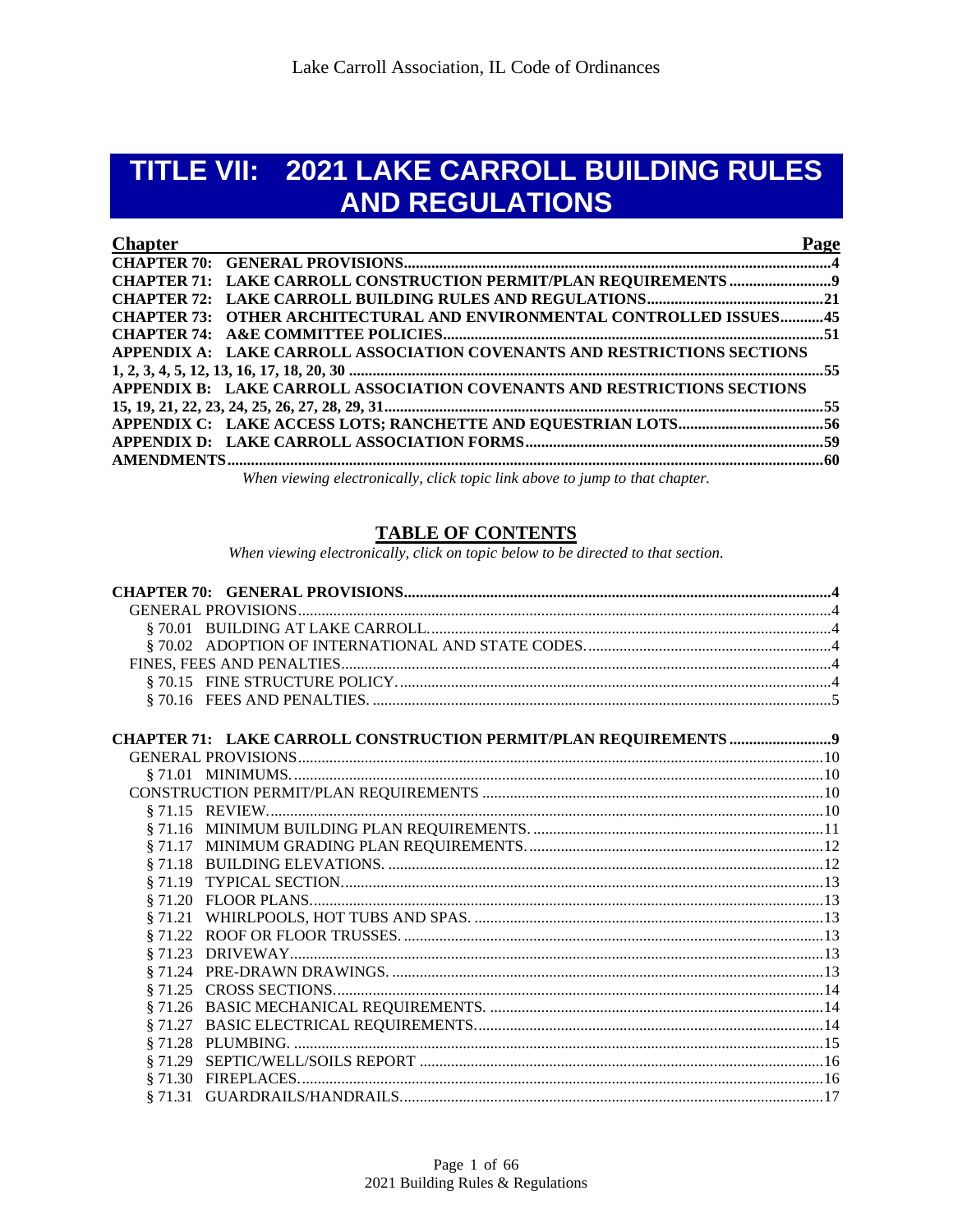| ACCESSORY BUILDINGS (INCLUDING, BUT NOT LIMITED TO SHEDS, BEACH HOUSES, GARAGES, |  |
|----------------------------------------------------------------------------------|--|
|                                                                                  |  |
|                                                                                  |  |
|                                                                                  |  |
|                                                                                  |  |
|                                                                                  |  |
|                                                                                  |  |
|                                                                                  |  |
|                                                                                  |  |
|                                                                                  |  |
|                                                                                  |  |
|                                                                                  |  |
|                                                                                  |  |
|                                                                                  |  |
|                                                                                  |  |
|                                                                                  |  |
|                                                                                  |  |
|                                                                                  |  |
|                                                                                  |  |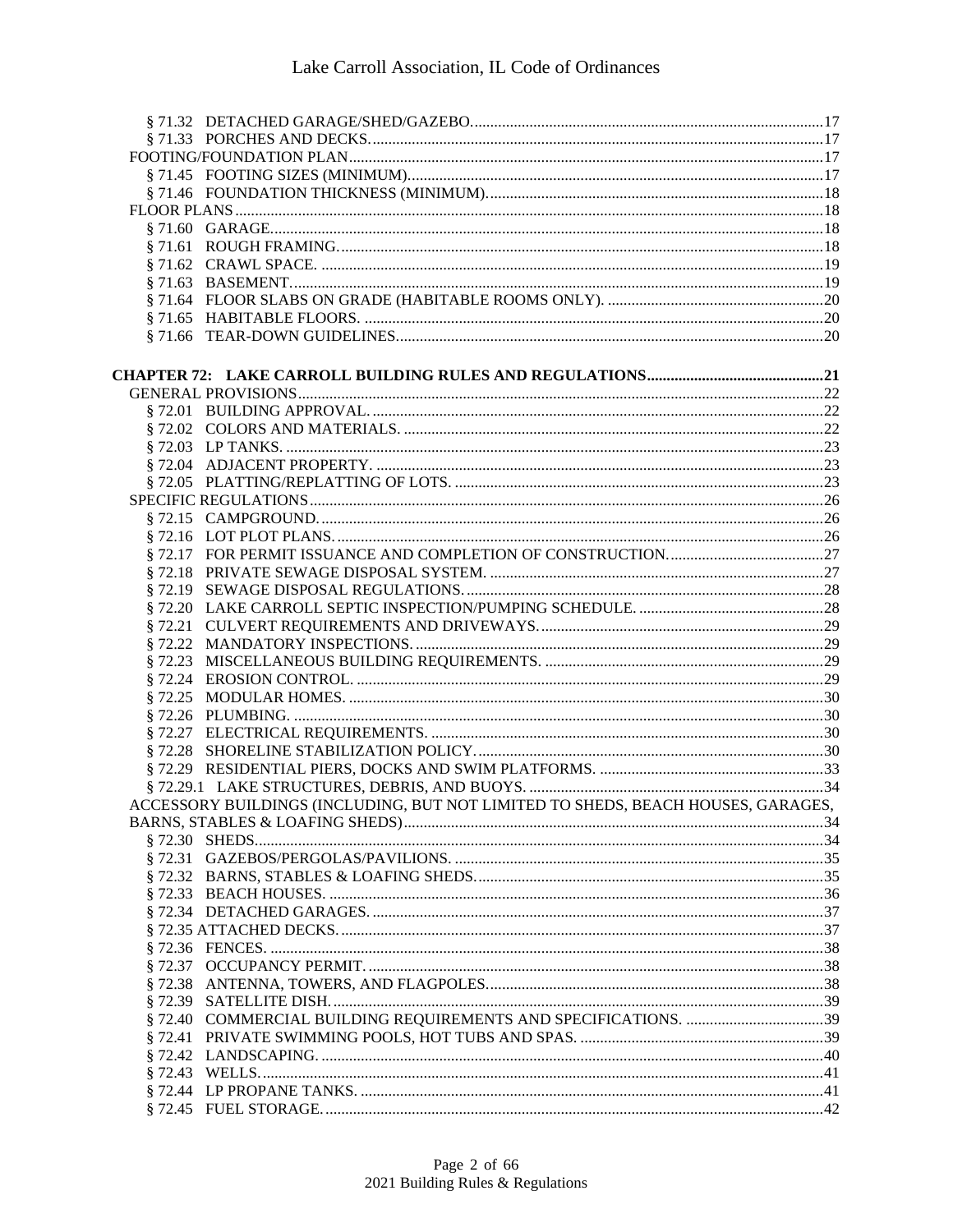| CHAPTER 73: OTHER ARCHITECTURAL AND ENVIRONMENTAL CONTROLLED ISSUES45    |  |
|--------------------------------------------------------------------------|--|
|                                                                          |  |
|                                                                          |  |
|                                                                          |  |
|                                                                          |  |
|                                                                          |  |
|                                                                          |  |
|                                                                          |  |
|                                                                          |  |
|                                                                          |  |
|                                                                          |  |
|                                                                          |  |
|                                                                          |  |
|                                                                          |  |
|                                                                          |  |
| APPENDIX A: LAKE CARROLL ASSOCIATION COVENANTS AND RESTRICTIONS SECTIONS |  |
|                                                                          |  |
|                                                                          |  |
| APPENDIX B: LAKE CARROLL ASSOCIATION COVENANTS AND RESTRICTIONS SECTIONS |  |
|                                                                          |  |
|                                                                          |  |
|                                                                          |  |
|                                                                          |  |
|                                                                          |  |
|                                                                          |  |
|                                                                          |  |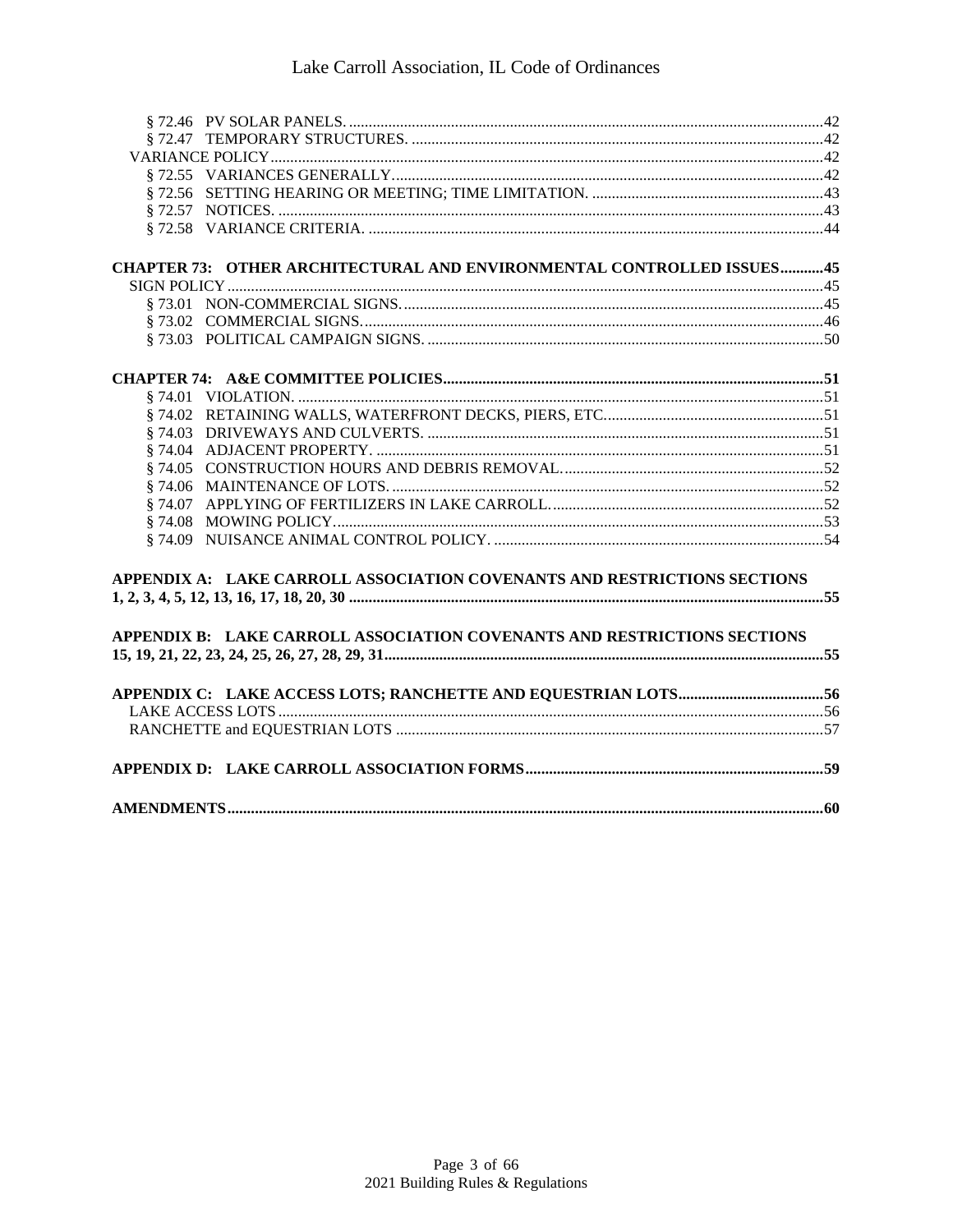# **CHAPTER 70: GENERAL PROVISIONS**

<span id="page-3-0"></span>Section

#### *General Provisions*

| 70.01 | Building at Lake Carroll                  |
|-------|-------------------------------------------|
| 70.02 | Adoption of International and State Codes |
|       | <b>Fines, Fees and Penalties</b>          |
| 70.15 | Fine structure policy                     |
|       |                                           |

#### <span id="page-3-1"></span>70.16 Fees and penalties

# **GENERAL PROVISIONS**

#### <span id="page-3-2"></span>**§ 70.01 BUILDING AT LAKE CARROLL.**

#### **(A) (Any violations within this section will result in fines as outlined in Fine Structure - See §§ 70.15 and 70.16.)**

(B) If you are planning to build, there are several steps to follow in order to ensure a smooth evaluation of your plans.

<span id="page-3-3"></span>(A&E Intro)

#### **§ 70.02 ADOPTION OF INTERNATIONAL AND STATE CODES.**

The Lake Carroll Property Owners Association has adopted the following International and State Codes as of January 1, 2019.

- (A) 2015 International Building Code.
- (B) IL Energy Conservation Code. (Current Edition)
- (C) IL Plumbing Code. (Current Edition)
- (D) 2015 International Residential Code.
- (E) NEC (Electrical Code). (Current Edition)
- (F) IL Accessibility Code. (Current Edition)

<span id="page-3-4"></span>(A&E Intro) (Major changes BOD Approved 10-18-2013; Effective 1-1-2014; Major changes BOD Approved 10-24-2014; Effective 1-1-2015)

# **FINES, FEES AND PENALTIES**

#### <span id="page-3-5"></span>**§ 70.15 FINE STRUCTURE POLICY.**

All LCA Property Owners are responsible for their actions and the actions of their Contractors & Sub-Contractors while performing work on their property. Any and all fines will be assessed to the Property Owner per the following:

(1) Any Owner performing any work without first obtaining permits as required by the A&E Rules and Regulations.

(2) Any Owner allowing a non-registered contractor to perform work within Lake Carroll requiring a permit and contractor registration.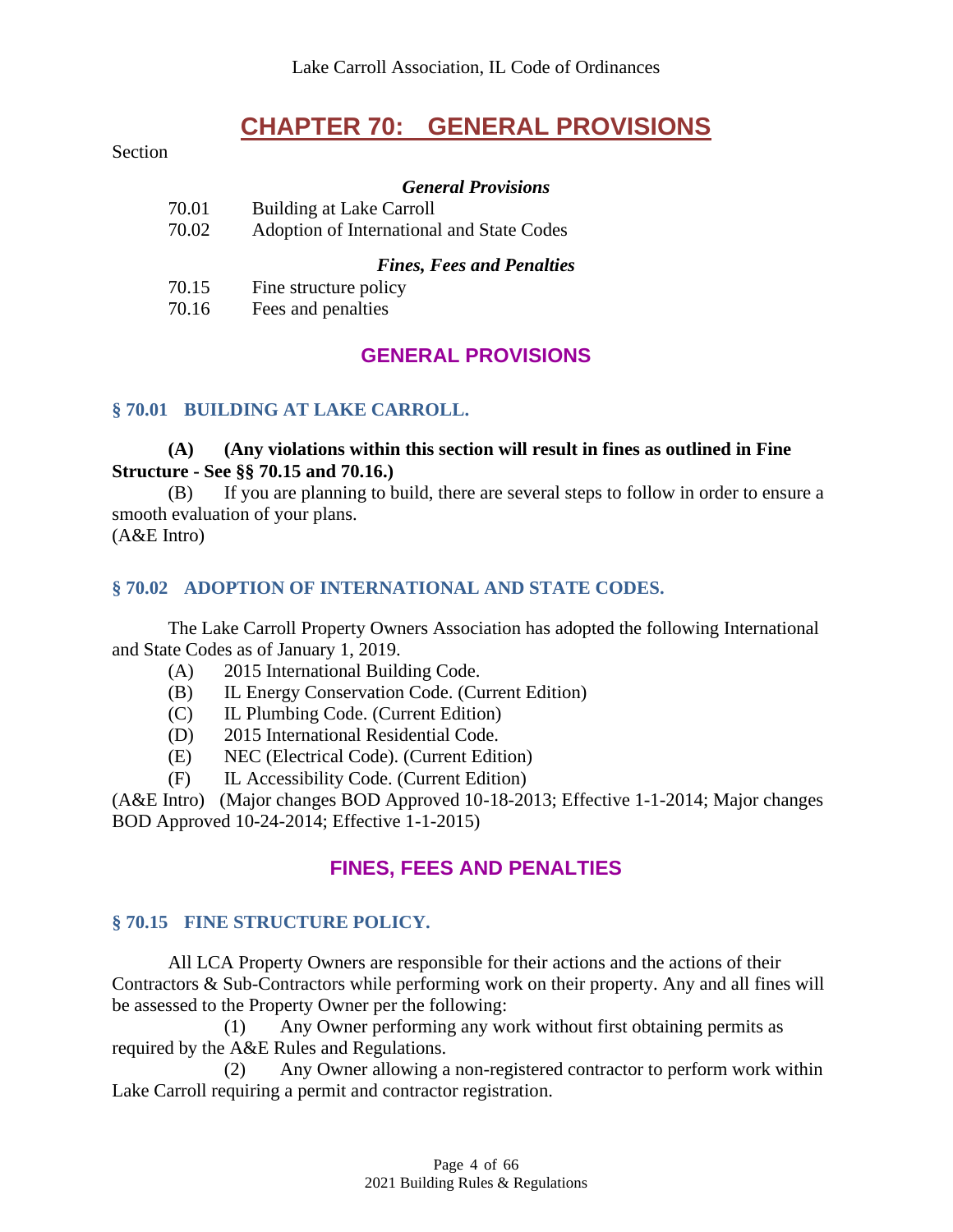(3) Any Owner, or the Owner's contractor/subcontractor performing work not in accordance with the current A&E Rules and Regulations in effect as of January 1, 2013, and all subsequent amendments.

(4) Any Owner failing to apply for a variance as required.

(5) Any Owner, or their contractor/subcontractor, failing to comply with the direction of the Lake Carroll Building Inspector or the decisions of the A&E Committee.

(6) Any Owner, or their contractor/subcontractor, engaging in any misrepresentation or fraud in connection with a permit application, the materials to be used, the contractor(s)/subcontractor(s) performing actual work, etc.

(7) Installation of any improvement without first obtaining permit will cost up to \$2,500, permit *fee will be doubled* plus *\$25/day* until permit is granted.

(8) Variances granted *after* installation of improvement will cost up to \$2,500, plus *\$50/day until variance is granted*.

(9) Failure of Owner or their contractor/subcontractor to obtain any required inspection (24-hour notice required) will cost *\$250* plus *\$25/day* until inspection is requested.

(10) Failure of the Owner to obtain occupancy permit prior to moving anything into a newly constructed home is cause for both the homeowner and the general contractor each receiving a \$250 fine and \$25 per day until permit is obtained from the Building Inspector.

(11) When violations are detected by the Building Inspector fines may be assessed. All rules and regulations are stated in the current A&E Building Rules and Regulations.

(12) All violations will be addressed and fines or "Stop Work Orders" may be issued immediately.

(13) Fines are to be paid immediately and corrections may be required by the Building Inspector, or an order to stop work immediately will be issued.

(14) If material or prints are changed, updated information from the homeowner is needed for the A&E Committee to approve the changes.

(15) Failure of the Owner to obtain permit for the original installation of any pier, dock, boat lift and/or electric "Aqua Thruster" type system. will cost *\$100*.

(16) Failure to apply both reflective material and section/lot numbers to any pier, dock and/or boat lift.

(17) ANY AND ALL FINES/DECISIONS CAN BE APPEALED TO THE LCA BOD.

In all cases, the Building Inspector has the authority to place a *stop work order* on a job until all fines are paid, violations are corrected, or the A&E Committee has granted a variance. (A&E, Policy) (Major changes BOD Approved 11-18-2011; Effective 1-1-2013; Major changes BOD Approved 10-18-2013; Effective 1-1-2014)

Violation of the LCA A&E Building Rules & Regulations will result in the Property Owner of record being charged according to the following fine structure:

#### <span id="page-4-0"></span>**§ 70.16 FEES AND PENALTIES.**

A&E Fees & Penalties Addendum # 2008-01 (Board Approved 12-22-2008)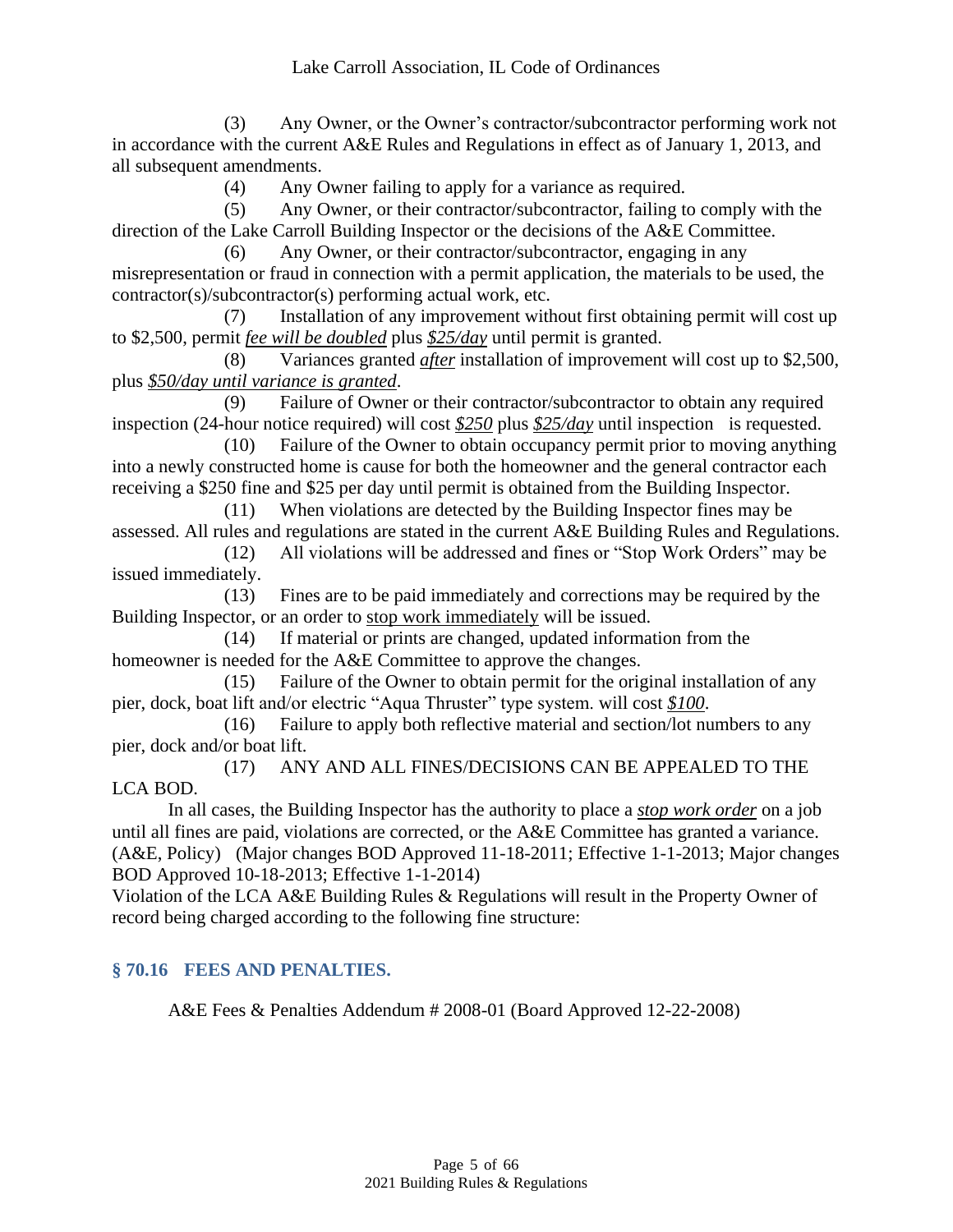| <b>Permit Fees</b>                                                                                                                      |                    | <b>Permit Valid</b>                     | <b>Extensions</b>     |           |
|-----------------------------------------------------------------------------------------------------------------------------------------|--------------------|-----------------------------------------|-----------------------|-----------|
|                                                                                                                                         |                    |                                         |                       | $2 - 3$   |
| New Home *                                                                                                                              | Sq Footage         | 1 year not to exceed<br>20 months total | 6 Mo. \$250           | \$150/Mo. |
| Addition                                                                                                                                | Sq Footage         | 1 year not to exceed<br>20 months total | 6 Mo. \$250           | \$150/Mo. |
| <b>Accessory Building</b>                                                                                                               | sf x 27 x<br>.0025 | 6 Mo.                                   | $3\text{ Mo}$<br>\$50 |           |
| <b>Barns and Stables</b>                                                                                                                | sf x 27 x<br>.0025 | 6 Mo.                                   | 3 Mo<br>\$100         |           |
| <b>Beach House</b>                                                                                                                      | sf x 27 x<br>.0025 | 6 Mo.                                   | 3 Mo<br>\$100         |           |
| Decks                                                                                                                                   | \$25               | 6 Mo.                                   | 3 Mo<br>\$50          |           |
| Driveway                                                                                                                                | \$25               | 6 Mo.                                   | 3 Mo/\$25             |           |
| <b>External Wood</b><br>burner/alternate fuel                                                                                           | \$25               | $6\text{ Mo}$                           | 3 Mo/\$50             |           |
| Fences                                                                                                                                  | \$25               | 6 Mo.                                   | 3 Mo/\$50             |           |
| Garage (Detached)                                                                                                                       | sf x 27 x<br>.0025 | 6 Mo.                                   | 3 Mo/\$100            |           |
| Gazebo                                                                                                                                  | \$25               | 6 Mo.                                   | 3 Mo/\$50             |           |
| In-ground Swimming Pool                                                                                                                 | \$50               | 6 Mo.                                   | 3 Mo/\$100            |           |
| Landscaping                                                                                                                             | \$25               | Not to exceed 1 yr.                     | 3 Mo/\$50             |           |
| Lot Clearing                                                                                                                            | \$25               | 6 Mo.                                   | 3 Mo/\$50             |           |
| Riprap                                                                                                                                  | None               |                                         |                       |           |
| Satellite Dish (greater than<br>36")                                                                                                    | \$25               | 6 Mo.                                   | 3 Mo/\$50             |           |
| Shed                                                                                                                                    | \$25               | 6 Mo.                                   | 3 Mo/\$50             |           |
| <b>Swimming Pools</b>                                                                                                                   | \$25               | 6 Mo.                                   | 3 Mo/\$50             |           |
| Towers (no wind towers)                                                                                                                 | \$25               | 6 Mo.                                   | 3 Mo/\$50             |           |
| <b>Greenway Pier or Dock</b>                                                                                                            | \$25               |                                         |                       |           |
| * Hardships to be considered on an individual basis by the A&E Committee<br>(Major changes BOD Approved 11-18-2011; Effective 1-1-2013) |                    |                                         |                       |           |

| <b>Penalties</b>     | Fee     | 1st Fine | <b>Minimum</b><br><b>Fine Per</b><br>Day | 2nd Offense | 3rd Offense |
|----------------------|---------|----------|------------------------------------------|-------------|-------------|
| Installation without | Doubled | $Up$ to  | \$25                                     |             |             |
| Permit               |         | \$2,500  |                                          |             |             |
| Variance Hearing     | \$250   |          |                                          |             |             |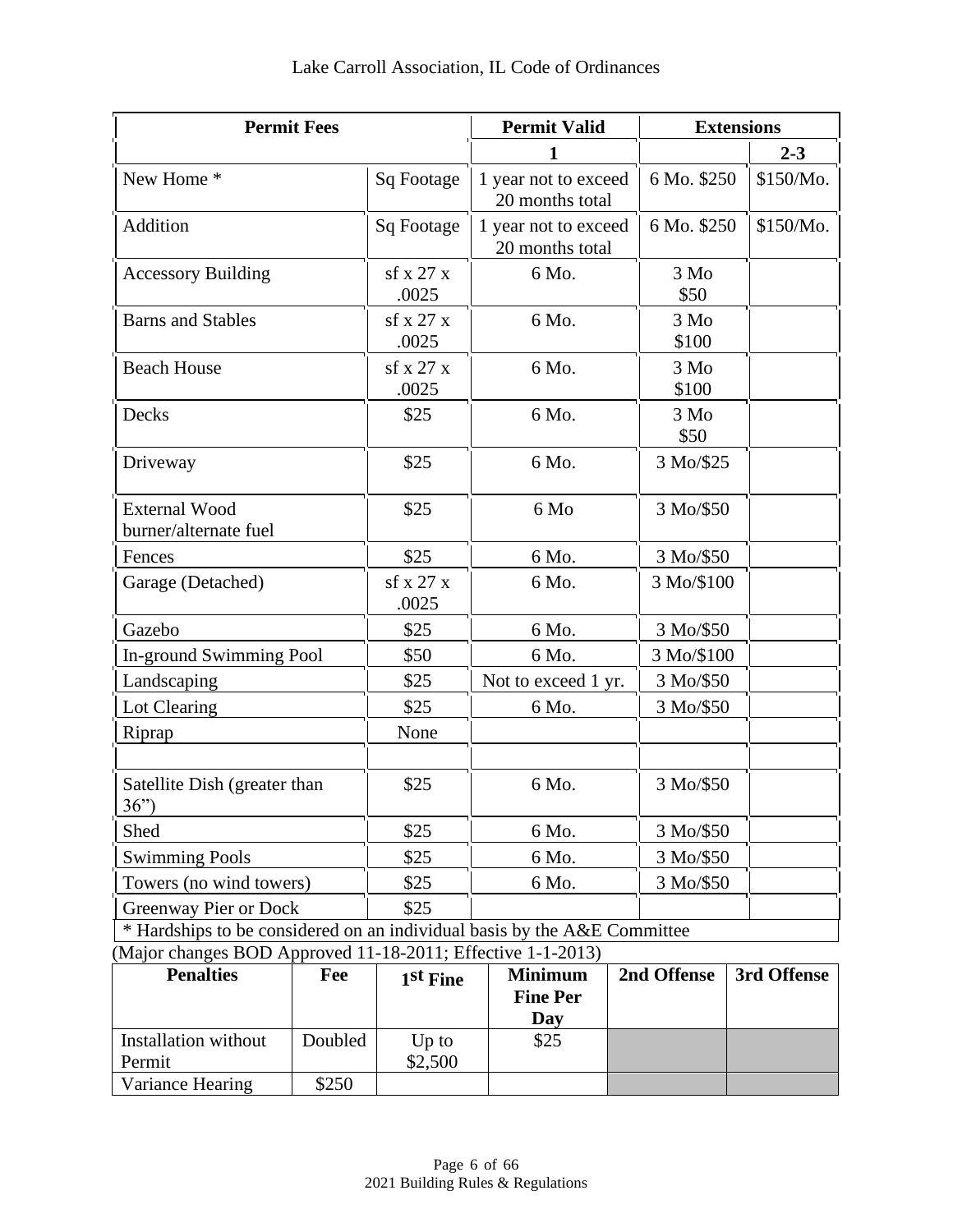| <b>Penalties</b>                               | Fee | 1st Fine      | <b>Minimum</b><br><b>Fine Per</b> | 2nd Offense   | 3rd Offense  |
|------------------------------------------------|-----|---------------|-----------------------------------|---------------|--------------|
|                                                |     |               | Day                               |               |              |
| If Variance granted                            |     | Up to         | \$50                              |               |              |
| after improvement                              |     | \$2,500       |                                   |               |              |
| Fail to get any                                |     | \$250         | \$25                              |               |              |
| required Inspection                            |     |               |                                   |               |              |
| Fail to get                                    |     | \$250         | \$25                              |               |              |
| <b>Occupancy Permit</b>                        |     |               |                                   |               |              |
| prior to moving in                             |     |               |                                   |               |              |
| Fail to get permit for                         |     | \$100         |                                   |               |              |
| Greenway Dock or                               |     |               |                                   |               |              |
| pier                                           |     | \$50          | \$10                              |               |              |
| Fail to apply<br>reflective material           |     |               |                                   |               |              |
| and/or section/lot                             |     |               |                                   |               |              |
| numbers on Piers,                              |     |               |                                   |               |              |
| Docks or Boatlifts                             |     |               |                                   |               |              |
| Addendum # 2009-01 (Board Approved 11-20-2009) |     |               |                                   |               |              |
| Improved lot not                               |     | \$100         |                                   |               |              |
| mowed less than 6 in.                          |     |               |                                   |               |              |
| Violation of any                               |     |               | $$250 - $500$                     |               |              |
| "Private Swimming                              |     |               |                                   |               |              |
| Pool" construction                             |     |               |                                   |               |              |
| rules                                          |     |               |                                   |               |              |
| <b>Construction Debris</b>                     |     | \$250         | <b>Plus \$25</b>                  |               |              |
| in ditches                                     |     |               |                                   |               |              |
| Contractors signs left                         |     |               | \$25                              |               |              |
| more than 7 days                               |     |               |                                   |               |              |
| after final inspection                         |     |               |                                   |               |              |
| Using adjacent                                 |     | \$250         | Plus \$25;                        |               |              |
| property without                               |     |               | plus stop                         |               |              |
| permission on file                             |     |               | work order                        |               |              |
| All violations may be                          |     | Up to         |                                   | Up to \$5,000 | Loss of      |
| assessed                                       |     | \$2,500       |                                   |               | privilege to |
|                                                |     |               |                                   |               | Build in     |
|                                                |     |               |                                   |               | Lake Carroll |
| Contractor                                     |     | <b>Double</b> | Or loss of                        |               |              |
| performing work                                |     | registration  | contractor                        |               |              |
| requiring a permit                             |     | fee           | registration                      |               |              |
| not registered as a                            |     |               | for up to 12                      |               |              |
| contractor with the                            |     |               | months                            |               |              |
| <b>Lake Carroll</b>                            |     |               |                                   |               |              |
| <b>Property Owner's</b>                        |     |               |                                   |               |              |
| <b>Association</b>                             |     |               |                                   |               |              |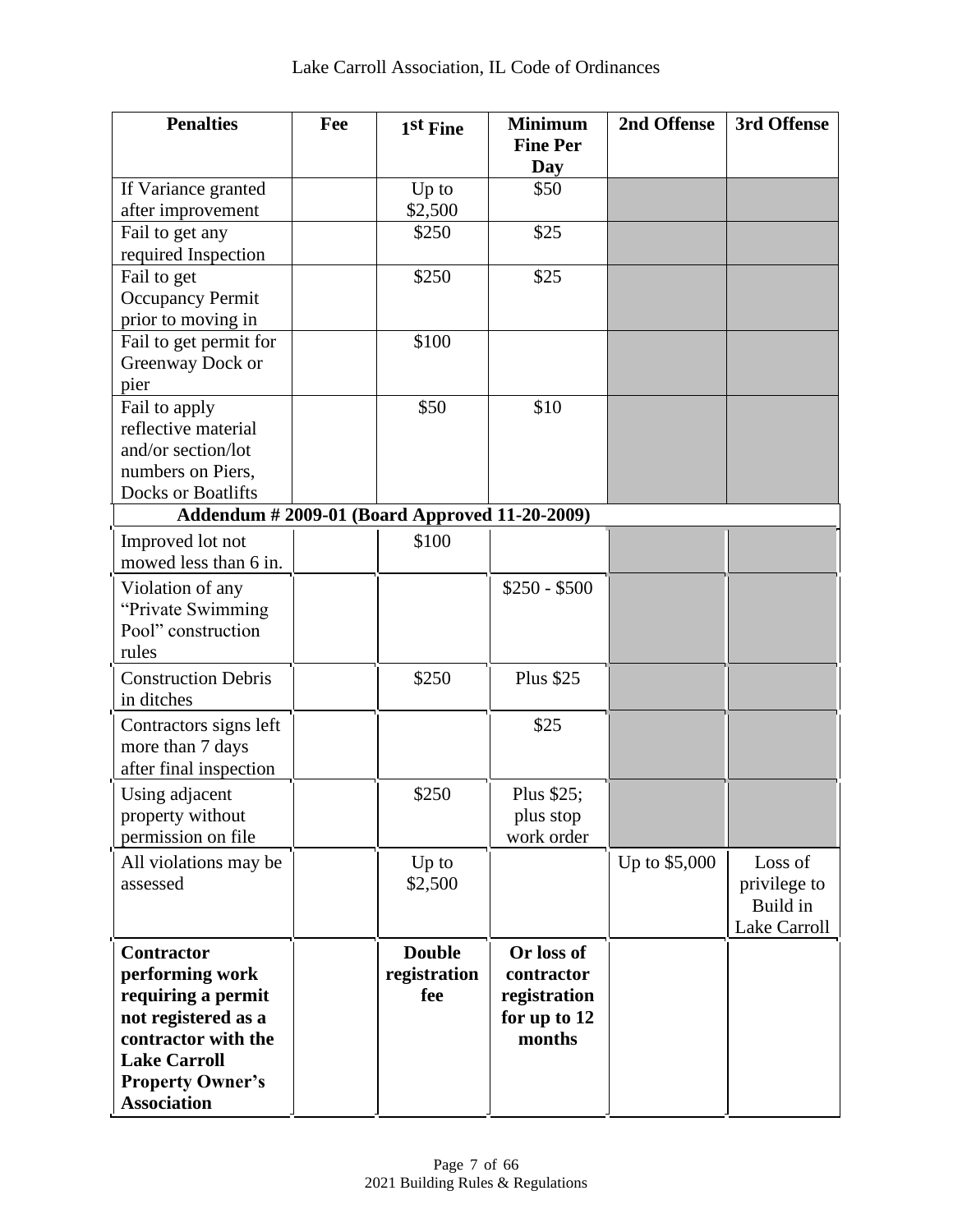| <b>Penalties</b>                                                                         | Fee | 1st Fine | <b>Minimum</b><br><b>Fine Per</b> | 2nd Offense | 3rd Offense |
|------------------------------------------------------------------------------------------|-----|----------|-----------------------------------|-------------|-------------|
|                                                                                          |     |          | Day                               |             |             |
| Members will be given a written notice of any violation. They will be given 14 days from |     |          |                                   |             |             |
| date of notice to cure violation before fines will be imposed. However, the Association  |     |          |                                   |             |             |
| reserves the right to issue a Stop Work Order and/or impose fines immediately.           |     |          |                                   |             |             |

(A&E, Fees and Penalties) (BOD approved 12-22-2008; Major changes BOD Approved 11-18- 2011; Effective 1-1-2013)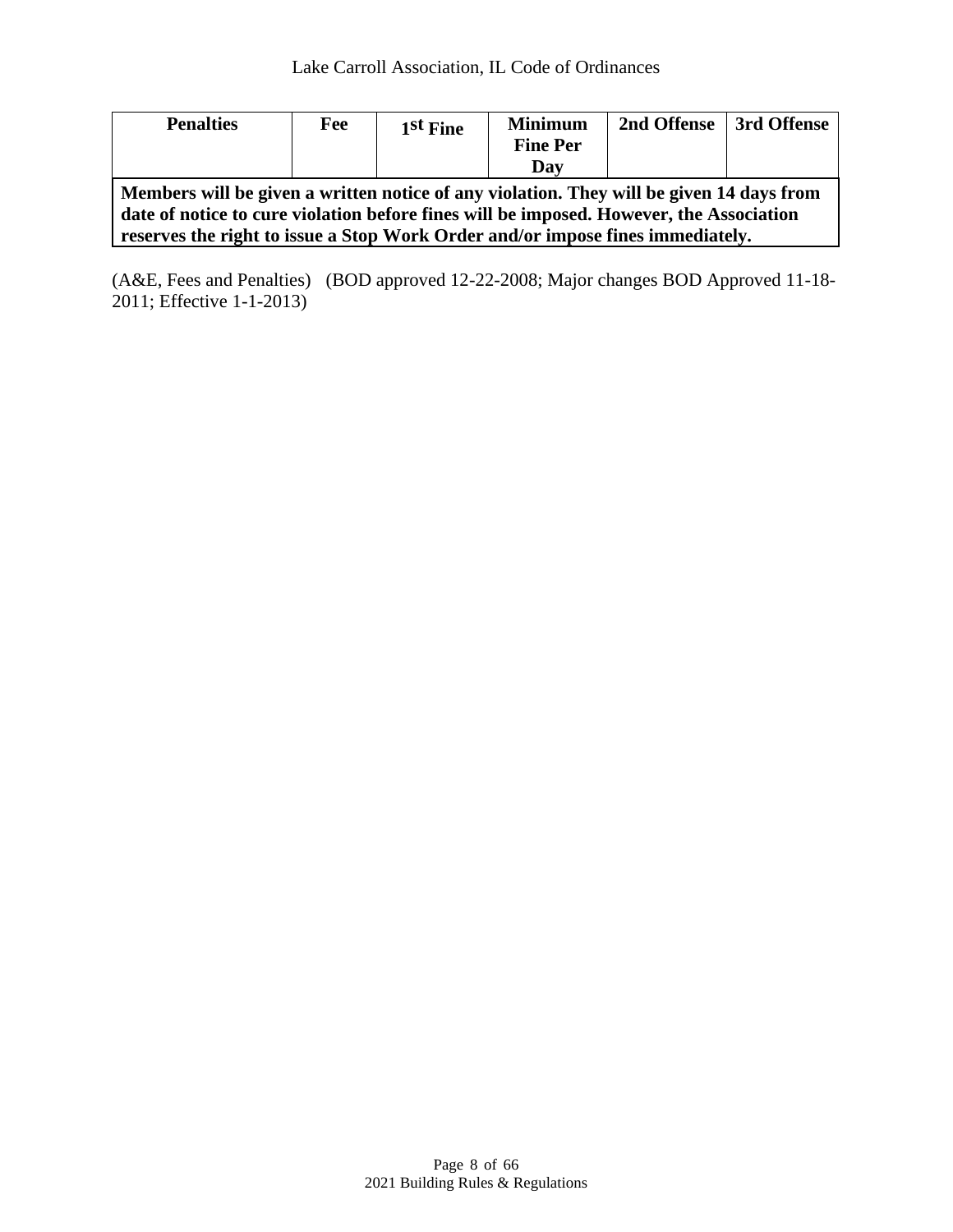# **CHAPTER 71: LAKE CARROLL CONSTRUCTION PERMIT/PLAN REQUIREMENTS**

### <span id="page-8-0"></span>Section

#### *General Provisions*

*Construction Permit/Plan Requirements*

| 71.01 | Minimums                                    |
|-------|---------------------------------------------|
|       | <b>Construction Permit/Plan Requireme</b>   |
| 71.15 | Review                                      |
| 71.16 | Minimum Building Plan Requirements          |
| 71.17 | Minimum Grading Plan Requirements           |
| 71.18 | <b>Building Elevations</b>                  |
| 71.19 | <b>Typical Section</b>                      |
| 71.20 | <b>Floor Plans</b>                          |
| 71.21 | Whirlpools, Hot Tubs and Spas               |
| 71.22 | <b>Roof or Floor Trusses</b>                |
| 71.23 | Driveway                                    |
| 71.24 | Pre-Drawn Drawings                          |
| 71.25 | <b>Cross Sections</b>                       |
| 71.26 | <b>Basic Mechanical Requirements</b>        |
| 71.27 | <b>Basic Electrical Requirements</b>        |
| 71.28 | Plumbing                                    |
| 71.29 | Septic/Well/PERC Test                       |
| 71.30 | Fireplaces                                  |
| 71.31 | Guardrails/Handrails                        |
| 71.32 | Detached Garage/Shed/Gazebo                 |
| 71.33 | Porches and Decks                           |
|       | <b>Footing/Foundation Plan</b>              |
| 71.45 | Footing Sizes (Minimum)                     |
| 71.46 | Foundation Thickness (Minimum)              |
|       | <b>Floor Plans</b>                          |
| 71.60 | Garage                                      |
| 71.61 | <b>Rough Framing</b>                        |
| 71.62 | Crawl Space                                 |
| 71.63 | <b>Basement</b>                             |
| 71.64 | Floor Slabs on Grade (Habitable Rooms Only) |
| 71.65 | <b>Habitable Floors</b>                     |
| 71.66 | <b>Tear-Down Guidelines</b>                 |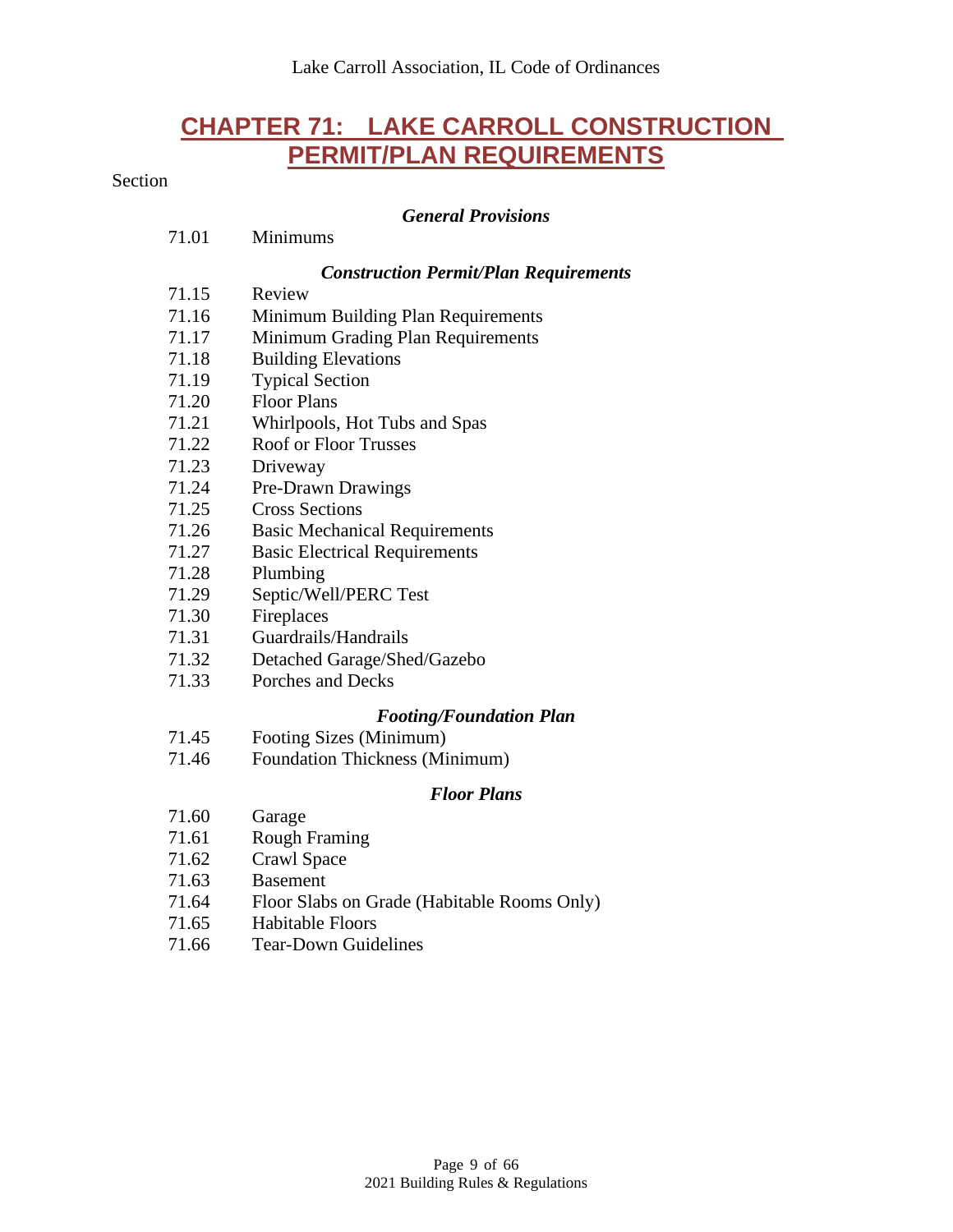# **GENERAL PROVISIONS**

#### <span id="page-9-1"></span><span id="page-9-0"></span>**§ 71.01 MINIMUMS.**

#### **THE FOLLOWING REQUIREMENTS ARE TO BE CONSIDERED AS MINIMUMS. THEY DO NOT COVER ALL CONCEIVABLE DRAWINGS, CODES OR CONDITIONS FOR SPECIFIC ITEMS.**

#### **CALL BEFORE YOU DIG**

**CONTACT J.U.L.I.E. @ 1-800-892-0123 FOR UNDERGROUND UTILITY LOCATIONS.**

<span id="page-9-2"></span>**PROVIDE THE ISSUED DIG NUMBER TO THE BUILDING INSPECTOR.** (A&E, Ch. I) (Major change BOD Approved 10-24-2014; Effective 1-1-2015)

## **CONSTRUCTION PERMIT/PLAN REQUIREMENTS**

#### <span id="page-9-3"></span>**§ 71.15 REVIEW.**

(A) (1) Only Members in good standing may receive a building permit.

(2) Applications must be submitted and fully completed with all information and fees as requested. All contractors and subcontractors must be registered with the Lake Carroll Association and submit proof of insurance with Lake Carroll Association as certificate holders You may register at the Association office. This must be done PRIOR to the start of any construction project at Lake Carroll.

(3) Only complete applications will be reviewed by the A&E Committee. Incomplete applications and plans will be tabled until all information is received and then reviewed at the next regularly scheduled A&E Committee meeting. All plans must also include, on all pages, owner's name and Section and Lot of construction to be considered complete.

(B) (1) Building permit fee for dwelling. (Reference "Building Permit" fee pages - See § 70.16)

(2) Escrow for damage/completion deposit \$1,000 (Check must be contractor's check.)

(3) For residential or commercial construction, a \$1,955 impact fee.

(4) Include name of contractor and list of all current subcontractors. The

Building Inspector needs to be notified of the subcontractor changes prior to their work being done on project.

(C) (1) Plans must be submitted by 2 pm on the Friday prior to next scheduled A&E Committee Meeting. Please check with Association office for any last-minute changes.

(2) When plans are approved by the  $A \& E$  Committee, a letter will be sent stating work may begin. The A&E Committee will forward copies of the letter of approval to the utility companies and the Carroll County Zoning Officer and Assessors Office.

(3) New home plans must be submitted by 2pm on the Friday, 2 weeks prior to the next scheduled A&E Committee meeting. Please check the Association Office for any last-minute changes.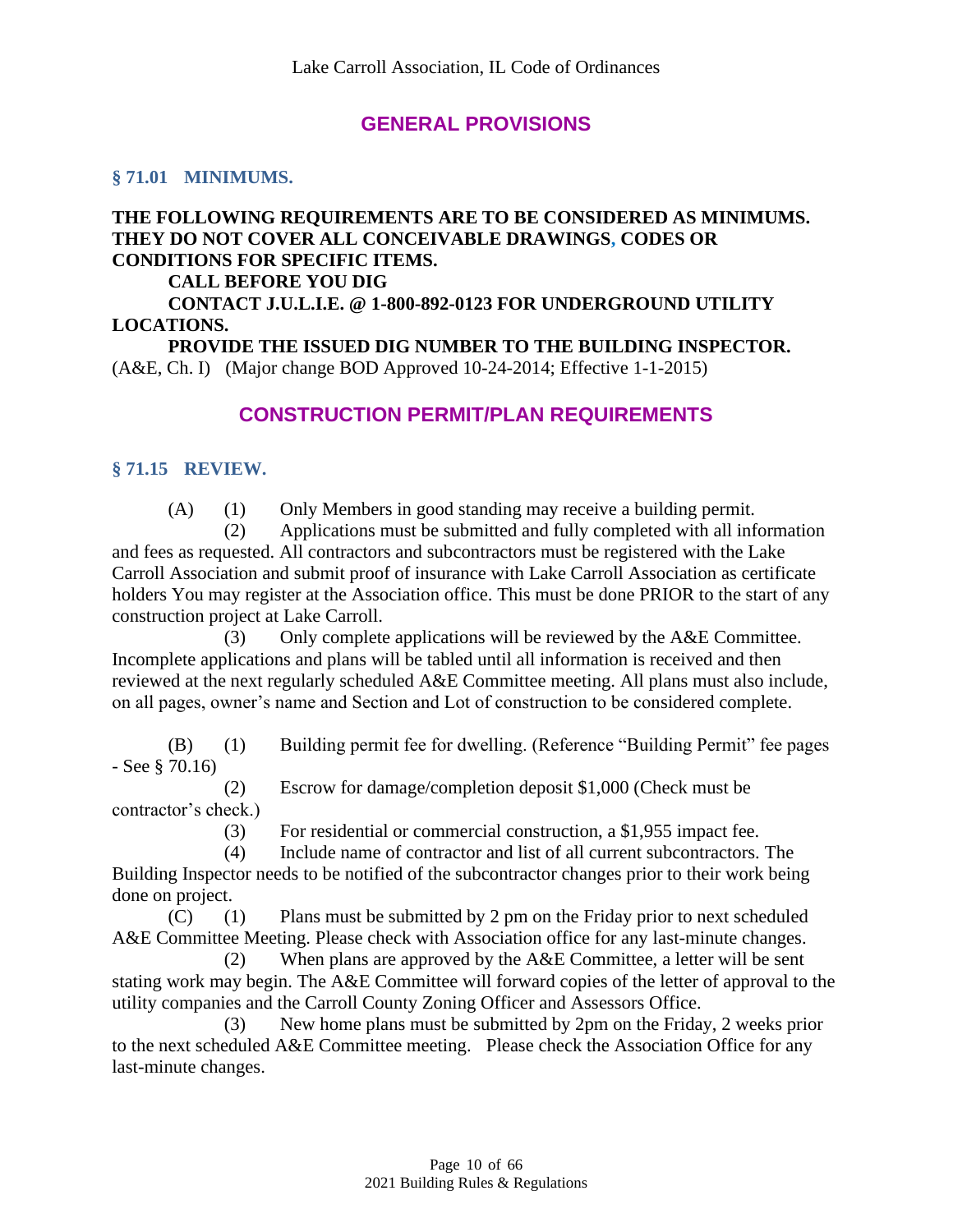(D) New home or building projects may begin as soon as the A&E Committee has approved the project and the Lake Carroll Building Inspector has inspected the site to ensure the lot has been staked out according to the approved plans. If you have any questions, please contact the Lake Carroll Association office (815) 493-2552 (A&E, Ch. I) (Major change BOD Approved 10-24-2014; Effective 1-1-2015)

# <span id="page-10-0"></span>**§ 71.16 MINIMUM BUILDING PLAN REQUIREMENTS.**

(A) The following are the minimum plan requirements for anyone planning to build a house, addition, garage, deck, pier, dock, accessory building, satellite dish, swimming pool, sign, rip rap, seawall or any other type of construction or site improvement. The requirements listed below will be used as a minimum guideline by the Committee when reviewing plans for compliance. The Committee may reject applications for non-conformance to any of the items required. Plans must be submitted to the LC Architectural and Environmental (A&E) Committee and must conform to LCA adopted codes, LCA Building Requirements outlined in the Associations Covenants & Restrictions and Building Rules and Regulations and must be stamped by a registered professional stating that the plans conform to the current codes adopted by the Association. Pursuant to the 2015 IRC, Section 106, R106.1 Construction Documents, paragraph "Exception", the Committee has the authority to waive the professional stamp on a case-by-case basis. The types of construction documents that may not require a professional design stamp are listed below, but not limited to the following:

(1) The work submitted does not have any or very limited structural, mechanical, electrical, or plumbing scope of work.

(2) Interior Build-out (excluding structural revisions), Gazebos, Decks and cosmetic work.

(3) Landscaping design (except retaining walls over 24 inches in height).

(4) The plans must be submitted in legible format and contain all information as required by the LC building rules and regulations.

(5) The plans submitted will be reviewed by the A&E Committee and must comply with all codes and life safety issues.

(B) (1) Complete all permit applications, documents and submit with required fees.

(2) Submit plans in triplicate on 24 inches x 36 inches format (minimum) for Homes, Additions, Garages, Beach Houses, Barns & Stables.

(a) Submit PDFs for structures with condition space.

(3) Submit proper RES/Check Energy Compliance Certificate for all new homes and additions.

(4) Submit IDPH documents/approval for well and septic systems.

(5) Submit soils scientist report.

(C) **Prior to making any additions, deletions, or alternations from the approved plans you must notify the Building Inspector immediately. Any structural changes will require a revised drawing and approval by the A&E Committee. If you relocate or add any structure you may be required to resubmit a new survey.**

(A&E, Ch. I) (Major change BOD Approved 10-24-2014; Effective 1-1-2015)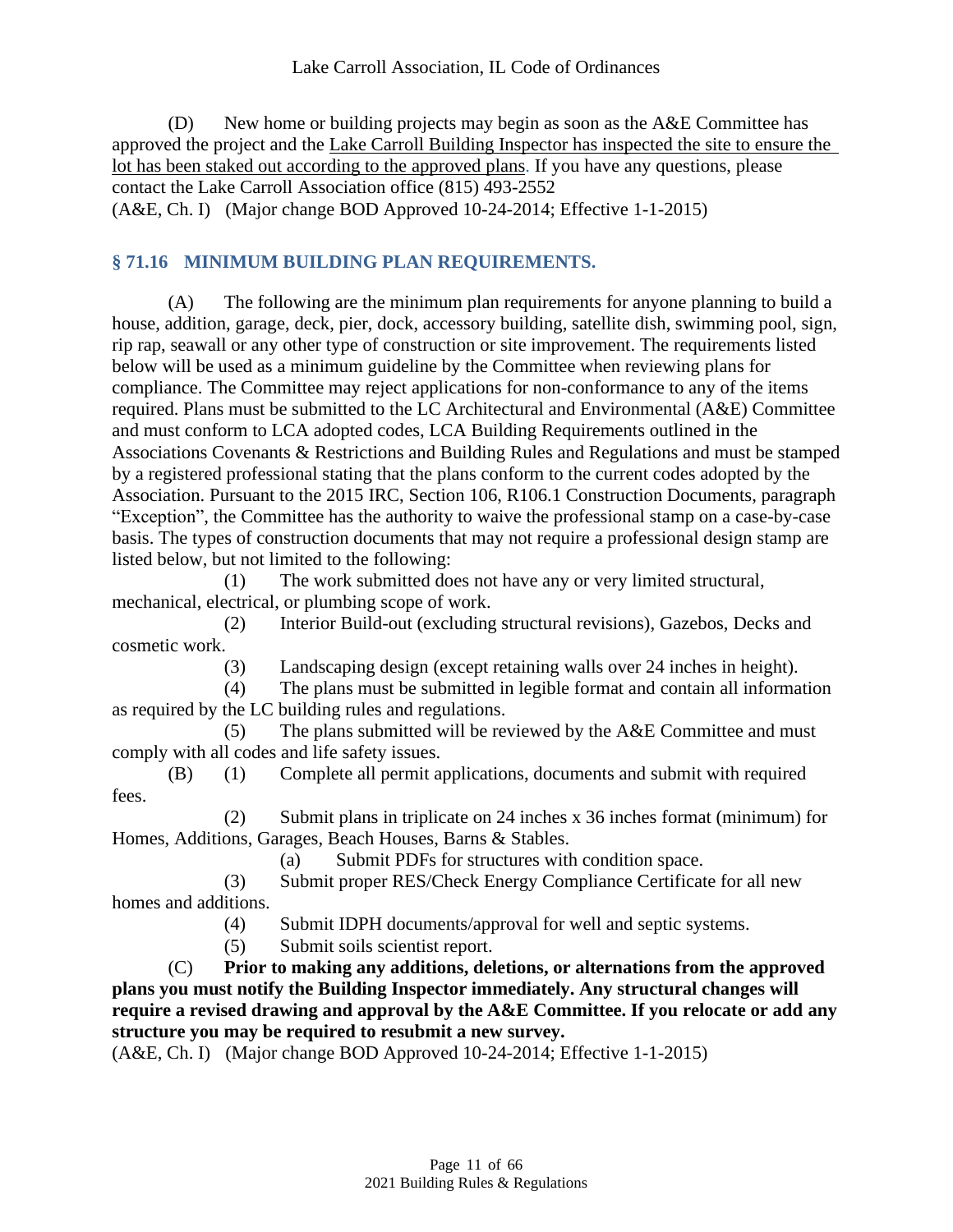#### <span id="page-11-0"></span>**§ 71.17 MINIMUM GRADING PLAN REQUIREMENTS.**

(A) Provide an accurate survey that must reflect the existing improvements including proposed construction and/or changes that the permit is being requested for.

(B) Plan must be prepared by an Illinois Registered Professional Engineer or an Illinois Registered Land Surveyor.

(C) Delineation/location of all existing and proposed easements, such as utilities, drainage.

(D) Benchmark and proposed grades.

(E) Existing and proposed topography at one (1) foot contour intervals and any necessary/critical spot elevations.

(F) Drainage arrows along lot lines and wherever else appropriate.

(G) Finished grades at least one-half (0.5) feet below top of foundation, directing slope away from the foundation.

(H) Provide the proposed top of foundation elevation (and the lowest opening elevation). For lakefront construction, the lowest floor level of all homes must be at least six (6) feet above the 740-pool level.

(I) Provide the top and bottom elevations of any proposed retaining wall, along with a cross-section detail for the proposed design. Manufacturer's specification sheets will need to be provided on those wall sections that are pre-made (e.g. interlocking wall system). Retaining walls 24 inches or more in height require the certification of An Illinois Registered Structural Engineer

(J) Sediment protection (such as silt fencing) must be properly installed. Other acceptable and practical methods may be used.

(K) Provide the location and design detail of the construction entrance and any culvert sedimentation protection.

(L) Indicate Well and Septic Locations.

(M) Indicate LP tank location if applicable.

(N) Before framing can start on a new house, the foundation must be located, and a plat prepared by an Illinois Professional Land Surveyor showing the dimensions to the property lines. This may be done after forms are set and before concrete is poured.

(O) All set back lines and easements are to be indicated and followed. See "Setbacks" in Appendices A, B & C.

(P) If required to meet the 40% limitation set out in Appendix A, paragraph III or Appendix B, paragraph III, provide the following information on the site plan or grading plan: Area of lot, combined area of existing impervious improvements, area of proposed impervious improvements and calculation showing total of current and proposed impervious improvements meet the requirements of the above referenced Appendix A and Appendix B paragraphs (all areas to be shown in square feet)

<span id="page-11-1"></span>(A&E, Ch. I) (Major change BOD Approved 10-24-2014; Effective 1-1-2015)

#### **§ 71.18 BUILDING ELEVATIONS.**

(A) Indicate a complete, roof to/and including foundations. Front, rear and side views of the proposed structure. If it is a room addition or attached garage, a portion of the existing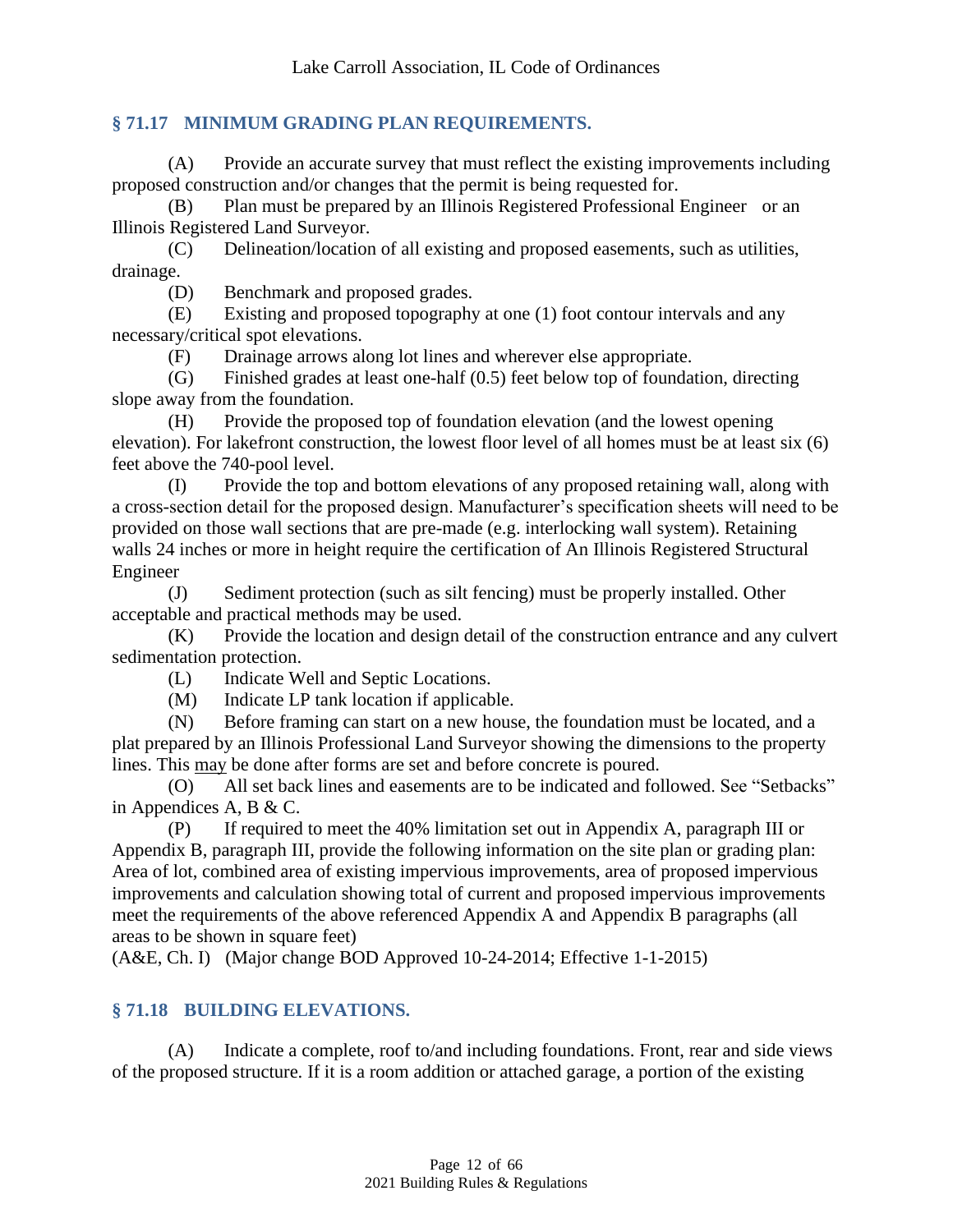structure at the portion of attachment must be shown. Label each elevation. Indicate exterior material type and color to be used.

(B) For lakefront construction, the lowest floor level of all homes must be at least six (6) feet above the 740-pool level.

<span id="page-12-0"></span>(A&E, Ch. I) (Major change BOD Approved 10-24-2014; Effective 1-1-2015)

#### **§ 71.19 TYPICAL SECTION.**

A cutaway view through a frame wall and/or brick veneer wall showing footing, foundation, floor, wall, ceiling, and roof construction. Each structural component must be labeled as to size and type of material. Drawings cannot be reviewed without this information. (A&E, Ch. I) (Major change BOD Approved 10-24-2014; Effective 1-1-2015)

#### <span id="page-12-1"></span>**§ 71.20 FLOOR PLANS.**

These must show the locations of any doors or windows, electrical openings, plumbing fixtures, direction and size of floor and ceiling joists. Rooms should be labeled as to their use and whether or not they are new or existing. Second story additions must show what is on the first floor to support the addition. All plans to be fully dimensioned to scale. (A&E, Ch. I) (Major change BOD Approved 10-24-2014; Effective 1-1-2015)

#### <span id="page-12-2"></span>**§ 71.21 WHIRLPOOLS, HOT TUBS AND SPAS.**

Must submit specifications and must have U.L. label or equivalent. Location of access to motor must be indicated on plans.

<span id="page-12-3"></span>(A&E, Ch. I) (Major change BOD Approved 10-24-2014; Effective 1-1-2015)

#### **§ 71.22 ROOF OR FLOOR TRUSSES.**

Submit structural specifications if prefab. If "home-built," detailed drawings must be submitted. All truss plans and specifications must have an ILLINOIS Architect's or ILLINOIS Structural Engineer's seal. (Not required for "TJI" type prefab trusses.) (A&E, Ch. I) (Major change BOD Approved 10-24-2014; Effective 1-1-2015)

#### <span id="page-12-4"></span>**§ 71.23 DRIVEWAY.**

Location must be shown on site plan with dimensions from property line. (A&E, Ch. I) (Major change BOD Approved 10-24-2014; Effective 1-1-2015)

#### <span id="page-12-5"></span>**§ 71.24 PRE-DRAWN DRAWINGS.**

If obtained from mail order or from a plan service, must be revised to reflect alterations made by owner. For example, a poured concrete foundation is to be used instead of concrete block, this revision must be noted wherever the concrete block was shown. Please note some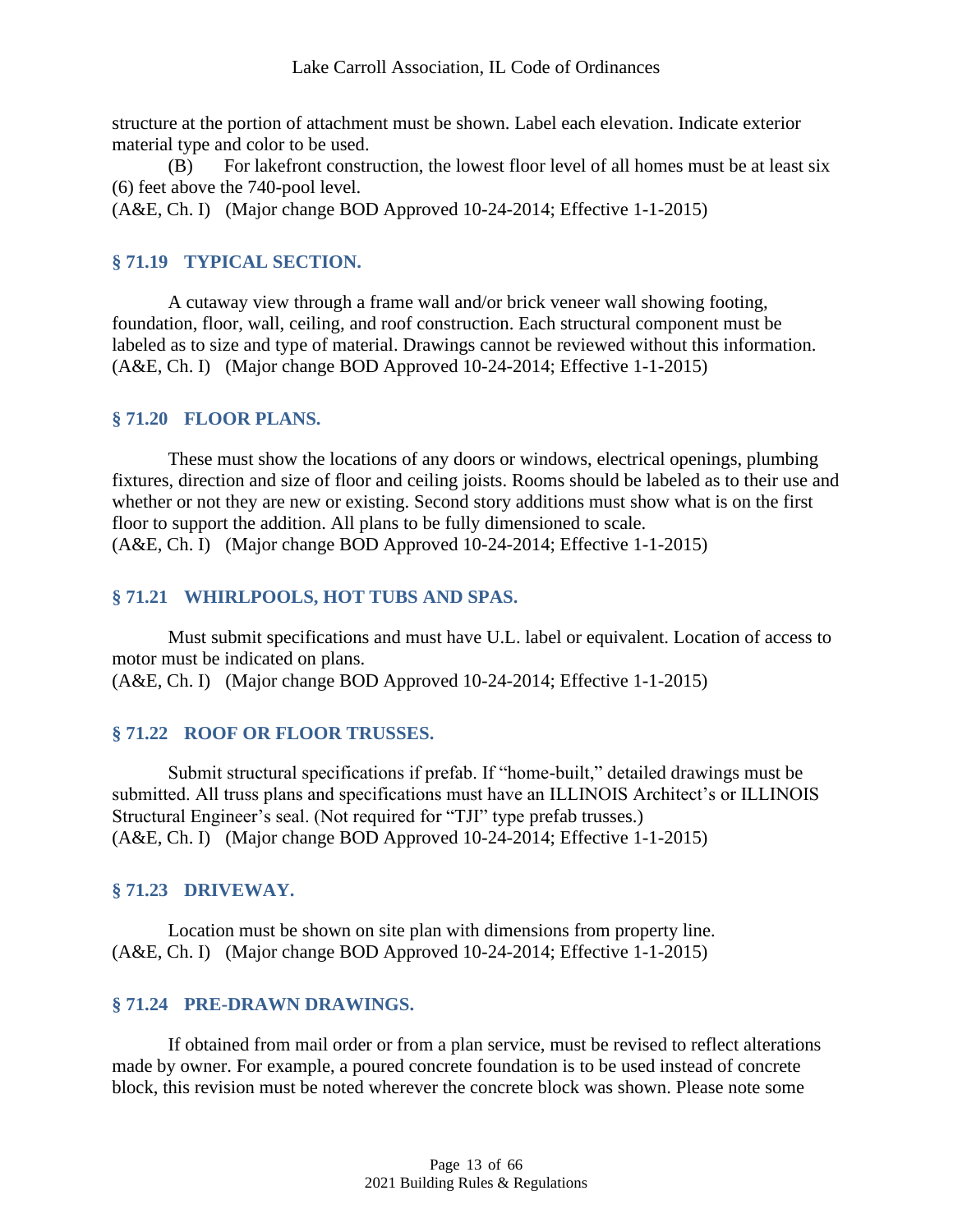mail order plans are very "generic" and will require professional adjustments to be approved. Any "optional or future" items must be deleted from plans.

<span id="page-13-0"></span>(A&E, Ch. I) (Major change BOD Approved 10-24-2014; Effective 1-1-2015)

## **§ 71.25 CROSS SECTIONS.**

- $(A)$  Roof sheathing must be at least one-half  $(1/2)$  inch thick.
- (B) Sub-flooring must be three-fourths (3/4) inch tongue and grove.

(C) Drain tile in 12 inches of stone cover as well as foundation damp-proofing is required on the outside of all crawl spaces and basements.

- (D) If brick veneer is used, a separate cross section must be submitted.
- (E) Attics and cathedral ceilings must meet the -Illinois Energy Code.
- (F) Exterior walls must meet the Illinois Energy Code.
- (G) Cathedral rafters must be deep enough to meet the -Illinois Energy Code.
- (H) Minimum 30# felt (or equivalent material) must be used for all types of roofing.
- <span id="page-13-1"></span>(A&E, Ch. I) (Major change BOD Approved 10-24-2014; Effective 1-1-2015)

# **§ 71.26 BASIC MECHANICAL REQUIREMENTS.**

(A) Illinois law requires that all heating systems comply with the Energy Code. It is the Owner's responsibility to comply with this code.

(B) Heating and Cooling equipment shall be sized based on building loads calculated in accordance with approved heating and cooling methodologies.

(C) Heating and cooling equipment shall be installed in accordance with the manufacturer's instructions and requirements. All equipment shall be coordinated with building construction and other equipment to provide for adequate clearances for servicing and replacement. Ceilings above furnaces must be covered with five-eighths (5/8) inch Type "X" drywall and joints fire taped.

(D) Combustion air shall be supplied for fuel fired furnaces.

(E) Electric baseboard convectors shall be installed in accordance with the manufacturer's instructions and requirements.

(F) Condensate from cooling coils shall be conveyed from the unit to a floor drain within the mechanical room. No exterior discharge or drain pans are allowed.

(G) Fireplaces and metal flues must be installed per manufacturer's specification and documentation must be submitted at time of inspection.

(H) Fueled fireplaces are restricted in sleeping rooms, bathrooms, storage closets.

(I) Clothes dryer vents shall be aluminum, properly sized, with taped joint (no screws) and not exceed 25 feet in length.

(J) Bathroom exhaust must be installed in every bathroom/toilet room and duct run to outside air.

<span id="page-13-2"></span>(A&E, Ch. I) (Major change BOD Approved 10-24-2014; Effective 1-1-2015)

# **§ 71.27 BASIC ELECTRICAL REQUIREMENTS.**

(A) All residential home electrical services shall be minimum 200 amp three (3)-wire. Service must be located in building to provide minimum of three (3) feet of clearance in front of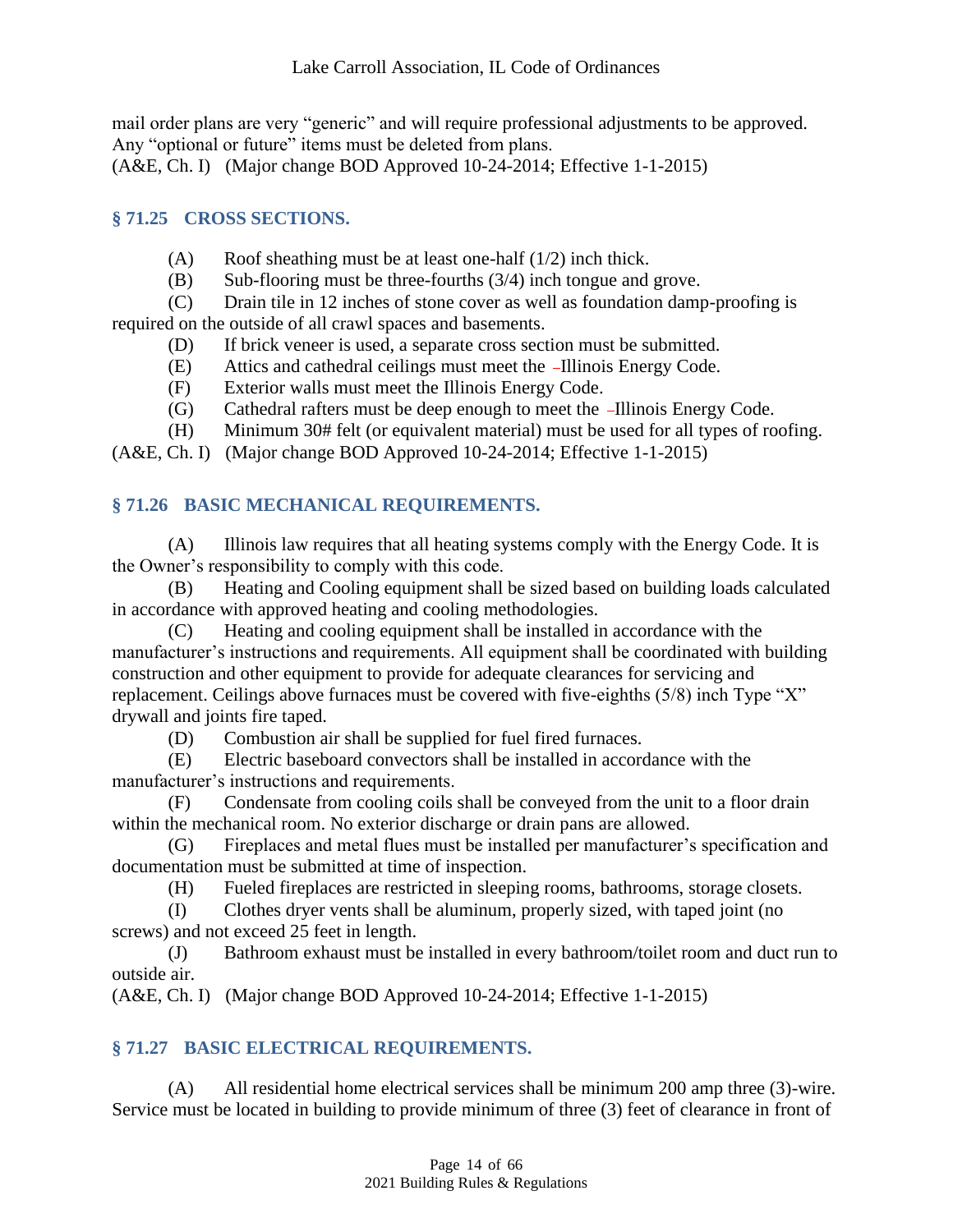service for adequate servicing or replacement. Service feeder from meter to panel must be installed in EMT properly sized and a maximum of six (6) feet exposed. All services must be underground. NO overhead service mast allowed. Services must be grounded with proper sized copper grounding rod. The rod shall be driven to a depth of not less than eight (8) feet.

(B) All outlets in garage, in bathrooms, exterior, in crawl spaces and unfinished basements, in floors and within six (6) feet of any sink must be on GFI. GFI outlet required at each bathroom sink.

(C) Each room must have outlets spaced no farther than 12 feet apart. Each wall space 48 inches or wider must have an outlet.

(D) Every four (4) feet of kitchen counter space including island and peninsular countertops must have an outlet as well as counter 12 inches or wider. A minimum of one (1) outlet is required in islands, peninsular countertops, etc., and is to be maximum 12 inches below top. These outlets cannot be installed in "face-up" position in countertop. Kitchen countertop, island and peninsular outlets must be GFI protected and on a 20-amp circuit.

(E) Exhaust fan installed in a bathroom must be switched separately from any lights.

(F) Each room must have either one (1) switched overhead light or one switched outlet. If a room has more than one (1) entrance it must have a switch at each entrance all tied to the same light or receptacle.

(G) Tamper proof receptacles required.

(H) Every exterior door must have a switched outside light including sliding glass doors.

(I) At least one (1) weatherproof GFI outlet must be installed on the exterior front and rear of the house, in the garage and in each bathroom, near sink. Each bathroom sink requires its own GFI outlet.

(J) A 110-volt smoke detector is required on each floor level including basement, inside and outside of each bedroom and garages. All detectors must be wired in series and have battery backup.

(K) Carbon monoxide detectors shall be installed outside of each separate sleeping area. All detectors must be wired in series and have battery backup.

(L) All whirlpools, hot tubs and spas must be on a GFI circuit.

(M) No switches or outlets can be closer than five (5) feet to the edge of a tub or shower unless by GFCI breaker in panel.

(N) Any lights above bathtubs or showers or wet areas must be waterproof and on a GFI circuit.

- (O) Any hallway ten (10) feet in length or longer requires one (1) outlet.
- (P) All 20-amp circuits must have 20-amp receptacles.
- (Q) Closet lights to be fluorescent or recessed can fixture.
- (R) A switched light is to be provided at attic access.
- (S) AFCI to be installed as required by NEC.

<span id="page-14-0"></span>(A&E, Ch. I) (Major change BOD Approved 10-24-2014; Effective 1-1-2015)

# **§ 71.28 PLUMBING.**

(A) Must comply with State of Illinois Plumbing Code.

(B) Where the laundry facilities occur on second floor, a pan with floor drain to

sanitary is required under washer.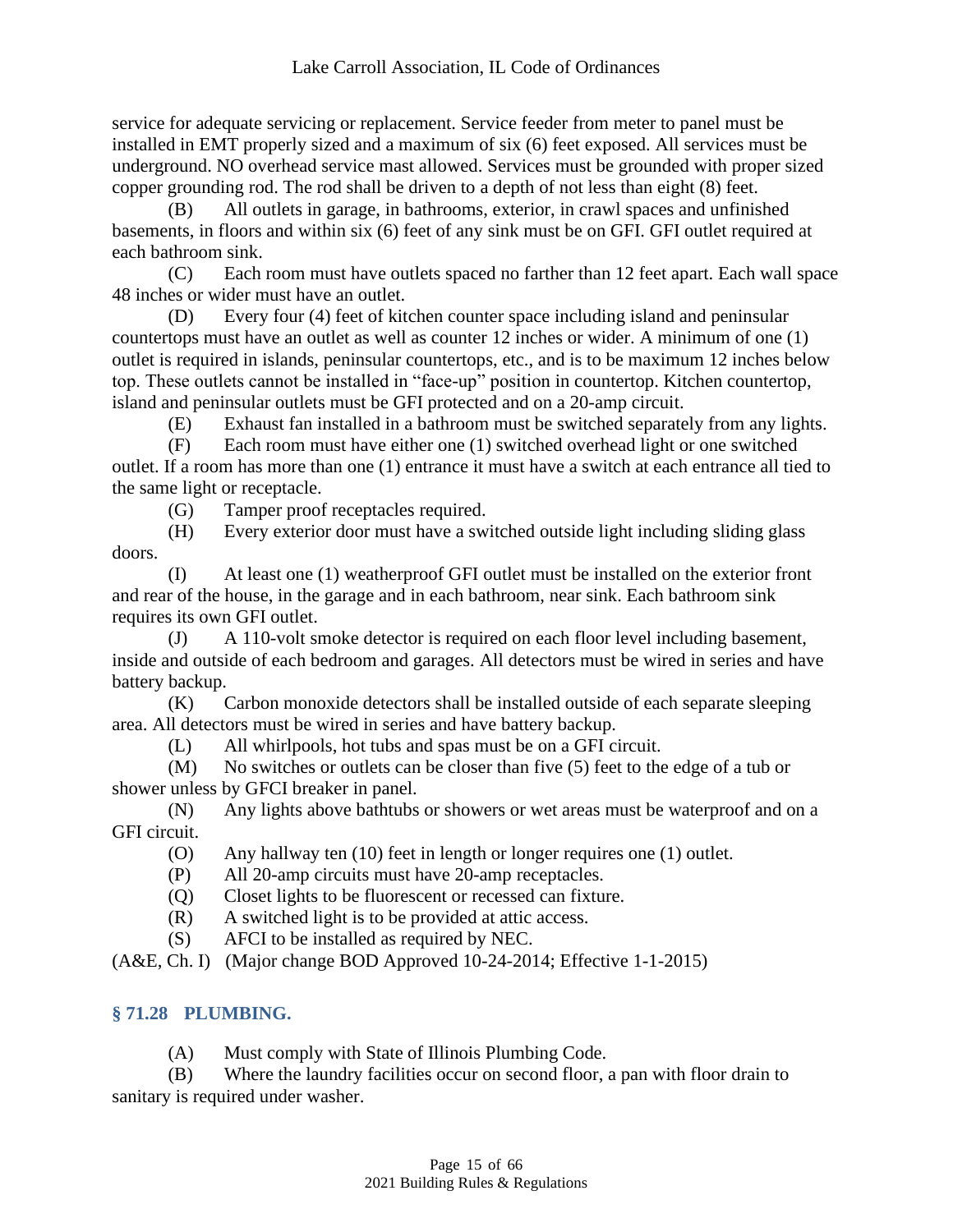(C) No unions, couplings, bushings, flared fittings shall be in concealed conditions.

(D) No copper tubing shall be used for either Natural or LP gas installations.

(E) Protect gas pipe from corrosion when passing through foundation walls or exposed locations.

<span id="page-15-0"></span>(A&E, Ch. I) (Major change BOD Approved 10-24-2014; Effective 1-1-2015)

# **§ 71.29 SEPTIC/WELL/SOILS REPORT**

(A) (1) Submit a Soils Report from a qualified soils scientist.

(2) Submit a septic system approved by the *Carroll County Department of Health*. The minimum size septic field must be for a four (4) bedroom home. A Variance might be obtained for a three (3) bedroom home providing the home qualifies and an agreement constituting a restriction on the property is signed and recorded at the Carroll County Recorder's Office to that effect.

(3) On new construction survey, locate the placement of the well and septic on the plot plan, and observe the required distance of separation (50 feet from the septic tank to the well, 75 feet from septic field or system to the well).

(4) The Illinois/Carroll County Department of Health must approve the septic system. See "Private Sewage Disposal System", § 72.18, for additional information.

(5) Septic tanks are required to be pumped periodically to prevent them from malfunctioning therefore the septic tank and well should be placed on the lot so they are *easily accessible to service*.

(B) During 1992 Lake Carroll changed the method to determine lot suitability for a septic system from the standard percolation tests to soil borings. For 1995 and beyond the following is required.

(1) The applicant for soil borings on the lot provide a sketch reflecting the size and shape of lot complete with dimensions.

(2) The sketch should show the approximate location of the home upon the

lot.

(3) The lot needs to be clearly marked so the soil borings will be within the

boundaries.

(4) Soil Scientist will meet the lot owner or contractor if possible.

(5) Soil Scientist will make soil borings where the lot owner would like to

locate septic system. If the soils are not suitable for the conventional system, check the entire lot to select a suitable area if possible.

<span id="page-15-1"></span>(A&E, Ch. I) (Major change BOD Approved 10-24-2014; Effective 1-1-2015)

# **§ 71.30 FIREPLACES.**

(A) Must indicate if prefab or masonry.

(B) If a prefab fireplace is going to be used, it must have an Underwriter's Laboratories label and include the manufacturer's installation procedures.

(C) If the fireplace is to be constructed of masonry, a complete cross section through the fireplace must be submitted. The section must show the footing size (at least 12 inches thick), wall thickness (at least eight (8) inches of solid brick) and the flue size (size varies depending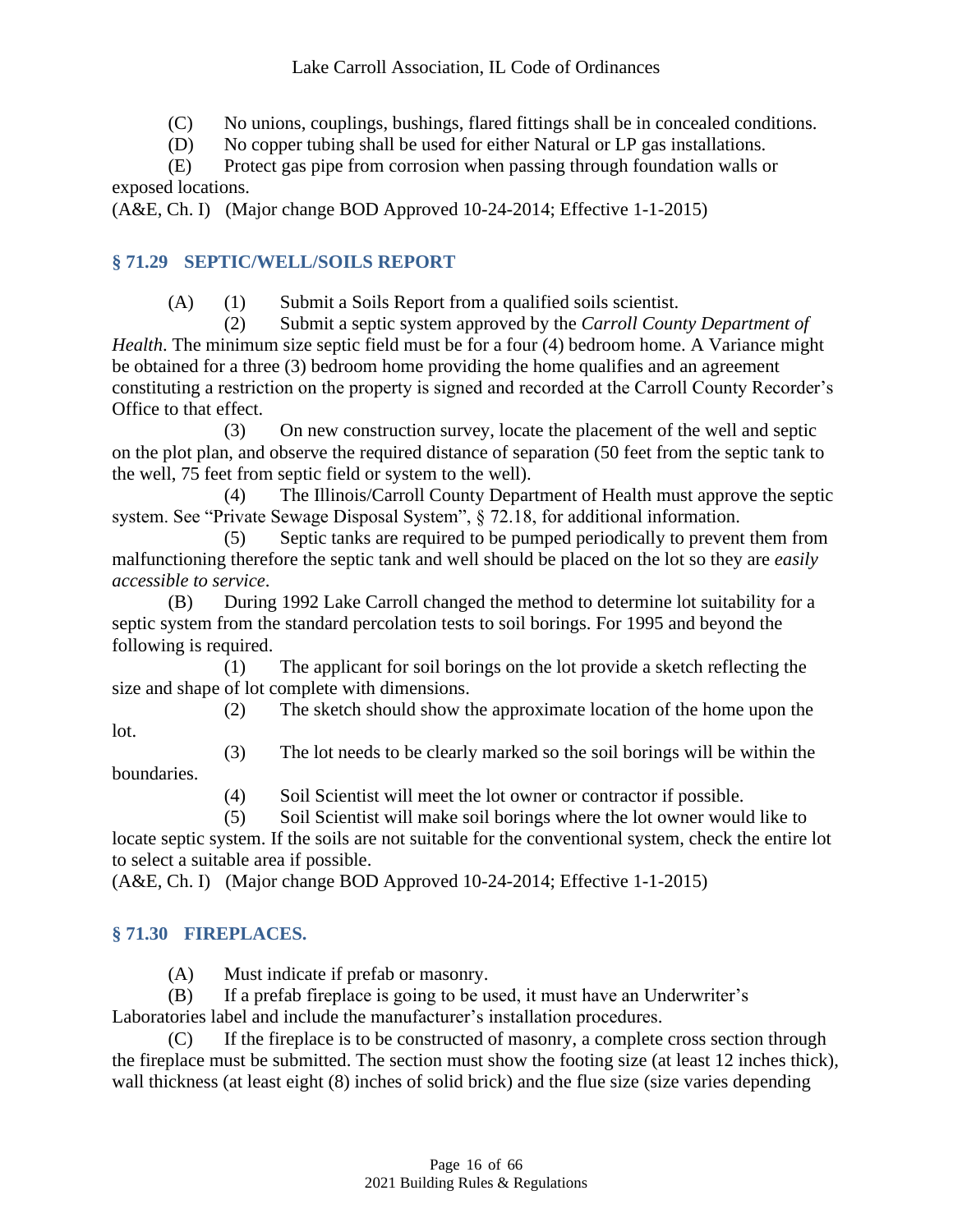upon the opening size of the fireplace). Indicate height and width dimensions of opening and depth of firebox along with hearth dimensions.

<span id="page-16-0"></span>(A&E, Ch. I) (Major change BOD Approved 10-24-2014; Effective 1-1-2015)

### **§ 71.31 GUARDRAILS/HANDRAILS.**

All stairs over two (2) risers require 36-inch guardrails with balusters maximum four (4) inches apart. A handrail 34 inches to 38 inches is required on one (1) side. This may be incorporated into guardrail if proper grasp requirements are met. (A&E, Ch. I) (Major change BOD Approved 10-24-2014; Effective 1-1-2015)

## <span id="page-16-1"></span>**§ 71.32 DETACHED GARAGE/SHED/GAZEBO.**

(A) Submit dimensioned site plan showing existing setbacks, easements, structures, and drives.

(B) A cutaway view through a frame wall and/or brick veneer wall showing footing, foundation, floor, wall, ceiling and roof construction. Each structural component must be labeled as to size and type of material. Drawings cannot be reviewed without this information.

(C) Please Note: If you are not planning to build a garage immediately, the plot plan must include the possible location and size of a future garage for location perspective purposes. (A&E, Ch. I) (Major change BOD Approved 10-24-2014; Effective 1-1-2015)

#### <span id="page-16-2"></span>**§ 71.33 PORCHES AND DECKS.**

(A) Requires size, direction and spacing of beams and floor joists.

(B) If any portion of the deck or porch floor is over 18 inches above grade it must have a 36-inch-high guardrail for residential and 42" high guardrail for commercial with intermediate members spaced not more than four (4) inches apart.

(C) Stairs over two (2) risers require the above guardrail/handrail requirement. (Lattice is an acceptable substitute for guardrail requirements.)

(D) Support posts must be anchored to the top of concrete piers. (Cannot be encased in concrete).

<span id="page-16-3"></span>(A&E, Ch. I) (Major change BOD Approved 10-24-2014; Effective 1-1-2015)

# **FOOTING/FOUNDATION PLAN**

#### <span id="page-16-4"></span>**§ 71.45 FOOTING SIZES (MINIMUM).**

- (A) Supporting frame: Eight (8) inches x 16 inches.
- (B) Supporting brick veneer: Ten (10) inches x 18 inches.
- (C) Column pier footings: Thirty (30) inches x 30 inches x 12 inches.
- (D) Deck Piers: Eight (8) inches diameter x 42 inches deep.
- (E) Masonry chimney footing: Twelve (12) inches thick.
- (A&E, Ch. I) (Major change BOD Approved 10-24-2014; Effective 1-1-2015)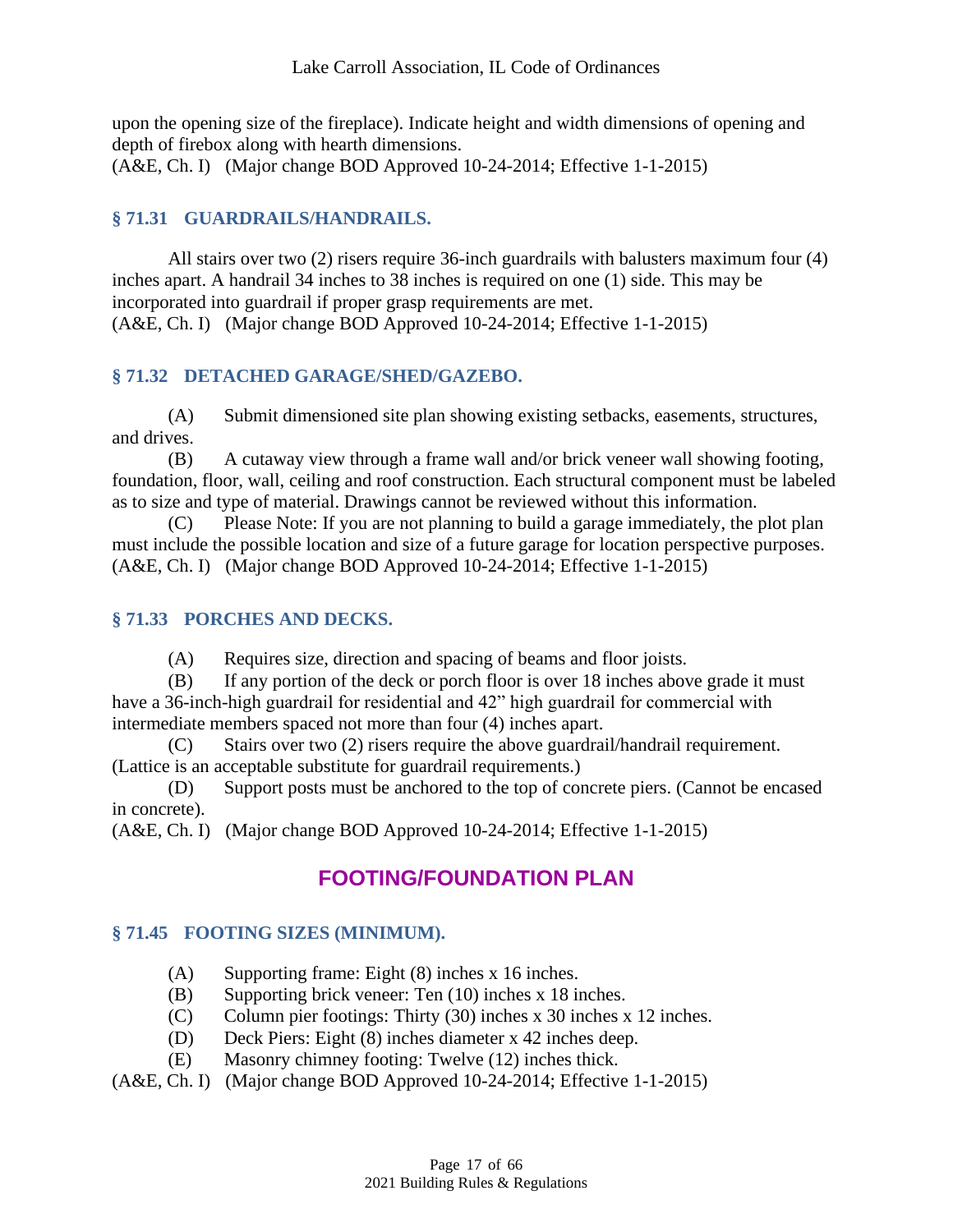#### <span id="page-17-0"></span>**§ 71.46 FOUNDATION THICKNESS (MINIMUM).**

(A) Supporting frame: Eight (8) inches (unless using foam construction forms and a drawing stamped and sealed by a registered professional engineer is submitted).

(B) Supporting brick veneer: Ten (10) inches.

(C) Trench foundations may be used with slab construction - Width: eight (8) inches for frame; ten (10) inches for brick veneer. Depth: 42 inches.

(D) All wing walls must be reinforced with #5 re-bars. Wing walls are required under all concrete stoops/steps.

(E) New foundations must be doweled into existing foundations with four (4) #4 bars at each point of attachment.

(A&E, Ch. I) (Major change BOD Approved 10-24-2014; Effective 1-1-2015)

# <span id="page-17-1"></span>**FLOOR PLANS**

#### <span id="page-17-2"></span>**§ 71.60 GARAGE.**

(A) Header size for 16-foot opening: three (3)  $(2'' \times 12'')s$ , two (2)  $(2'' \times 14'')s$  or two (2) (2" x 12")s with one-fourth (1/4) inch x 11-inch steel plate or LVL headers.

(B) All outlets to be on GFI circuit.

(C) If any portion of the second floor is over the garage, all walls, ceiling, beams, and columns must be covered with five-eighths (5/8) inch drywall, taped and sealed.

(D) A six (6) inch gas curb is required into house from garage; stairways leading down must have a six (6) inch gas curb around them along with handrails and guardrails.

(E) Door into house: Two (2) feet eight (8) inches wide, one (1) hour rated; with selfclosing device.

(F) Garage slab: Four (4) inches of concrete; six (6) inches x six (6) inches #10 wire mesh, four (4) inches of stone and ten (10) mil vapor barrier.

(G) Any door leading to the outside (excluding overhead door) must have a separately switched interior and exterior light.

(H) Ceiling joist and roof rafters' size, spacing and direction.

(I) If ceiling is dry walled, an attic access with a light switched at point of entry is required. Minimum opening size - 18 inches x 24 inches.

(J) Pull downstairs are not permitted in garage where rated ceiling is required.

(K) A room containing a gas furnace or water heater cannot open directly into garage.

(L) Garage heaters require specs indicating heater is designed for the use being submitted

<span id="page-17-3"></span>(A&E, Ch. I) (Major change BOD Approved 10-24-2014; Effective 1-1-2015)

#### **§ 71.61 ROUGH FRAMING.**

(A) All structural members, sizes and spans must be in accordance with the current Wall-Floor-Ceiling-Roof span tables in the 2015 Edition of the International Residential Code. All structural members must have manufacturer's grade rating stamp.

(B) Cuts, notches, or holes bored in laminated veneer lumber, glue lam members or Ijoist are not permitted beyond the manufacturers recommendations.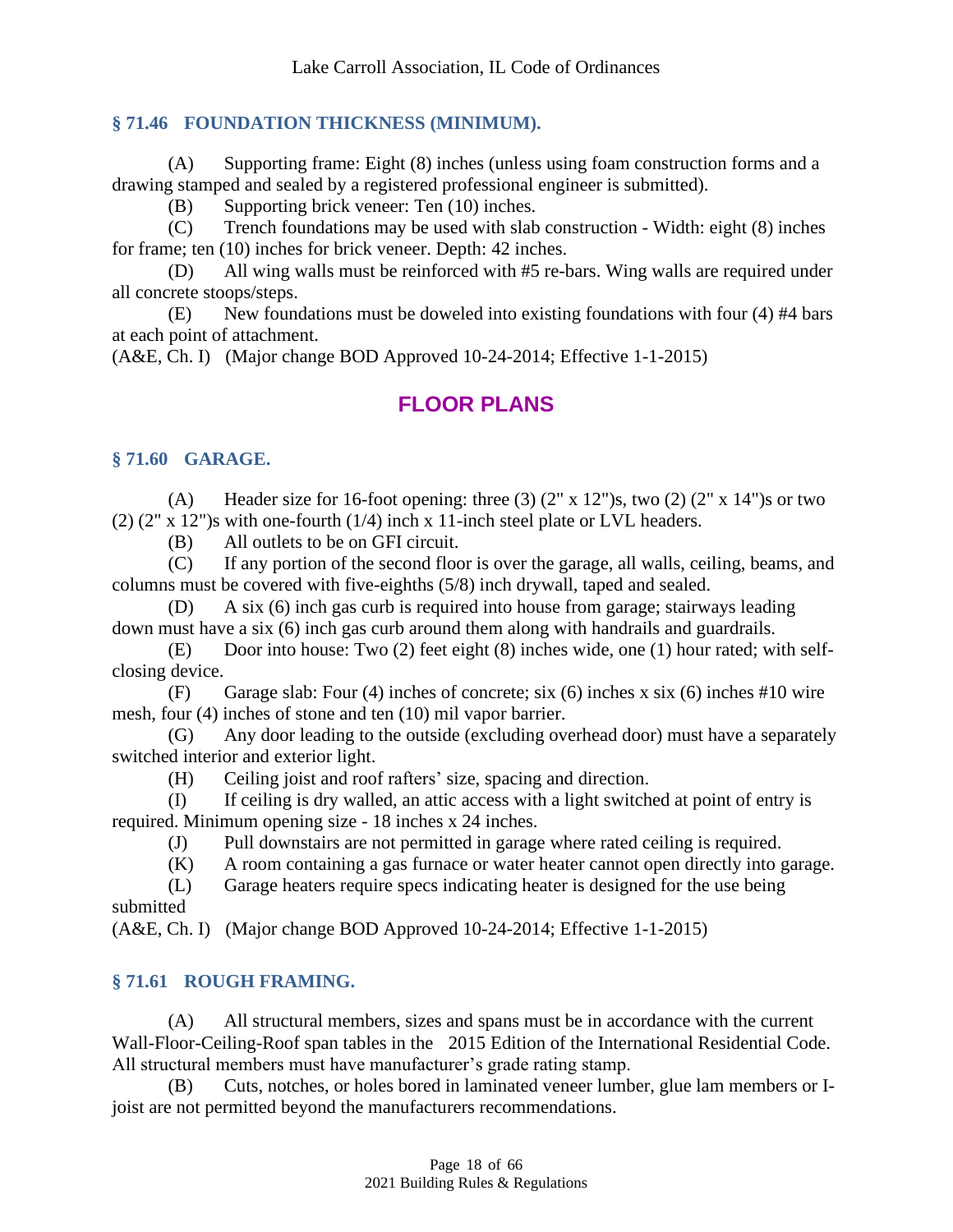#### Lake Carroll Association, IL Code of Ordinances

(C) Truss members are not to be altered in any manner without the submitted, stamped approval of a licensed professional engineer. "Hurricane Clips" and or tie-downs as specified per the manufacturer are required for all truss installations.

(D) Any structural member that has been cut beyond approved allowances must be properly reinforced.

(E) In combustible construction, fire-blocking shall be provided to cut off all concealed draft openings (both vertical and horizontal) and to form an effective fire barrier between stories, and between a top story and the roof space. Fire stopping materials must also be installed at soffits, garage to attic space and base plate and wall penetrations.

(F) Vapor barrier is required on exterior of sheathing and must be installed and taped per manufacturer's specifications.

(G) Porches, windows, doors, and door sills shall be properly flashed per the manufacturer's specifications.

(H) Bedrooms must have an egress in accordance with the current Window tables in the 2015 edition of the International Residential Code.

(I) A flight of stairs shall not have a vertical rise of more than 12 feet between floor levels and or landings.

(J) All attics shall be vented and have a minimum 22-inch x 30-inch access provided. Access not allowed in closets.

(K) Glazing in windows in hazardous locations must be tempered.

<span id="page-18-0"></span>(A&E, Ch. I) (Major change BOD Approved 10-24-2014; Effective 1-1-2015)

#### **§ 71.62 CRAWL SPACE.**

- (A) Floor: Four (4) inches of stone plus a ten (10) mil vapor barrier.
- (B) Cross ventilation or mechanical ventilation is required.
- (C) Access and light switched at point of entry. Minimum 24 inches x 24 inches.
- (D) Beam and column sizes and locations.
- (E) Size, direction and spacing of joists above.
- (F) Minimum R-13 insulation required in floors above unheated crawlspaces.

(G) Minimum height of 24 inches is required between bottom of floor joists and top of grade inside crawl space.

<span id="page-18-1"></span>(A&E, Ch. I) (Major change BOD Approved 10-24-2014; Effective 1-1-2015)

#### **§ 71.63 BASEMENT.**

(A) Floor: Four (4) inches of stone, ten (10) mil vapor barrier and four (4) inches of concrete.

- (B) Beam, column and pier footing sizes and their locations.
- (C) Size, direction and spacing of joists above.

(D) Metal window wells with drains tied into drain tile. (Minimum 36 inches projection window well required on escape windows.)

(E) At least one (1) escape window minimum 24-inch width x 30-inch height with sill no more than 44 inches above basement floor or provide second set of stairs. (Exiting through garage does not meet second remote exit requirements.)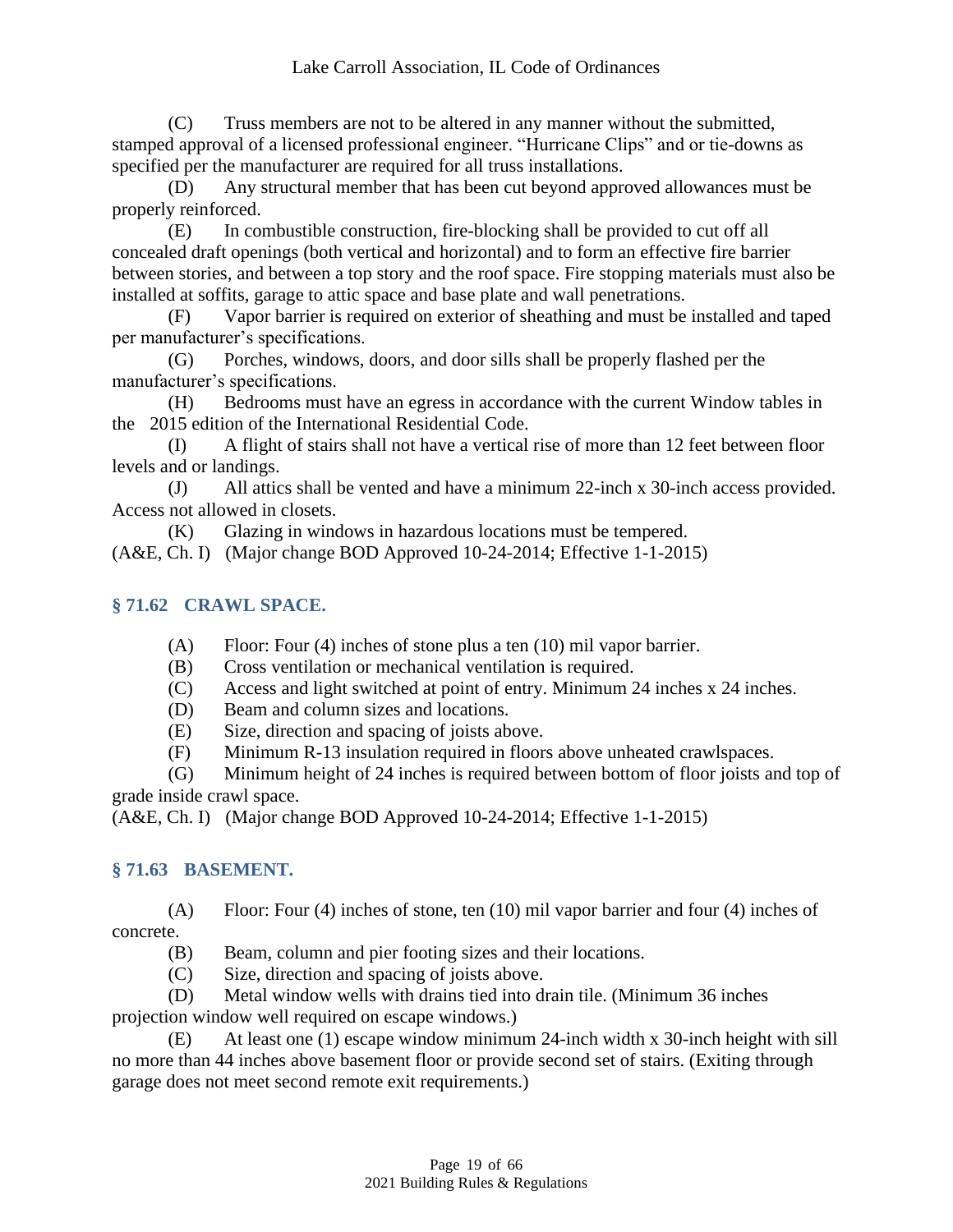(F) Floor drain within five (5) feet of furnace and water heater tied to septic/ejector

pit.

(G) At least one (1) switched light near furnace, etc., operated from stairway or entry to furnace room.

- (H) No sump pumps or appliances may block escape window.
- (I) Minimum of one (1) non-dedicated GFI receptacle required in unfinished

basement.

- (J) Three (3)-way light required to illuminate stairs.
- (K) One hundred ten (110) volt smoke detector wired in series required.
- (L) Below grade exits require floor drain, to sump pump, in landing.
- (M) Passive Radon System design acceptable by Building Official.

<span id="page-19-0"></span>(A&E, Ch. I) (Major change BOD Approved 10-24-2014; Effective 1-1-2015)

# **§ 71.64 FLOOR SLABS ON GRADE (HABITABLE ROOMS ONLY).**

Four (4) inches of stone, ten (10) mil vapor barrier, two (2) inch x 24-inch rigid perimeter insulation (and at walk outs in basements) and four (4) inches of concrete with six (6) inch x six (6) inch wire mesh.

<span id="page-19-1"></span>(A&E, Ch. I) (Major change BOD Approved 10-24-2014; Effective 1-1-2015)

# **§ 71.65 HABITABLE FLOORS.**

- (A) Size, direction and spacing of joists and rafters above ceiling or second floor.
- (B) Cathedral ceilings: size, direction and spacing of roof rafters and ridge beams.

Rafters must be deep enough to allow R-38 insulation and minimum one (1) inch air space.

(C) All rooms must be completely labeled as to their use.

(D) A handrail, as well as guardrails on all open sides, is required at all stairs over two (2) risers.

(E) All appliances (furnaces, water heaters, washers, dryers, etc.) must have at least 36 inch clearance in front for servicing.

(F) All attics must have access as well as switched light at the point of access.

<span id="page-19-2"></span>(A&E, Ch. I) (Major change BOD Approved 10-24-2014; Effective 1-1-2015)

# **§ 71.66 TEAR-DOWN GUIDELINES.**

(A) **TEAR-DOWN** means a complete removal of foundation and house. If rebuilt within 1 year with foundation approval by Architect, foundation may remain.

(B) A permit and fee (\$150/\$250) will be required for a tear down, fee may be waived by A&E Committee due to a hardship.

- (C) The current impact fee for new construction will apply.
- (D) All current septic codes will apply.

(E) New homes must meet Appendix A, Appendix B or Appendix  $\overline{C}$  of the current A&E Building Rules & Regulations.

(F) All variances associated with a tear down lot will no longer apply.

(G) All rules and regulations associated with the tear down will be addressed by the A&E Committee at the time of the permit.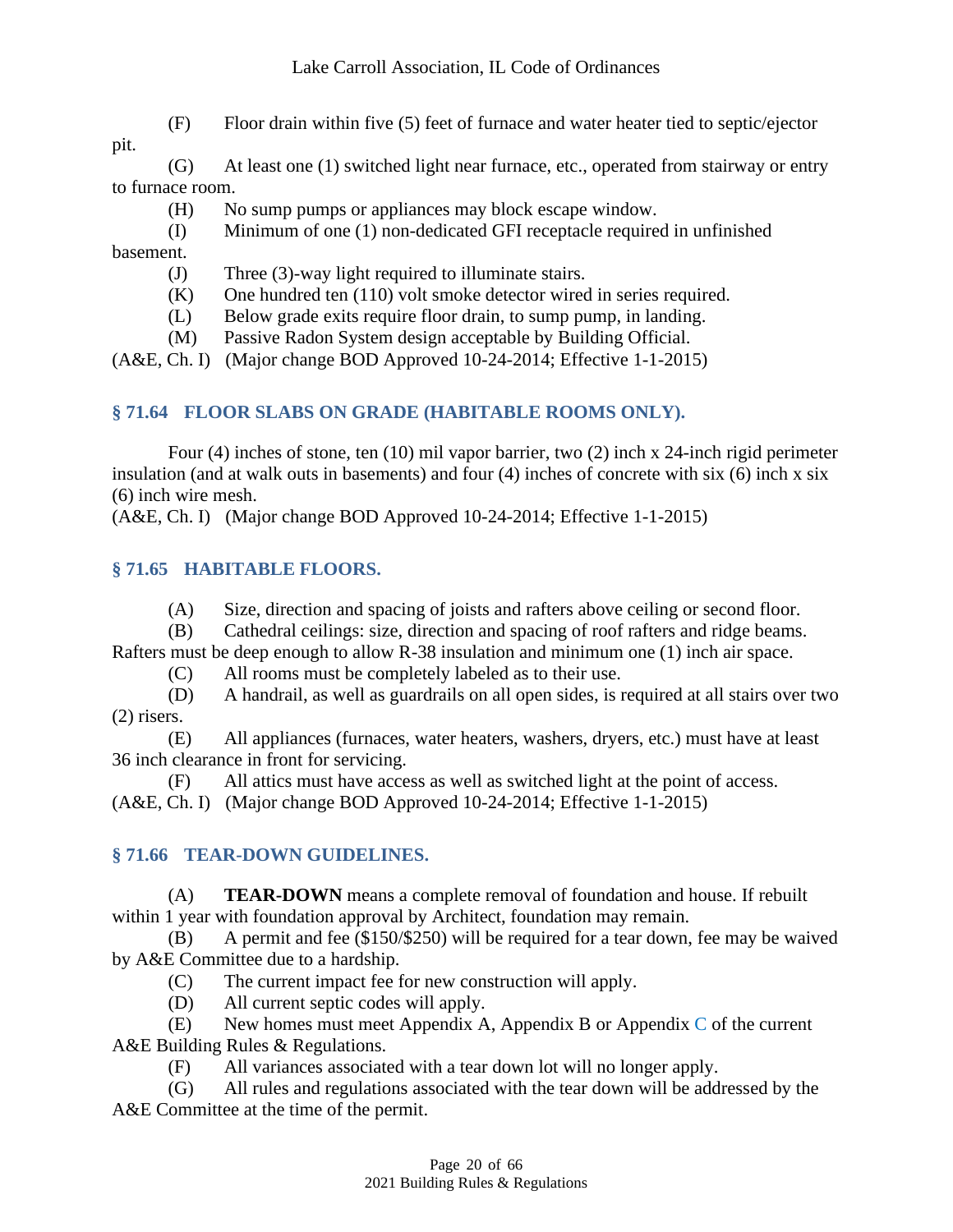(H) The use of a building for a tear down by the local Fire Department will be considered on a case-by-case basis. All laws, state codes and EPA permits will be addressed.

(I) Permit duration is three (3) months. Final inspection is needed before backfilling.

<span id="page-20-0"></span>(J) If no construction within one (1) year; well needs to be capped and holding tank for septic needs to be decommissioned.

# **CHAPTER 72: LAKE CARROLL BUILDING RULES AND REGULATIONS**

#### Section

#### *General Provisions*

- 72.02 Colors and Materials
- 72.03 LP Tanks
- 72.04 Adjacent Property
- 72.05 Platting/Replatting of Lots

#### *Specific Regulations*

- 72.15 Campground
- 72.16 Lot Plot Plans
- 72.17 For Permit Issuance and Completion of Construction
- 72.18 Private Sewage Disposal System
- 72.19 Sewage Disposal Regulations
- 72.20 Lake Carroll Septic Inspection/Pumping Schedule
- 72.21 Culvert Requirements and Driveways
- 72.22 Mandatory Inspections
- 72.23 Miscellaneous Building Requirements
- 72.24 Erosion Control
- 72.25 Modular Homes
- 72.26 Plumbing
- 72.27 Electrical Requirements
- 72.28 Shoreline Stabilization Policy
- 72.29 Residential Piers, Docks and Swim Platforms

#### *Accessory Buildings (Including, but Not Limited to Sheds, Beach Houses, Garages, Barns, Stables & Loafing Sheds)*

- 72.30 Sheds
- 72.31 Gazebos/Pergolas/Pavilions
- 72.32 Barns, Stables and Loafing Sheds
- 72.33 Beach Houses
- 72.34 Detached Garages
- 72.35 Decks
- 72.36 Fences
- 72.37 Occupancy Permit
- 72.38 Antenna and Towers
- 72.39 Satellite Dish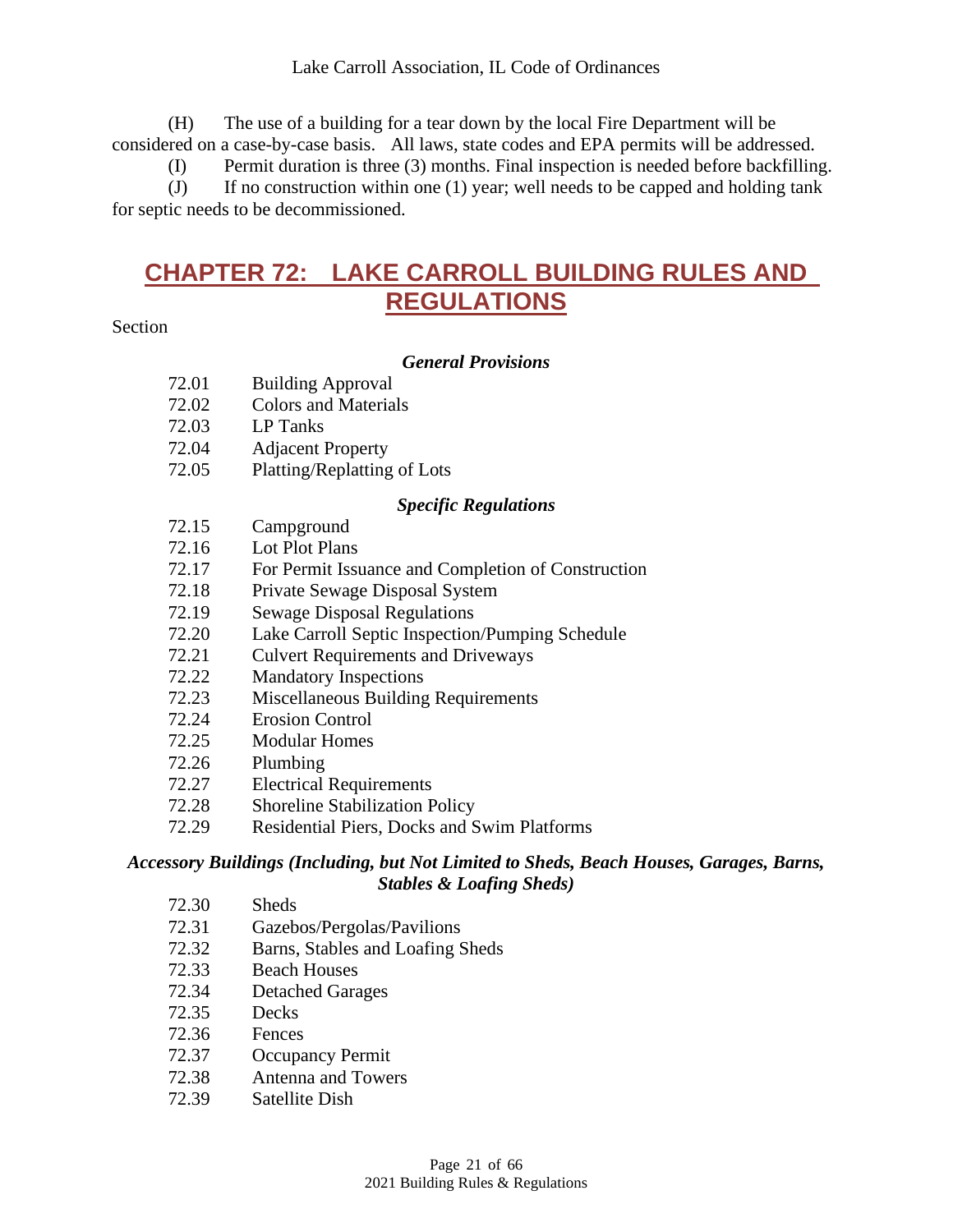- 72.40 Commercial Building Requirements and Specifications
- 72.41 Private Swimming Pools, Hot Tubs and Spas
- 72.42 Landscaping
- 72.43 Wells
- 72.44 LP Propane Tanks
- 72.45 Fuel Storage
- 72.46 PV Solar Panels

#### *Variance Policy*

- 72.55 Variances Generally
- 72.56 Setting Hearing or Meeting; Time Limitation
- 72.57 Notices
- <span id="page-21-0"></span>72.58 Variance Criteria

# **GENERAL PROVISIONS**

- (A) Key Topography notes for Building at Lake Carroll
	- (1) Impervious surfaces not to exceed 40% of property area.
	- (2) Lake Carroll Pool Elevation Design is 740'
	- (3) Lake Carroll Flood Elevation Design is 746'

#### <span id="page-21-1"></span>**§ 72.01 BUILDING APPROVAL.**

(A) No construction may be started until written approval and a permit has been obtained from the A&E Committee and posted.

(B) Provide three (3) sets of stamped plans and three (3) preliminary plot plans with permit application.

(C) One (1) set of your building plans, one (1) plot plan and a copy of the plotted survey will be retained by the A&E Committee. Two (2) additional sets will be returned to either you or your contractor. The two (2) returned sets will be stamped approved and you will also receive a formal letter of approval.

(D) The Building Inspector will meet with either the owner or the owner's contractor and will check stake out of the improvement on lot, and then issue your building permit. A permit must also be obtained from Carroll County *prior to the start of construction, if the size of the improvement is greater than eight (8) feet X eight (8) feet. Or alters the footprint of the current building.*

(E) DEMOLITION: Any plans for demolition must be included in any permit request. Plans must include how debris is to be handled and how land will be left. (A&E, Ch. II, § G)

#### <span id="page-21-2"></span>**§ 72.02 COLORS AND MATERIALS.**

(A) Color is a very personal thing. Preference for a particular color is found in the clothes we wear, the furniture we buy and the cars we drive. Color is all around us and is ever changing, providing us with beauty and a variety. Nowhere is this more evident than in nature.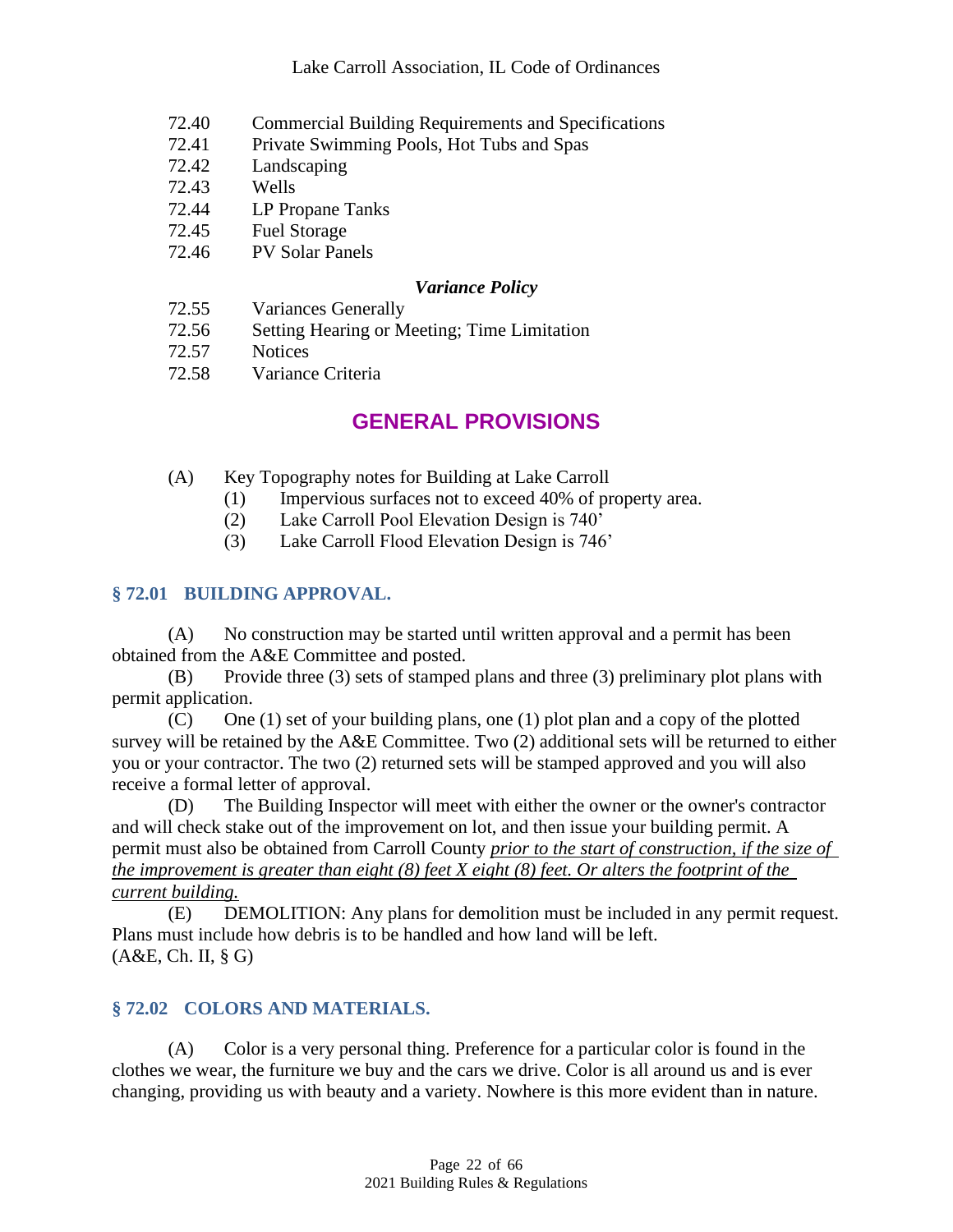(B) *Color should and must be factored into your house planning from the very beginning. Colors or finishes that detract from the natural setting may be grounds for disapproval of any application for construction at Lake Carroll.* (A&E, Ch. II)

### <span id="page-22-0"></span>**§ 72.03 LP TANKS.**

(A) Refer to "LP Tanks Addendum #2006-08" (See Appendix D) for tank options.

(B) If you elect to use L.P. gas, your tank must be placed where it can be conveniently accessed for maintenance and filling.

(C) The placement must be clearly indicated on the plot plan. All above ground tanks *MUST BE SCREENED*. The minimum screening is with four (4) x four (4) posts and lattice work, not to exceed five (5) feet in height. All tanks must be at least ten (10) feet from any structure. The *screening method must be approved by the A&E Committee*. (A&E, Ch. II)

#### <span id="page-22-1"></span>**§ 72.04 ADJACENT PROPERTY.**

All property owners of record must obtain written permission to use property other than the building site for access to construction site or any other purpose. This permission must be obtained prior to such use and filed with the A&E Committee. Violation of this policy will result in the issuance of a citation. A "stop order" will be placed on the job of record along with fines. *All fines must be paid before the job of record will be allowed to proceed.* (A&E, Ch. II)

#### <span id="page-22-2"></span>**§ 72.05 PLATTING/REPLATTING OF LOTS.**

(Motion at 6-24-2016 Board Meeting)

(A) GENERAL PROVISIONS:

(1) For all Lots in all Sections within the Lake Carroll Development, where a Lot or Lots have previously been made subject to a valid Contiguous Lot Agreement, a re-plat of only those Lots subject to the Contiguous Lot Agreement may be allowed into one (1) single, dues paying lot upon proper Petition of the Owner(s) and upon review by the A&E Committee and the approval of the Board of Directors.

(2) For all Lots in all Density Sections that are owned or otherwise acquired by the Lake Carroll Association, a re-plat of any Lots contiguous with each other may be allowed into one (1) single, dues paying lot upon proper Petition of the Lake Carroll Association and approved by the Board of Directors after review by the A&E Committee.

(3) The Board of Directors shall have the right to impose any restrictions or conditions in connection with the approval of any such re-plat Petition, including, without limitation, the requirement that the Owner must continue to pay all assessments, dues, costs and expenses imposed on each Lot that are included in any such re-plat.

(4) All Re-Plat Petitions shall include a non-refundable filing fee in the amount determined by the A&E fee structure.

(5) As a condition of all replat approvals by the Board of Directors, all assessments must be paid in full and are not refundable.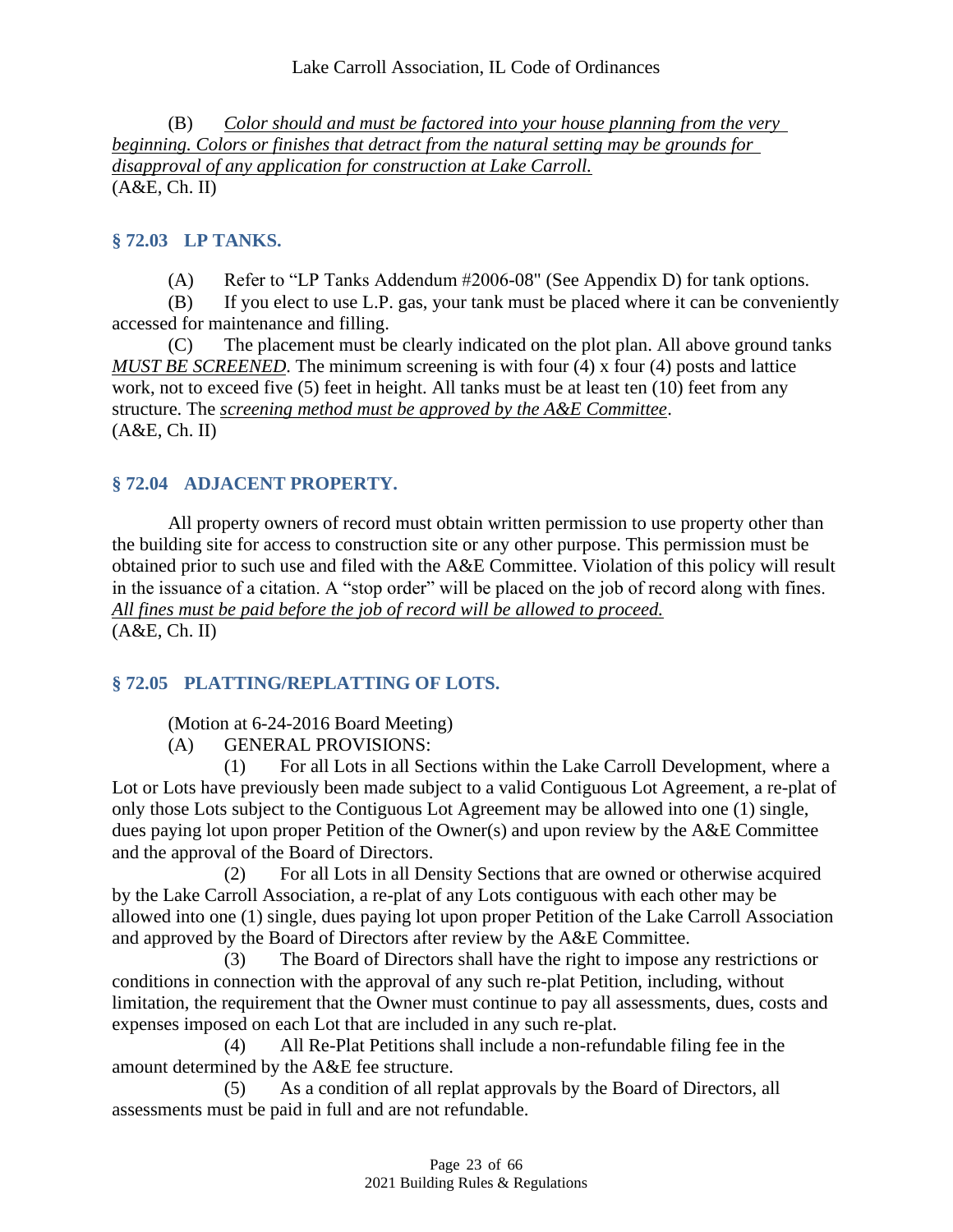(6) Sections 1, 2, 3, 4, 5, 12, 13, 16, 20 & 30 are defined as Density Sections. (a) Up to three (3) originally platted lots may be combined by re-

platting upon review by the A&E Committee and upon approval by the Board of Directors. Additional adjacent lot(s) may be re-platted upon review by the A&E Committee and Board approval as long as multiple dues are paid.

(b) Any addition to two (2) lots currently under Contiguous Lot agreement must be re-platted for the entire group.

(7) Section 17.

(a) Two (2) originally platted lots with a common boundary can be combined into one (1) lot by a re-plat upon review of the A&E Committee and approval of the Board of Directors.

(b) Any lots under Contiguous Lot Agreement must be re-platted for the entire group upon review of the A&E Committee and approval of the Board of Directors prior to the issuance of any permits for landscaping or construction.

(c) Approved replats in Section 17 one (1) acre or larger must pay multiple dues for each lot included on the re-plat.

(8) Sections 15, 18, 19, 21, 22, 23, 24, 25, 26, 27, 28, 29 & 31.

(a) Any originally platted lots with a common boundary, whose original size is larger than one (1) acre, may be included in a re-plat arrangement, but must pay separate dues for each lot included in the re-plat.

(9) In all sections, if any lots are under Contiguous Lot Agreement prior to January 1, 2016 and paying dues on one (1) lot only, the owner may NOT build across lot lines or on any adjacent lot unless all lots under the contiguous agreement are re-platted. PROCEDURE (Find "Re-platting Application" in index).

(a) A request for the proposed re-plat must be submitted to the A&E Committee at least ten (10 days prior to their next scheduled meeting. Property owner's names for all lots involved in the re-plat must also be provided. Lot numbers should incorporate the original number with the letter R following the number (i.e. Lot 118 and Lot 119 becomes 119R).

(b) The A&E Committee will review the proposed re-plat and determine whether it meets the requirements for re-platting at Lake Carroll and will then notify the applicant of their findings if it does not meet the requirements. Upon review by the Committee, it will then be submitted to the LCA Board of Directors for review. After LCA BOD takes action on the request the applicant will be notified of the findings.

(c) Upon approval of the request, a final plat of the proposed re-plat must be prepared by an Illinois Professional Land Surveyor in accordance with the requirements of the Carroll County Subdivision ordinance and submitted to the Lake Carroll Board of Directors for final signing and transmitted to the Carroll County Plat Officer for recording.

(d) Lots owned by the Association may be considered for re-plat on a case-by-case basis, upon review of the A&E Committee and considering all circumstances involved, the committee will report to the Board of Directors their findings. The Lake Carroll Board of Directors may approve for the good of the membership.

(e) The Board of Directors shall have discretion to approve a re-plat of any lot or lots into a single lot on the express condition that assessments, dues, costs and expenses must continue to be paid by the Owner of each lot that is included in any such re-plat.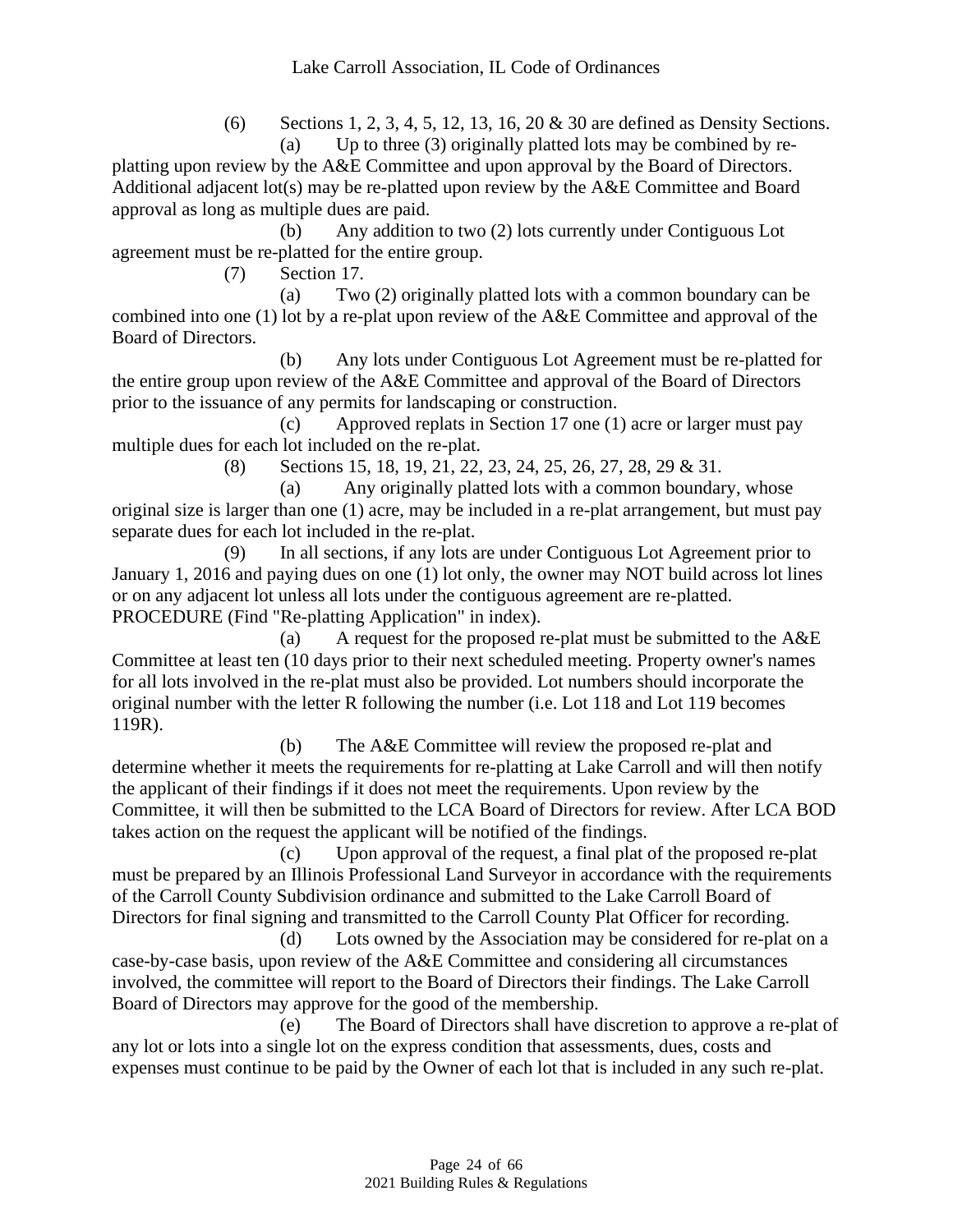(10) Prohibited Re-Plats: Re-Plats shall not be allowed under the following circumstances.

(a) When, in the sole and absolute discretion and judgment of the Board of Directors doing so would create or has the potential to create a hardship to adjacent property owners.

(B) VACATION OF RE-PLATS:

(1) An owner may file a Petition for the vacation of a previously approved replat of Lots in accordance with the following:

(a) A Petition shall be filed with the A&E Committee and the Board of Directors using the proper form containing information and documentation prescribed by the A&E Committee and the Board of Directors.

(b) The Petition shall include a non-refundable filing fee in the amount determined by the A&E fee structure.

(c) As a condition of approval of a vacation of any such previously approved re-plat, the Owner shall be required to pay any and all Association annual assessments, costs and expenses for each Lot which accrued during the years that any such assessments, costs and expenses were abated as a result of the re-plat. In addition, the Owner must pay in full, any and all outstanding debts, obligations and liabilities owed to the Association.

(d) Prior to the A&E Committee's review of a Re-Plat Vacation Petition by a property owner, and prior to the Board of Directors acting on the Notice of the Petition, a copy of the Petition along with the hearing date and time, shall be provided to all adjacent property owners as specified and provided for in Sect. 72.55, 72.56, 72.57, and 72.58 of the Lake Carroll Rules and Regulations. All hearings shall be conducted in the manner prescribed in Sect. 72.55, 72.56, 72.57, and 72.58, giving all interested parties the opportunity to voice their opinion on whether or not the relief sought in the Petition should be denied, approved, or approved with conditions.

(e) The vacation of a previously approved re-plat may be denied by the Board of Directors for anyone (1) or more of the following reasons, which list is not to be construed either directly or indirectly as being all inclusive.

1. The Board of Directors determine that any such vacation would not be in the best interest of the Association as a whole.

2. The Owner is indebted to the Association and has not settled the Owner's debt in full, or that the Owner is not otherwise in good standing with the Association.

re-platted Lot lines.

4. Where the petition is lacking in form, substance, or content.

3. Improvements have been constructed across the previously

5. Where the vacation of the re-plat would create additional Lots which are not part of the original re-platted Lots.

6. Where doing so would be a violation of the Association's governing documents. 7. When good cause is otherwise shown for the denial of the

vacation.

8. Where the vacation would result in a reconfiguration of the original Lot or Lots dimensions, surface area or characteristics which differed from the originally platted Lot or Lots that were included in and part of the original re-plat.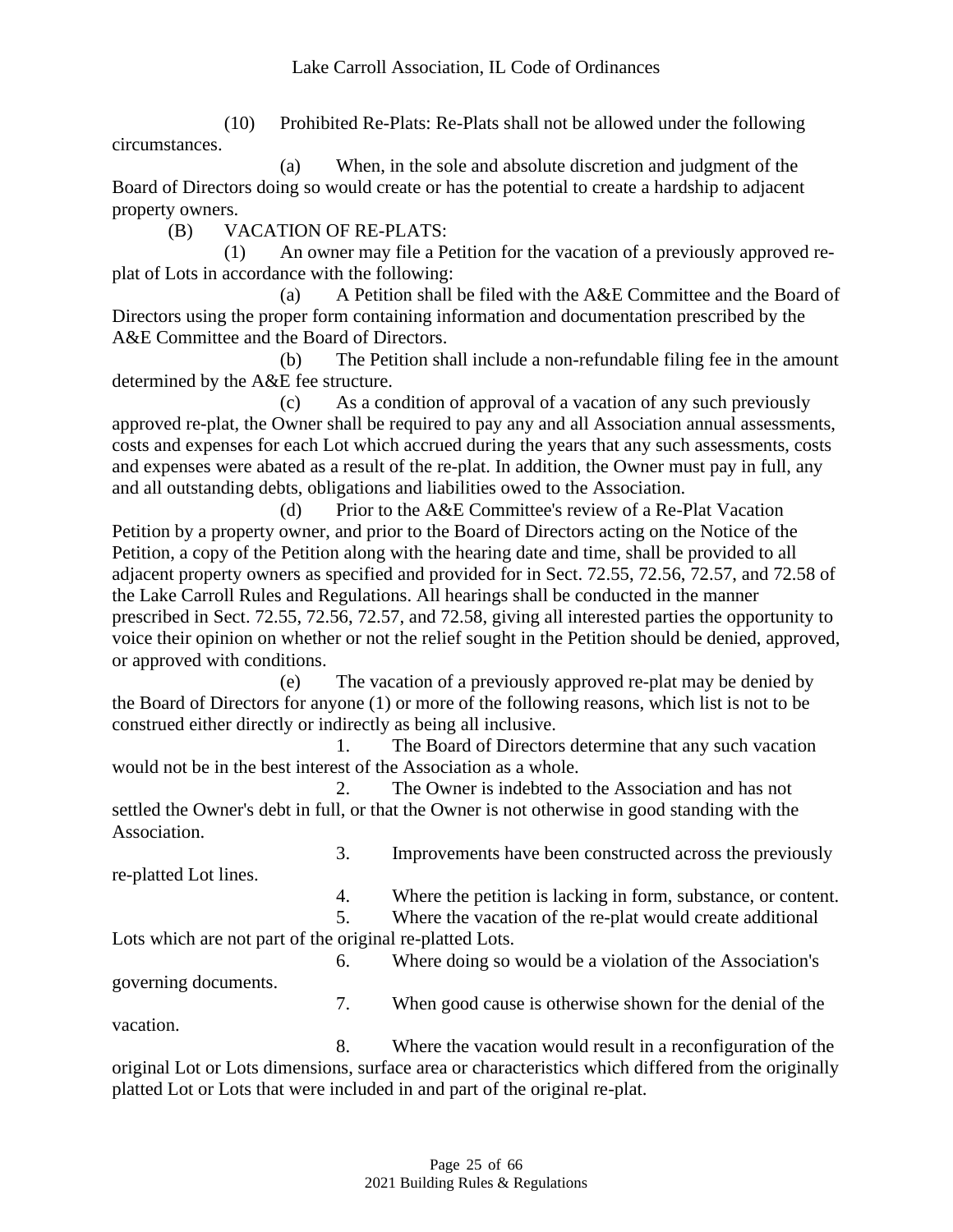(f) Plat of vacation needs to be filed with the Carroll County Recorder

of Deeds.

#### (C) MISCELLANEOUS PROVISIONS.

(1) The Board of Directors shall have the right to waive any term or provision of these Rules and Regulations for good cause shown. In the event the Board of Directors elects to do so, the Board of Directors must make specific findings of fact setting forth the basis for such waiver.

(D) INTENT AND PURPOSE.

(1) It is the primary purpose and specific intent of this Rule to address, those high-density areas within Lake Carroll Development where conflicts can arise with the installation of well and septic systems.

<span id="page-25-0"></span>(A&E, Ch. II) (M01.09.7/M01.10.4 (repeat of "GG" of A&E Rules & Regulations 1-2008))

# **SPECIFIC REGULATIONS**

#### <span id="page-25-1"></span>**§ 72.15 CAMPGROUND.**

(A) An A&E permit is required to set a seasonal trailer camp or vehicle camp within the Lake Carroll Campground.

(B) The permit request must include a drawing of site and proposed location of trailer or vehicle camp.

(C) **Accessory Buildings:** (Need to be permitted by A&E Committee) Not to exceed 100 square feet with a six (6) feet high sidewall. Drawing of location and size must be submitted with permit application.

(D) For **all Campground Rules** including, but not limited to, **Definitions and Regulations**, refer to the **Lake Carroll Rules and Regulations**. See Chapter 55.

(A&E, Ch. II, § A) (Major changes BOD Approved 11-18-2011; Effective 1-1-2013; Major changes BOD Approved 10-18-2013; Effective 1-1-2014)

#### <span id="page-25-2"></span>**§ 72.16 LOT PLOT PLANS.**

(A) (Drawn on "New Construction Survey with topographical lines")

(B) "New Construction Survey" includes location of wells and septic of adjoining lots, if available, and drawn at the largest reasonable scale on a 24 inch x 36 inch sheet so that the plot plan can be added to it.

(1) Lot boundaries showing proposed location of all improvements complete with dimensions from lot lines. Dimensions are from edge of foundation or deck, whichever is closest to lot line. A maximum of a 24-inch roof overhang will be allowed. Show dimensions from adjacent road, side, and back lot lines (lakeside if applicable).

(2) Proposed septic system location and size as approved by the Carroll County Public Health including septic tank placement.

(3) Indicate existing tree removal (see Appendices A, B and C). (A&E, Ch. II, § B)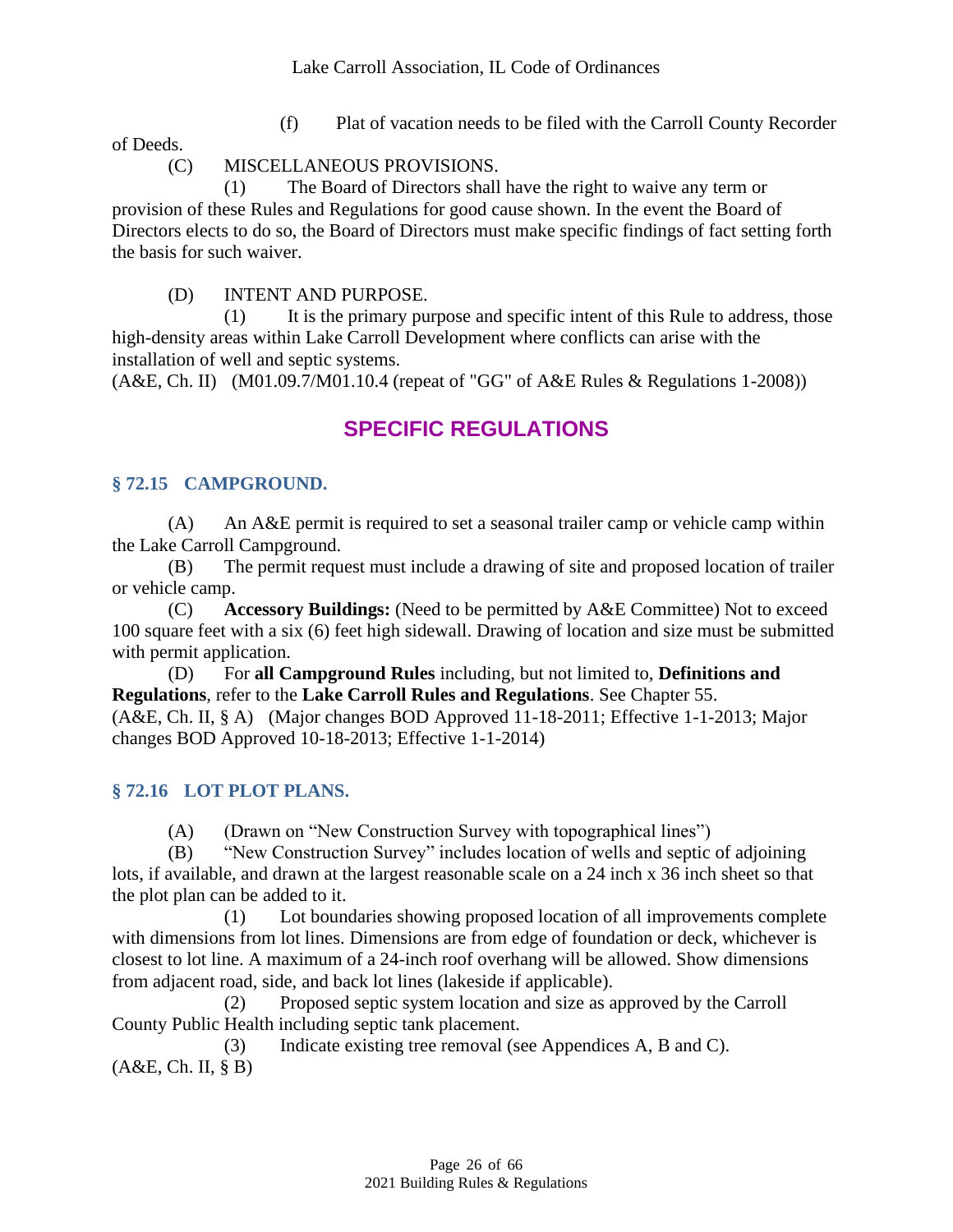#### <span id="page-26-0"></span>**§ 72.17 FOR PERMIT ISSUANCE AND COMPLETION OF CONSTRUCTION.**

(A) (1) The property must be staked out indicating the proposed home site. The stake out must be approved by the Building Inspector *before any excavation is performed*. Effective 3-1-1996 All approvals will require surveyor to identify the property lines closest to the house location and place a survey stake every 50 feet. These stakes must be in place prior to the issuance of the building permit. Excavators must keep these areas open to allow for proper inspection.

(2) *Residential home permits are valid for one (1) year from the date issued or upon final inspection, whichever occurs first.* The permit, once issued, needs to be posted so it is visible from the road, approximately 30 feet from road. Excavating prior to initial inspection and stake out is a cause for a stop order on construction and a possible fine to general contractor and/or property owner.

(3) All residential home approvals must be permitted and started within 90 days from A&E committee approval. A home not started will have permit canceled by A&E Committee. All fees except \$50.00 handling fee will be returned.

(B) (1) Completion of home including basic landscaping must be completed within 12 months from issue date of the building permit. Any construction not completed in 12 months requires an extended permit. An extended permit must be applied for prior to the original permit expiration. A new completion date shall be set. New home construction and additions permits can only be renewed three (3) times. One (1) six (6) month extension, and two (2) - one (1) month extensions. Failure to complete by this date may result in the forfeiture of your escrow deposit and possible daily fine impositions.

(2) Refer to A&E Fees & Penalties - § 70.16: Permit Fees, Permit Extension Fees, Penalty Fees and permit validity timeframes. (A&E, Ch. II, § C)

#### <span id="page-26-1"></span>**§ 72.18 PRIVATE SEWAGE DISPOSAL SYSTEM.**

(A) All homes are required to install minimum of a four (4) bedroom septic system. Owners of lots that may not accommodate a four (4) bedroom system may request a variance from the "bedroom" standard but will be required to sign a legal document that no additional bedrooms will ever be added. This document will be recorded with the Carroll County Register of Deeds.

(POA Board approved August 1, 1997)

(B) See "Building at Lake Carroll" Septic and Well, § 71.29. Fee for recording will be added to permit fee.

(1) Design only after a proper soil evaluation test has been completed by a registered soils scientist. Septic field must be at least 25 feet from lake.

(2) Submit proposed sewage disposal plans to the Carroll County Public Health and the A&E Committee. Plan must include relationships (and dimensions from lot lines and structures) to neighbors' wells and septic.

(3) Approved sewage disposal plans, along with a copy of the letter of approval from the Carroll County Public Health must be on file with the A&E Committee before building permit is issued and construction can begin.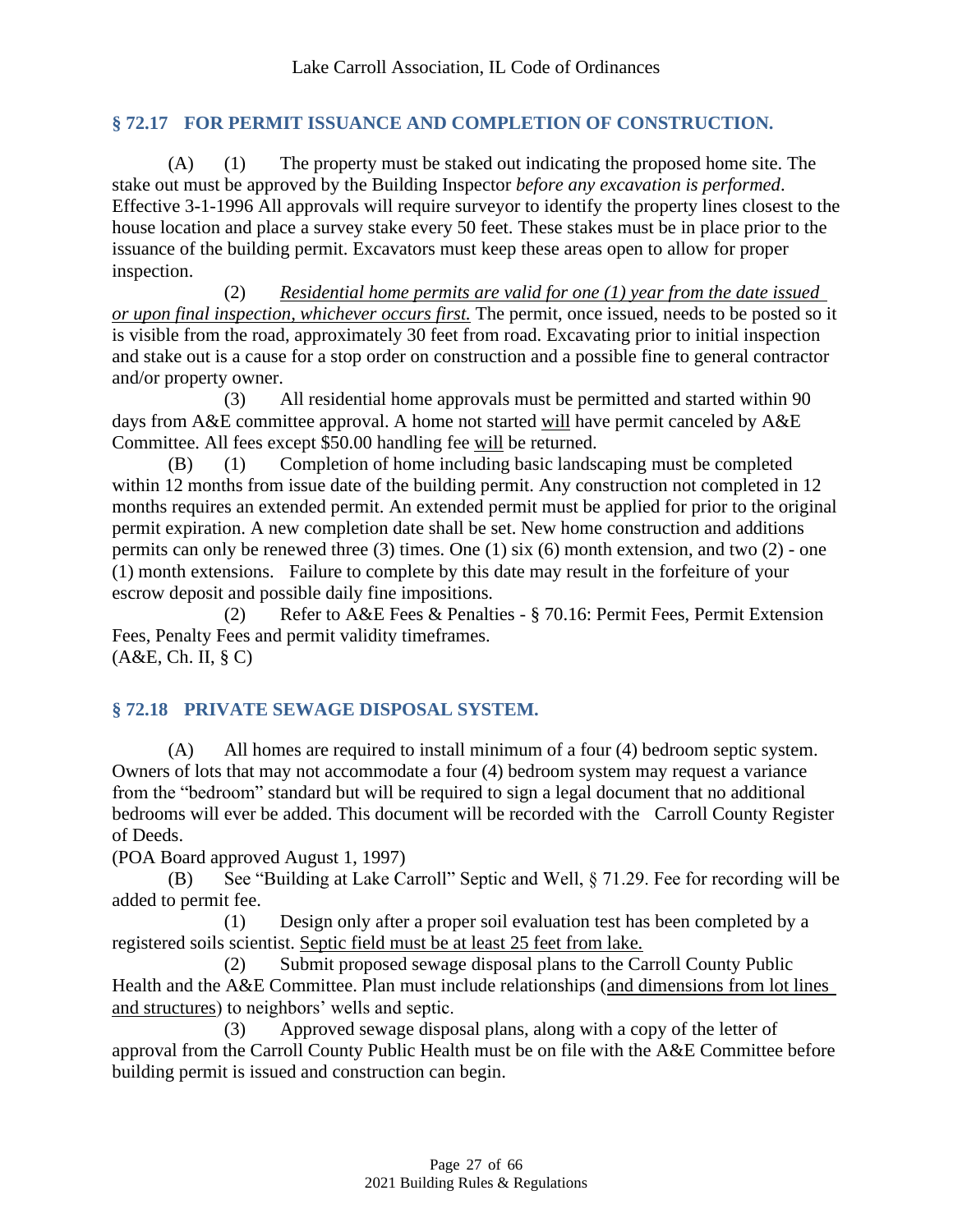(4) All septic systems must be for a minimum of a four (4)-bedroom house size. If lot will accept conventional septic system, then a conventional system must be installed, except where it may render another lot unbuildable. A variance might be obtained for a onefourth (1/4) acre lot if it is determined lot will not accept a four (4) bedroom septic system. Please check with Building Inspector for procedure.

(5) All septic systems require the approval of the Carroll County Public Health. This letter of approval must be received within 12 months prior to permit approval date. (6) All septic tanks must be placed with easy access for pumping. Pumping

access must be within 30 feet on a hill and 50 feet on flat ground.

(7) (a) Septic tank and field or bed must be installed simultaneously.

(b) No holding tanks or septic tanks, used as a holding tank, are

allowed.

(8) If septic is changed from approved design or location, contractor is to submit revised plan within 15 days. *If not submitted, contractor will be refused additional permits until revised plan is submitted.* (A&E, Ch. II, § D)

# <span id="page-27-0"></span>**§ 72.19 SEWAGE DISPOSAL REGULATIONS.**

(A) To protect sewage disposal systems from damage, all construction and road vehicles are restricted from driving over septic tanks, leaching fields or beds. Infractions are punishable by fines as follows: first offense \$500, subsequent offenses \$1,000 each. Septic fields must be staked as to location to identify for such protection.

(B) Special conditions which make it necessary to move equipment over restricted septic system areas must be submitted for review and approval of temporary load distribution design. Grass cutting equipment is exempt from this ruling. If a violation of this regulation should occur, a *stop order* will be issued. Any fines must be paid prior to allowing the job to continue.

<span id="page-27-1"></span>(A&E, Ch. II, § E)

# **§ 72.20 LAKE CARROLL SEPTIC INSPECTION/PUMPING SCHEDULE.**

(A) Each septic system will be scheduled to be pumped at four (4) year intervals regardless of size or use.

(B) Reminders will be sent to all that are to be in the current phase prior to March each year with a completion date of September 30, of the same year.

(C) Copy of report from contract pumper must be turned into the Association Office by September 30th of the same year to avoid a possible fine. Find "Septic Pumping Inspection Form" in Appendix D.

(D) Owners furnishing proof of compliance in the last three (3) years prior to the first time a section is scheduled will be placed on another schedule based on date of last pumping and so informed by mail as to their new schedule.

 $(E)$  Fine for non-compliance set at current A&E fine structure listed in the most current "Building Regulations". (\$250 for failure to comply and \$25 per day until homeowner is in compliance.)

(A&E, Ch. II, § F)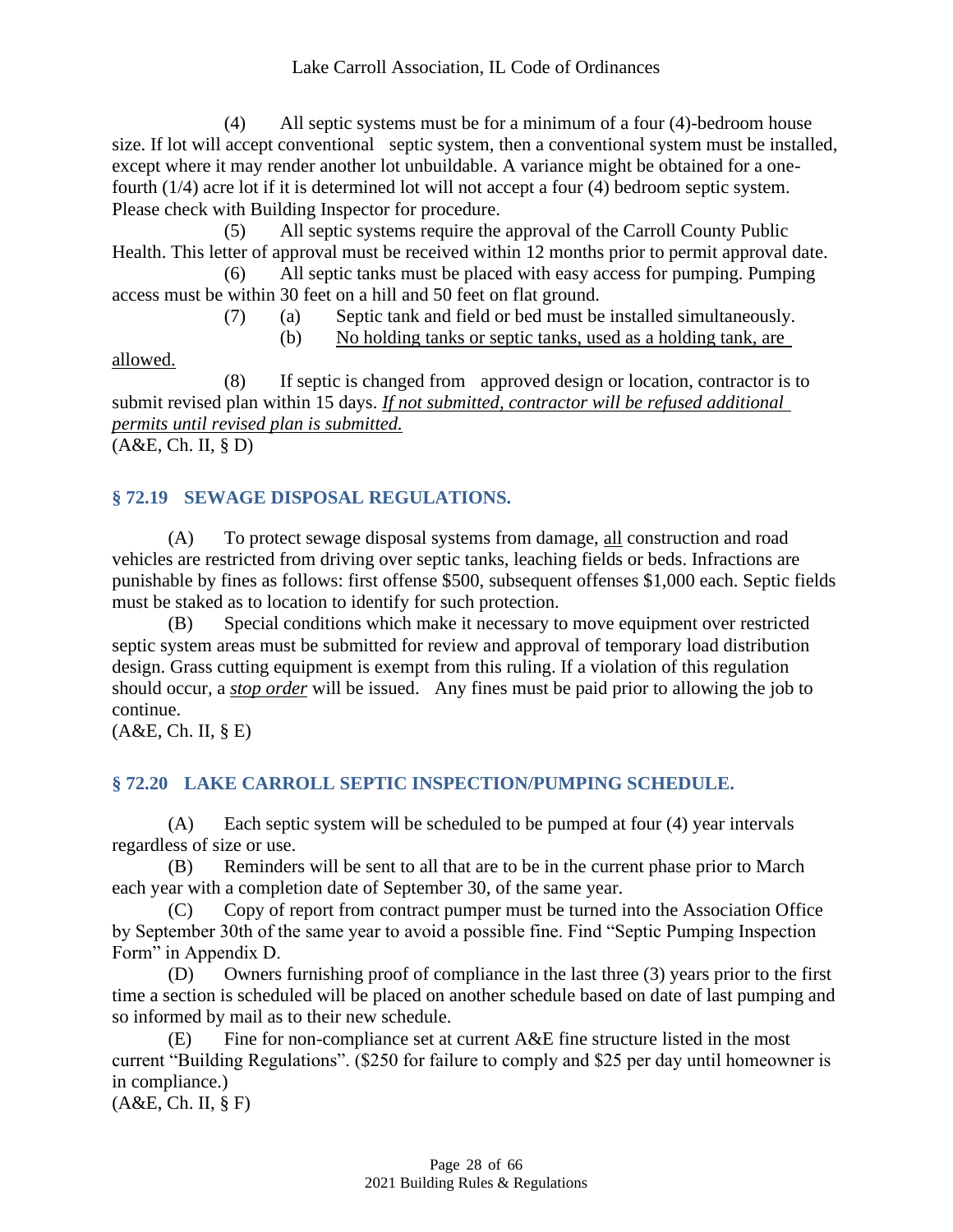#### <span id="page-28-0"></span>**§ 72.21 CULVERT REQUIREMENTS AND DRIVEWAYS.**

(A) (Refer to § 74.03, A&E Policies, DRIVEWAYS & CULVERTS) Install culvert *prior* to start of any construction. Culvert to be minimum of 20 feet in length and 12 inches in diameter. Culvert to be covered with a *minimum* six (6) inches crushed rock. Culvert is to be galvanized metal type. Check with Building Inspector for correct size and alternate methods. (A&E, Ch. II, § H)

(B) *Concrete, Asphalt or Chip and Seal Driveway.* Requires a permit and fee in addition to the original building permit. Building Inspector's approval of driveway location is required in all cases. Setbacks (side) according to the Covenants and Restrictions must be followed (See "Building at Lake Carroll", § 70.01). Any variances requested may be granted by the A&E Committee and may require adjacent lot owner agreement.

## <span id="page-28-1"></span>**§ 72.22 MANDATORY INSPECTIONS.**

A list of mandatory inspections is attached to the building permit application. There are eight (8) required mandatory inspections prior to inspection for occupancy and/or final inspection. *Failure to obtain required inspections would result in a fine of \$250 for each infraction.* (A&E, Ch. II, § I)

#### <span id="page-28-2"></span>**§ 72.23 MISCELLANEOUS BUILDING REQUIREMENTS.**

(A) *Finished Lot Grade.* The top of the foundation must not protrude more than two (2) feet above the original grade level.

(B) *Unattached Garage.* Refer to Appendices A, B & C for size limitations.

- (1) No roll roofing on roofs or siding.
- (2) Design and color shall compliment home.
- (3) No toilets will be permitted.

<span id="page-28-3"></span>(A&E, Ch. II, § J)

#### **§ 72.24 EROSION CONTROL.**

Erosion Control measures will be evaluated on an individual basis, according to property location and elevation. Prior to or during commencement of any Construction or Improvement, the property will be evaluated under the direction of the Building Inspector to determine whether Erosion Control measures are needed. All Contractors will be advised to use silt fences at all locations that might cause a silt problem at the time of construction. Erosion Control measures are mandatory to ensure the protection of our Lake from run off and to prevent contamination or damage to the Lake and adjacent properties. (A&E, Ch. II, § K)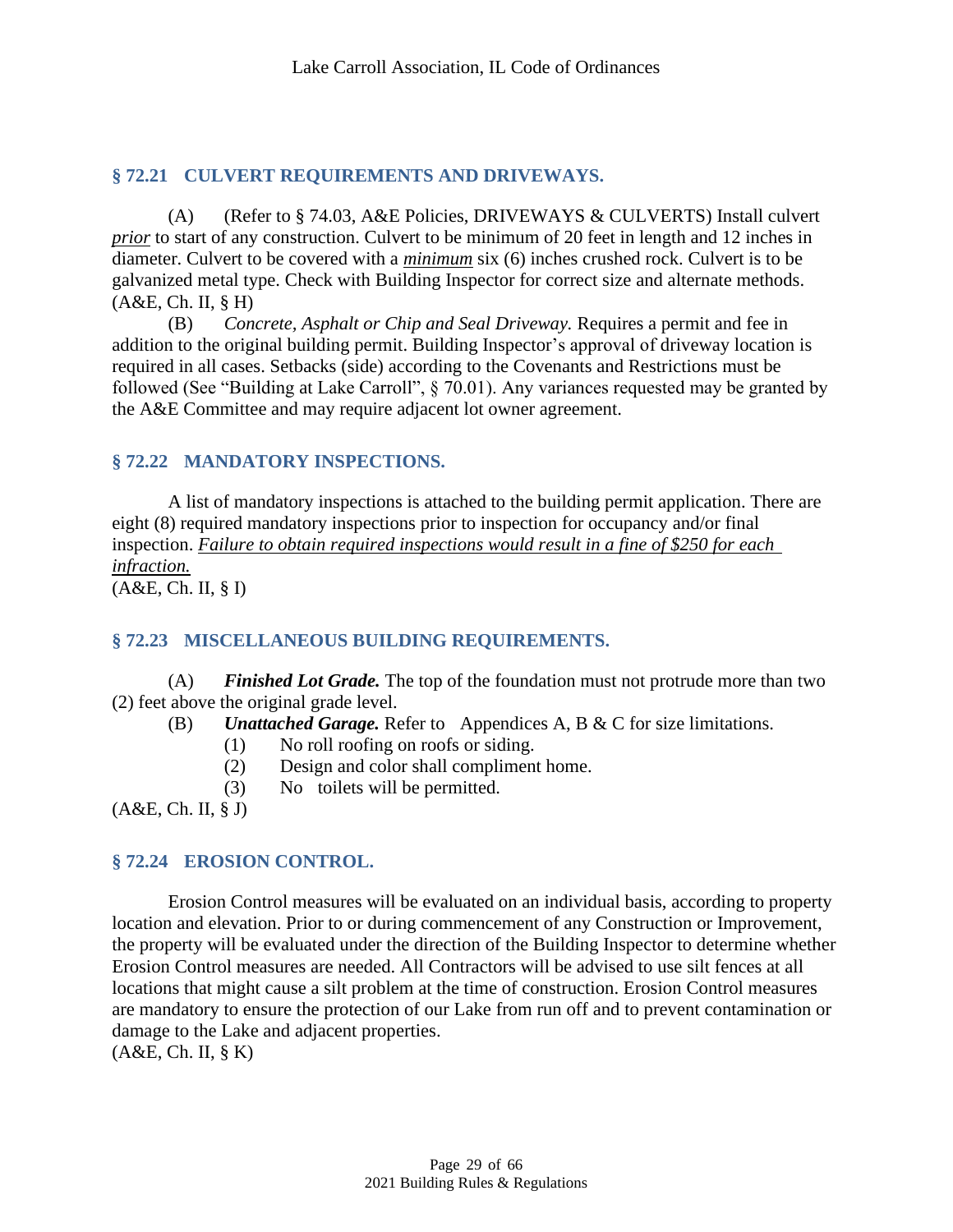#### <span id="page-29-0"></span>**§ 72.25 MODULAR HOMES.**

(A) The floor joist, ceiling joist and roof framing requirements do not apply to factory designed and built homes, contingent upon certification that loading meets local and International Codes. However, three-fourths (3/4) inch T&G flooring is required. Home must carry the *Modular Seal State of Illinois*. All plumbing must meet current *Illinois Plumbing Codes* in effect at the time of construction.

(B) All electrical installations shall conform to the provisions as defined in the *National Electrical Codes* in effect at the time of construction and have a minimum 200-amp electrical service.

<span id="page-29-1"></span>(A&E, Ch. II, § L)

#### **§ 72.26 PLUMBING.**

Effective 3-1-1996, all construction will require the Illinois Department of Health Plumbing Inspector to inspect all plumbing - prior to pouring basement floors, prior to drywall installation and final plumbing inspection. The inspector may be reached at (815) 987-7511. All contractors must give a 48-hour notice to ensure prompt inspections. The best time to contact the inspector is at 7 a.m. All contractors must notify the Building Inspector when plumbing inspection has been done. Framing approval will NOT be granted until a plumbing inspection has been done.

<span id="page-29-2"></span>(A&E, Ch. II, § M)

#### **§ 72.27 ELECTRICAL REQUIREMENTS.**

Property owners should take safety and their neighbors into consideration when installing exterior lighting. Mercury or Sodium vapor lights are strictly prohibited and are not allowed on residential property. As to the types and placement of other exterior lighting, property owners are encouraged to consult the suggested guidelines and recommendations from the New England Light Pollution Advisory Group that can be found in the "Good Neighbor Outdoor Lighting" section located in Appendix D of the Lake Carroll Association forms. All homes that have or will have a security system must be noted and logged in at the Association Office. (A&E, Ch. II, § N) (Revised and approved 2-24-2017)

#### <span id="page-29-3"></span>**§ 72.28 SHORELINE STABILIZATION POLICY.**

(A) All lakefront property owners must have stabilized their shoreline by 12-31-2000.

(2-1999)

(B) General.

(1) All stabilized shorelines must be maintained in a manner to prevent soil

erosion.

- (a) Inspections are done in the fall annually.
- (b) All work to be done prior to the 3rd Friday in October of the

following year.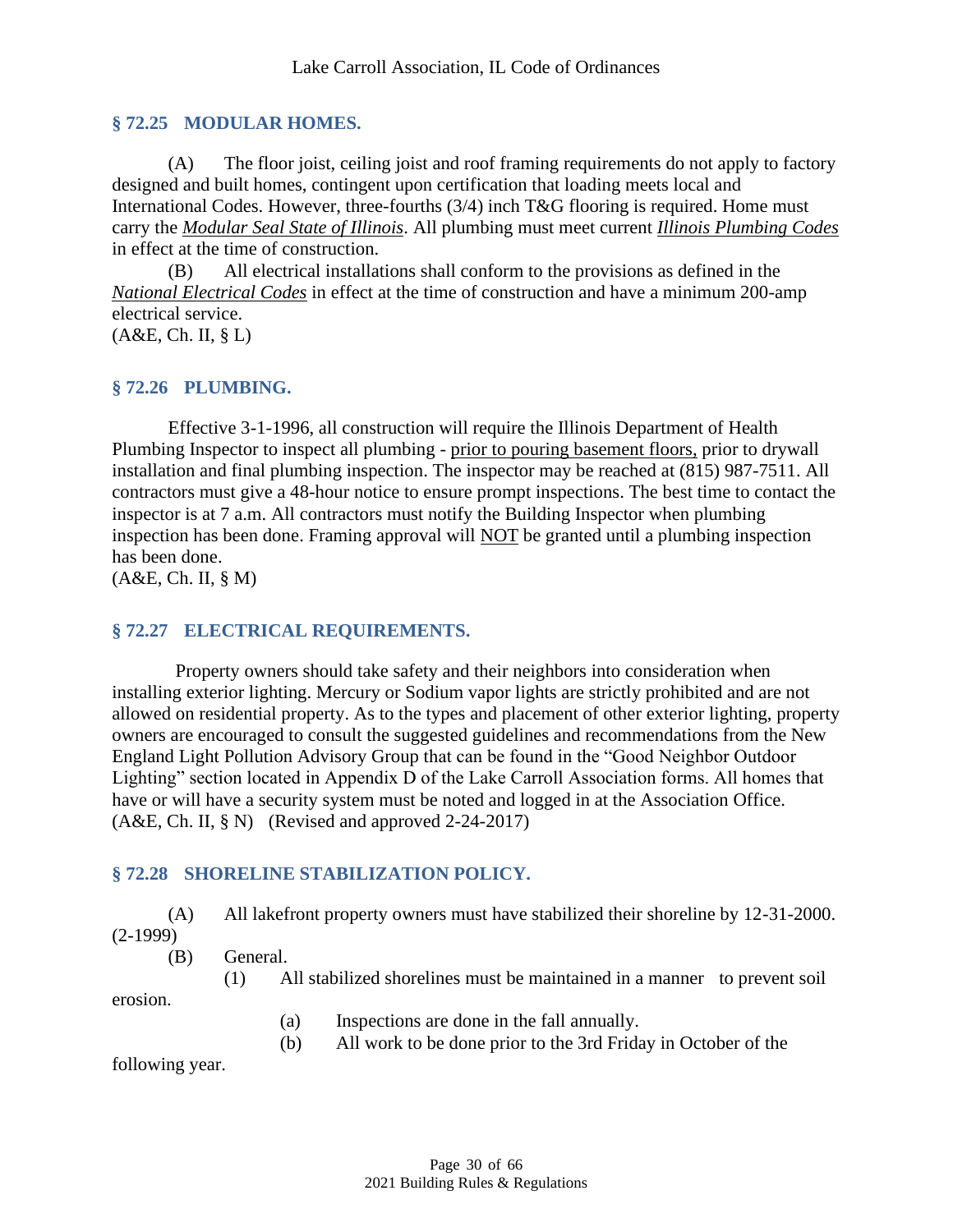#### Lake Carroll Association, IL Code of Ordinances

(c) Failure to bring shoreline into compliance; Property Owner will be assessed up to a \$1000 fine plus the price of the work and labor to bring the shoreline into compliance.

(2) *NOTE:*

(a) *Creosote ties or treated lumber may not be used for stabilization of* 

*shoreline.*

(b) *A permit is required for all sections of this shoreline stabilization and maintenance policy.*

(C) RIP RAP AND SHORELINE STABILIZATION: Rip Rap or other methods of stabilization must be installed from pin line to pin line (the entire shoreline of the property).

(D) Rip Rap: Shoreline stabilization shall be accomplished by the placement of rip rap, properly sized over geotextile fabric placed on a properly graded shoreline. Variances shall be granted for technical reasons only.

(1) Specifications: If the final graded shoreline slope exceeds four (4) to one (1), (Four  $(4)$  = horizontal with a one (1) foot rise) rip rap shall not be used for shoreline stabilization. If the final graded shoreline slope is between three (3) to one (1) and four (4) to one (1), rip rap used for shoreline stabilization shall meet the criteria of the IDOT RR#3. This criterion applies to all active areas of the lake (all areas other than *no wake areas*). If the final graded shoreline slope is less than four (4) to one (1) and the lot is within the active area of the lake, rip rap must be used per IDOT RR#3, having an average size of six (6) to ten (10) inches in diameter and shall not contain more than ten percent (10%) of fines. When not in an active area of the lake, where the final graded shoreline slope is between three (3) to one (1) and four (4) to one (1) crushed limestone having a size gradation of three (3) to six (6) inches may be used. Limestone must have the hardness of IDOT RR#3 requirement. Permit required.

(2) Stabilized Beach Area: Stabilized beach areas within the riprap shoreline shall be permitted provided the maximum width of beach does not exceed 40 feet. Beach areas shall be stabilized by the construction of concrete or stone retaining walls with exposed areas of retaining wall installed at 741-foot level (one (1) foot above 740-foot normal pool level) *permit required*. Also see Shoreline Stabilization Policy paragraph (E)(2) below.

(3) Access to Lake: Access to the lake, docks, lifts; etc. through a rip rapped shoreline shall be permitted by the construction of stairs. Stair width shall not exceed combined 12 feet. All stairs through rip rap must be constructed of concrete or cut stone - Permit required.

(4) Boat Ramp: Boat ramp through a rip rapped shoreline shall be permitted. One (1) boat ramp per lot. Maximum width shall be 12 feet. Constructed and properly designed of concrete - permit required.

Seawall - Permit Required. All seawall plans must include start and finish dates and must be submitted and approved by the A&E Committee prior to the lowering of lake on November 1st of each year.

(1) Seawall may be constructed of concrete, building stone or stainless steel. All seawalls shall be installed with suitable footings and all seawalls shall have weep holes and proper drainage to relieve pressure behind the seawall. Refer to the following for active and no wake areas of lake.

(a) Weep holes shall be one (1) foot above normal pool level or at 741

feet.

- (b) Minimum size of weep hole shall be one (1) inch.
- (c) Maximum spacing of weep holes ten (10) feet.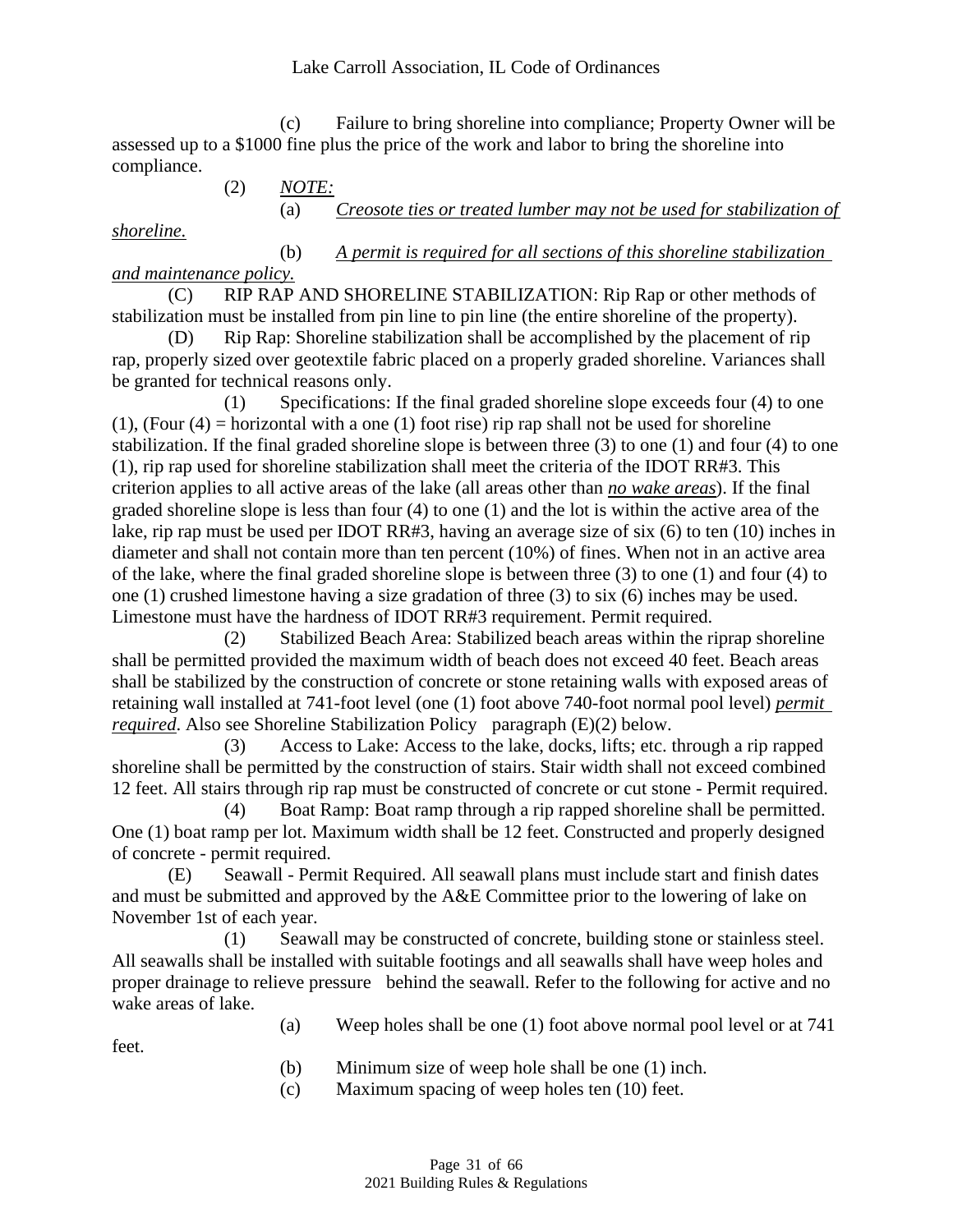(d) Seawall to be back filled with dirt to within three (3) inches of weep holes  $(740^\circ - 9^\circ)$  then two (2) to three (3) inch rock to grade or top of wall. (2) (a) Seawall in the active area of the lake shall be designed in a

manner, which *significantly* dissipates wave energy. A *Seawall that reflects wave energy shall not be used.*

(b) The base of any seawall shall be a minimum of three (3) feet below normal pool elevation of 740 feet. The top of the seawall shall be a minimum of two (2) feet above normal pool. Top of the required footing shall be a minimum of three (3) feet below normal pool.

1. For straight vertical seawall in *the active area of the lake*, rip rap must be placed in front of base of seawall from 737 to 741-foot level. Geotextile fabric and other parameters in shoreline stabilization shall be used. Use six (6) to ten (10) inch rock with RR#3 IDOT hardness. This rip rap must continue to be maintained after installation.

2. For straight vertical seawall in the no wake area of the lake, place rip rap from 737 to 739-foot levels. The size of rip rap shall be three (3) to four (4) inches and of a hardness of RR #3 IDOT material. Geotextile fabric and other parameters shall be used. This rip rap must continue to be maintained after installation.

(c) Alternate Seawall (designed to dissipate wave energy).

1. Zigzag seawall: Maximum eight (8) feet long wall sections shall alternately be directed away from and then towards the lake shoreline at an angle of 30 degrees over eight (8) feet on a straight side (see illustration).



2. Sloped seawall: The top portion of the wall, from elevation 739 to its highest elevation, is angled away from the lake at a 30-degree angle (see illustration).

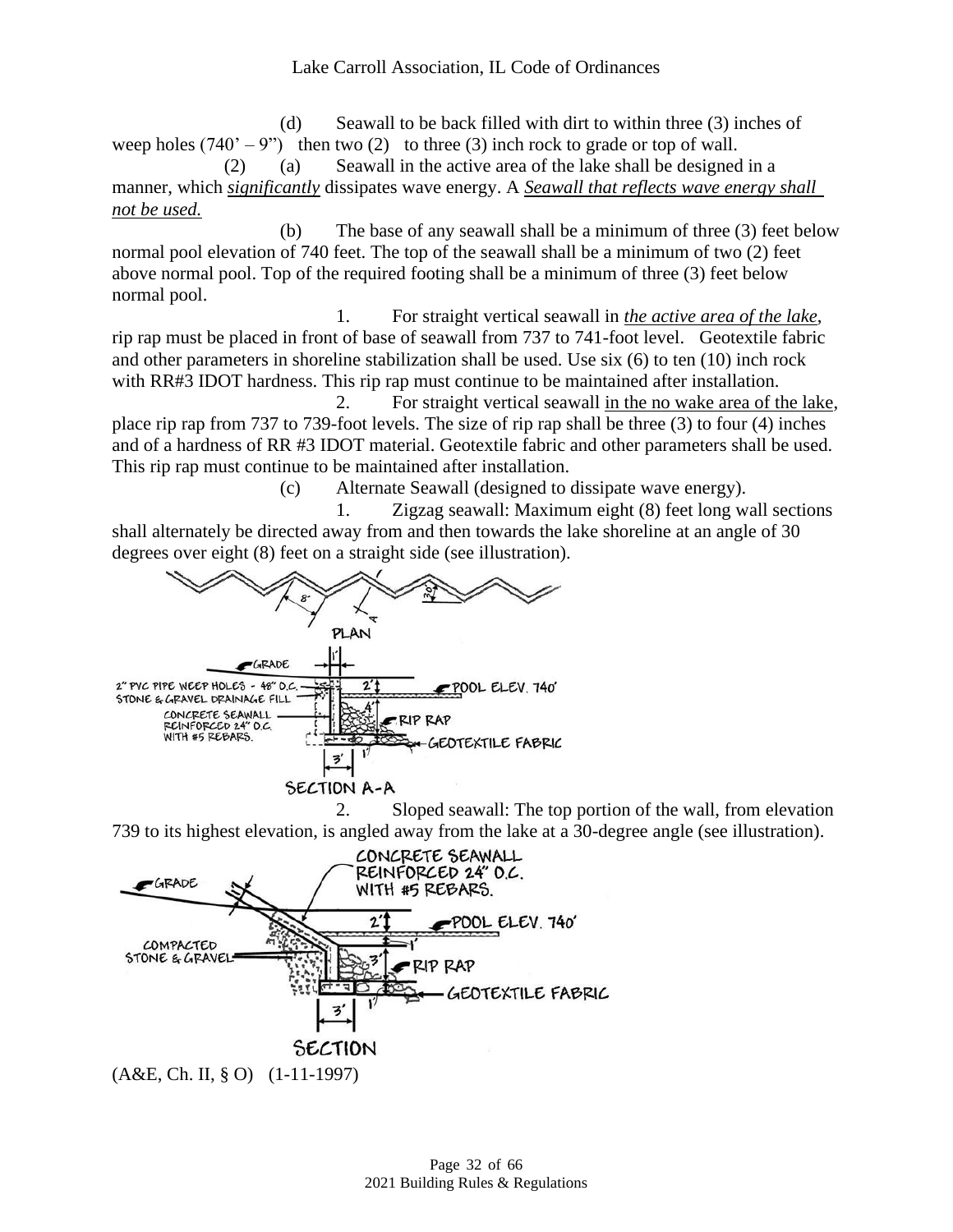#### <span id="page-32-0"></span>**§ 72.29 RESIDENTIAL PIERS, DOCKS AND SWIM PLATFORMS.**

(A) (1) Piers and docks shall be made of steel, aluminum or treated lumber (treated lumber to be used above water only). Floating docks must use approved steel or aluminum pontoons or plastic-coated polystyrene floats specifically manufactured for floating docks. *Drums of any type or un-coated formed plastics are prohibited.*

(2) Piers and docks may include railings, benches, storage boxes and provisions for life preservers. Prohibited are boathouses, sheds, living quarters or roofed structures of any type projecting on to the lake. No private dock, pier, boat lift or swim platform shall extend more than 30 feet from shoreline into Lake. Nor shall any such structure be constructed without permit issued by the A&E Committee. *All piers, docks, swim platforms shall be removed from the lake prior to November 1st each year.* All piers and docks must have a minimum width of 36 inches. Maximum width for any residential dock or pier shall not exceed 96 inches. Minimum length is eight (8) feet and maximum length *shall not exceed 30 feet* into the lake from the existing shoreline including ramps.

(3) Swim platforms shall be a maximum of eight (8) feet by eight (8) feet and must not extend more than 30 feet from shoreline.

(4) All piers, docks, boat lifts and/or swim platforms projecting into the lake must have affixed reflective devices or tape of eight (8) square inches of surface on all sides visible from any direction on the lake. *Maximum of two (2) piers or docks per lot are permitted.* Two (2) docking stations may be permitted by other LC members, provided that member has the lot owner's permission and are registered with the Association Office. (Docking/Watercraft registration forms are available at the Association Office.) All piers, docks, boatlift and swim platforms must have lot and section numbers attached that are visible on lake end of structure. *No decks or piers shall cantilever the shoreline or seawall.* Property owners with private docks, piers, boat lifts, swim platforms not adhering to these specifications will be required to remove said structure from Lake Carroll and/or be fined. All piers and docks in bay areas shall have placement approved each year by A&E *Committee prior to any installation to insure no disruption of bay access to other property owners.*

(B) *GREENWAY AND COMMON AREA PIERS AND DOCKS:* Piers and docks on Greenway or common areas must have a minimum width of 36 inches and a maximum of 51 inches and shall not extend more than 30 feet from shoreline into the lake. Piers and docks shall be made of steel, aluminum or treated lumber (treated lumber to be used above water only). For those members participating in the program where the Association assumed ownership of the pier or dock and provides the insurance, the pier or docks shall be manufactured by a commercial manufacturer of waterfront docks and pier products. NO homemade piers or docks shall be allowed in the program. Floating piers or docks must use approved vinyl, aluminum, foam filled rotationally molded polyethylene or coated polystyrene floats. All drums of any type, treated lumber, or un-coated plastics are prohibited. *Docks and piers constructed with Greenway or common areas access must be re-permitted each year.* All such docks and piers shall be installed in accordance with greenway site plans. Before seeking a permit, please refer to "Greenways and Common Areas" of the most current Lake Carroll Rules and Regulations, § 54.05. No lake front property owners may install docks on greenway or common areas. No boatlift, railway, or permanent boat storage device of any type may be installed on any greenway or in conjunction with a dock or pier. No swimming floats or diving platforms shall be installed on any greenway accessible dock or pier.

(Amended 1-17-2004)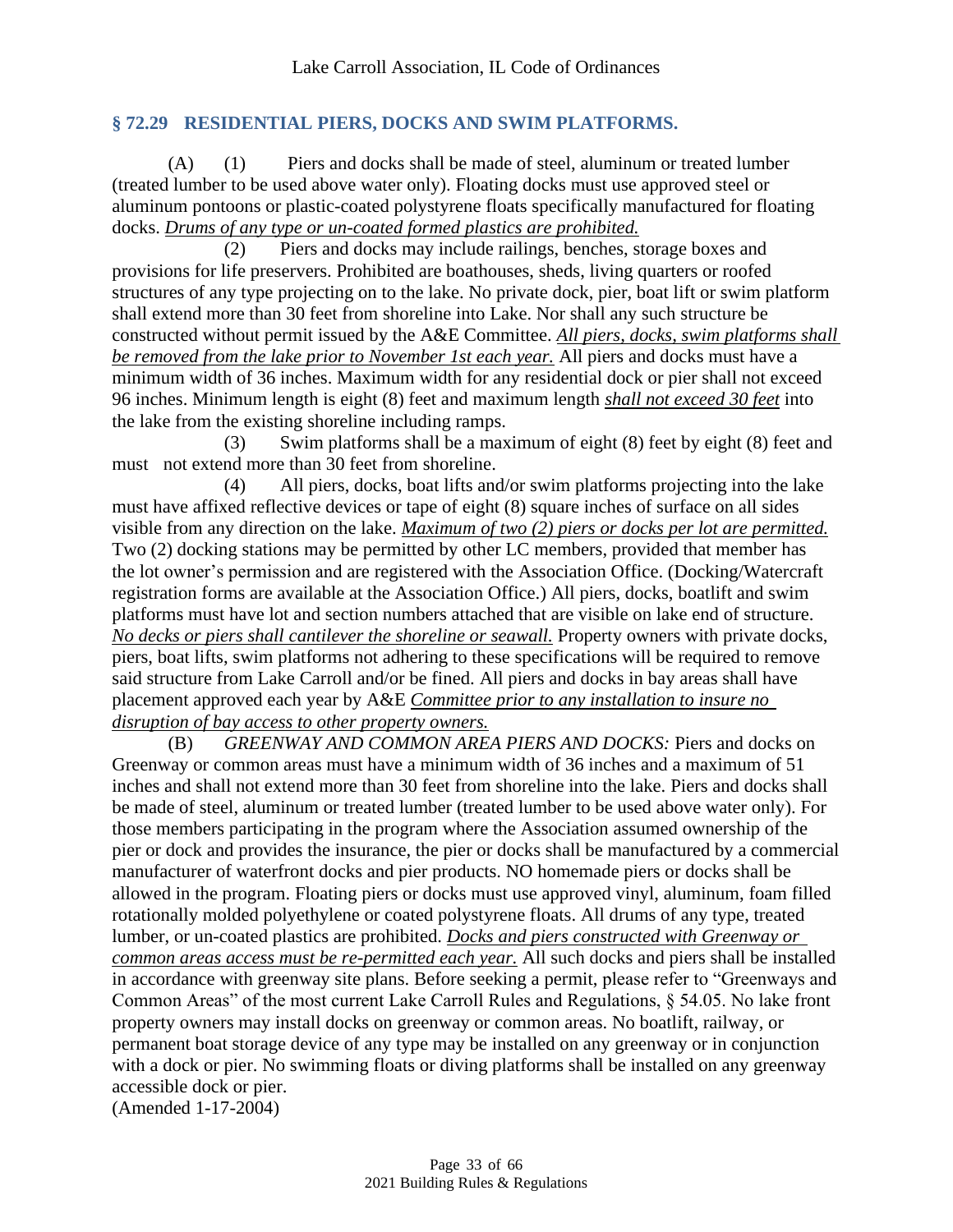(C) *RESERVED AREA DOCKS (Shoreline docks in East Marina):* Docks in Reserve Area must have a minimum width of 36 inches and a maximum width of 51 inches and shall not extent more than 30 feet from the shoreline into the lake. Construction must be of steel or aluminum. Floating docks must use approved vinyl, aluminum, foam filled rotationally molded polyethylene or coated polystyrene floats. All drums of any type, treated lumber, or un-coated plastics are prohibited. *Docks constructed with Reserve Area access must be re-permitted each year.* All docks shall be installed in accordance with Reserve Area site plans. No lake front property owners may install docks in a Reserve Area. Steps (required) (*See "Treads and Risers"*) and docks (*See "Residential Piers, Docks, and Swim Platforms"*) installed in the reserve area must be by code plus docking cleats on both sides and approved by the Building Inspector. All unsafe steps must be replaced. *Steps and docks will be inspected from time to time to ensure safety.* ALL DOCKS MUST BE REMOVED FROM THE RESERVE AREA PRIOR TO NOVEMBER 1ST OF EACH YEAR.

<span id="page-33-0"></span>(A&E, Ch. II, § P) (Lake Carroll Association Board Approved 4-23-1993)

## **§ 72.29.1 LAKE STRUCTURES, DEBRIS, AND BUOYS.**

(A) Members are strictly prohibited from putting any structure or debris into the lake (i.e., rock reefs, fish structure, grass clippings, trees, dirt, concrete blocks, etc.).

(B) Members will not deploy or anchor any orange buoys into the main body of the lake as this could interfere with the association's navigational buoys already in place (1) Personal Buoys may be any color other than orange, and must have lot and section numbers on them.

# <span id="page-33-1"></span>**ACCESSORY BUILDINGS (INCLUDING, BUT NOT LIMITED TO SHEDS, BEACH HOUSES, GARAGES, BARNS, STABLES & LOAFING SHEDS)**

#### <span id="page-33-2"></span>**§ 72.30 SHEDS.**

(A) Sheds may not be constructed prior to the construction of a home on that lot.

(B) The A&E Committee's approval of the design, materials, color and location on the lot is required. The building must be on back half of lot.

- (C) Shed size limits:
	- (1) Maximum size of a shed 288 square feet.
	- (2) The height shall not exceed eight (8) feet on sidewalls.

(3) Maximum overall height of structure not to exceed 20' measured from lowest grade elevation to highest projection.

- (D) **No Dirt Floors,** site location must allow for proper drainage.
- (E) Design and color should complement the home.
- (F) Plumbing is allowed (no toilets).
- (G) Variances on setbacks may be allowed by the A&E Committee.

(April 23, 2005, M05.04.13)

(H) For Lakefront accessory buildings there must be a 15-foot setback from lakefront property line that is surveyed and marked.

(A&E, Ch. II, § Q) (LCA Board approved 11-8-2018)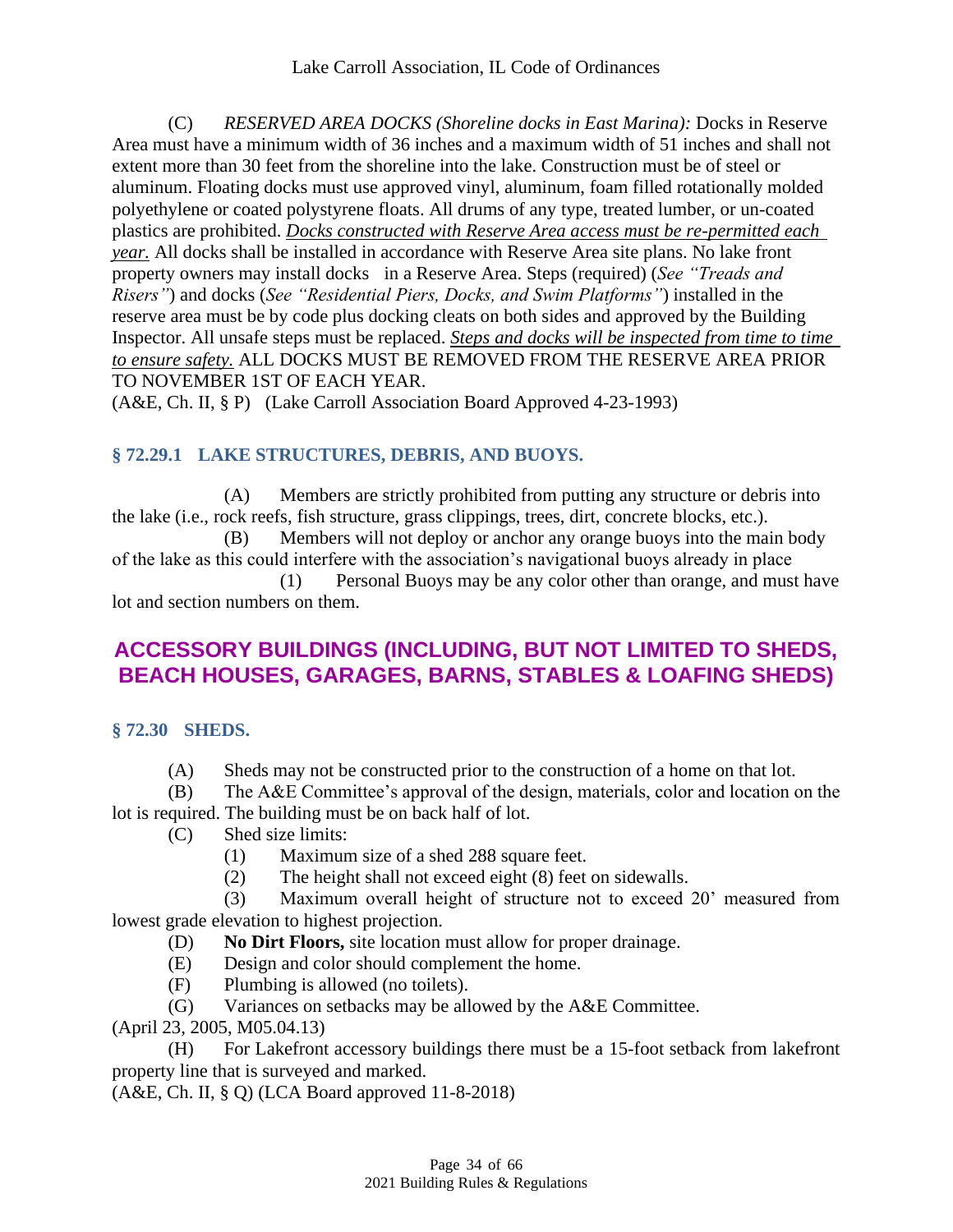- (I) Slab and/or gravel pad detail required. Anchoring detail required.
- (J) Floor plan and elevation details required.
- (K) All electrical and plumbing defined and identified.

### <span id="page-34-0"></span>**§ 72.31 GAZEBOS/PERGOLAS/PAVILIONS.**

#### (A) **Lots without a home.**

(1) Gazebos, no more than 12 feet across the middle in either direction, may be permitted prior to a home being built.

(January 11, 2002, M02.01.02)

- (a) Maximum floor area not to exceed 144 SqFt.
- (b) Height shall not exceed eight (8) feet on sidewalls.

(c) Maximum overall height of structure not to exceed 20' measured from lowest grade elevation to highest projection.

(2) Prior to the start of construction all gazebo design, materials and location on the lot must be approved by the A&E Committee. Permit required.

(3) Sides below floor level must be enclosed.

(4) Sides above floor level may be partially enclosed and/or screened in, but under *NO circumstances*, for structures built prior to home construction, will windows and/or combination windows, plastic, plywood, cardboard, etc. be allowed to enclose those sides.

(5) Gazebos must not be used for sleeping quarters or for storage sheds.

(6) For lakefront improvements there must be a 15-foot setback from lakefront property line that is surveyed and marked.

(7) No Plumbing allowed.

#### (B) **Lots with a home.**

- (1) Gazebos on lots less than one (1) acre in size may
	- (a) Have a maximum floor area of 144 SqFt.
	- (b) The height shall not exceed eight (8) feet on sidewalls.

(c) Maximum overall height of structure not to exceed 20' measured from lowest grade elevation to highest projection.

- (2) Gazebos on lots over one (1) acre in size may
	- (a) Have maximum floor area of 400 SqFt.
	- (b) The height shall not exceed eight (8) feet on sidewalls.

(c) Maximum overall height of structure not to exceed 20' measured from lowest grade elevation to highest projection.

(3) For Lakefront improvements there must be a 15-foot setback from lakefront property line that is surveyed and marked. (A&E, Ch. II, § R)

(4) Plumbing is allowed (no toilets).

#### <span id="page-34-1"></span>**§ 72.32 BARNS, STABLES & LOAFING SHEDS.**

#### BARNS, STABLES AND LOAFING SHEDS ARE ALLOWED ONLY ON RANCHETTE OR EQUESTRIAN LOTS AS DESIGNATED IN THE COVENANTS.

(A) Barns, stables & loafing sheds may not be constructed prior to the construction of a home on that lot.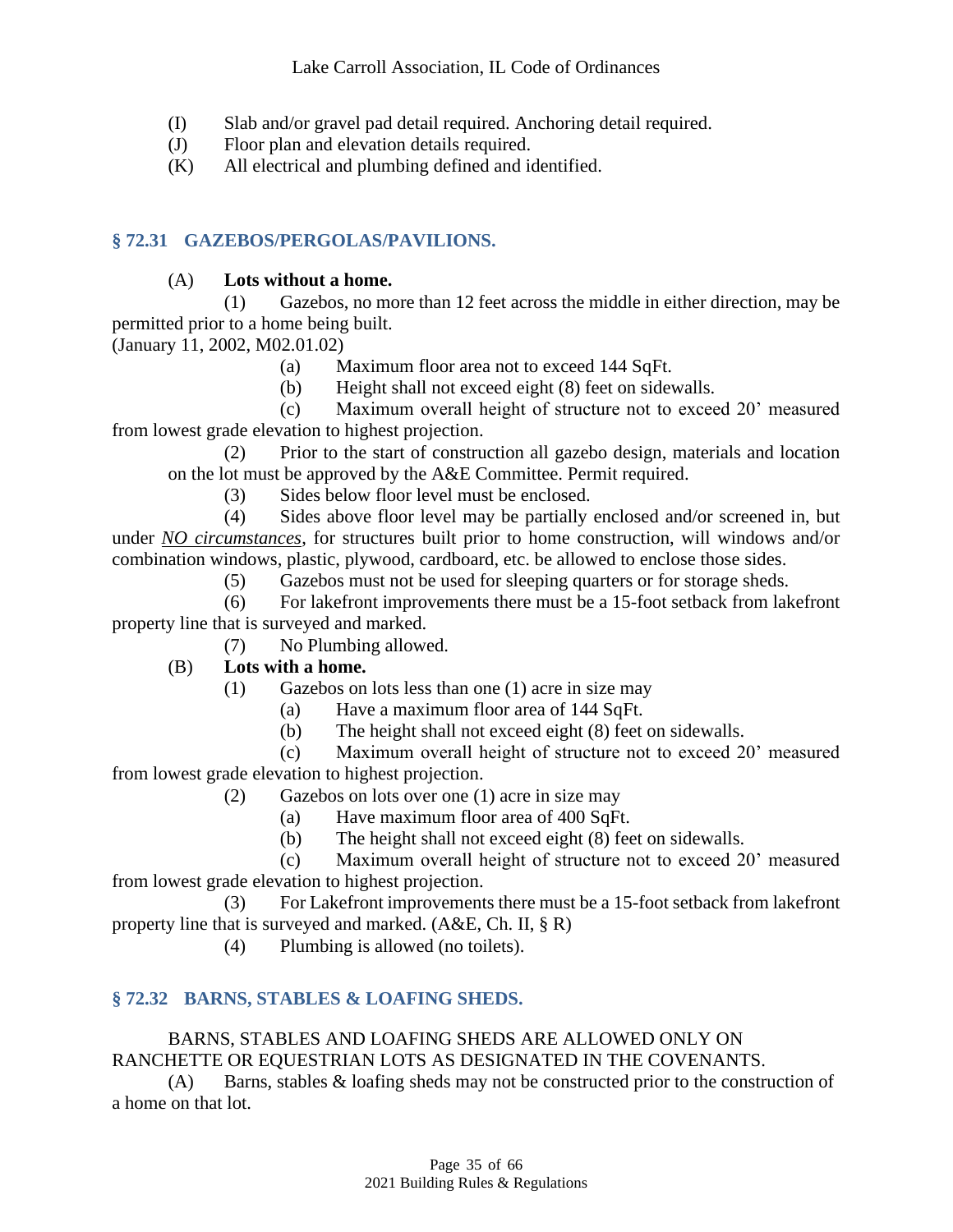(B) The A&E Committee's approval of the design materials, color and location on the lot is required. Design and color should complement the home.

(C) An exterior frost-free water hydrant is allowed. No other plumbing is allowed. (A&E, Ch. II, § T)

(D) Maximum overall height of structure not to exceed 20' measured from lowest grade elevation to highest projection.

## <span id="page-35-0"></span>**§ 72.33 BEACH HOUSES.**

(A) Beach Houses may not be constructed prior to the construction of a home on that lot. Beach Houses will be required to have the same documents as new construction and will be reviewed as new construction.

(B) The A&E Committee's approval of the design, materials, color and location on the lot is required. The building must be located on back half of lot.

(C) Maximum floor area of Beach House

(1) On lots less than one-half (½) acre is 400 SqFt footprint and 500 SqFt of total enclosed floor space. Maximum floor area on lots larger than one-half (½) acre is 600 SqFt footprint and 750 SqFt of total enclosed space, with minimum shoreline frontage of 50 feet. Maximum floor area on lots larger than one (1) acre is 800 SqFt footprint and 1,000 SqFt of total enclosed space, with minimum shoreline footage of 75 feet. All sizes subject to review of survey, set-backs and surrounding conditions. Total impervious surfaces shall not exceed 40% of the lot area.

(D) Maximum sidewall height of 8' and maximum overall building height not exceed 20' from lowest grade elevation of beach house to highest projection

(E) A minimum of a four (4) inch floating slab is required for foundation.

(F) Design and color should complement the home. Siding, Trim, Roofing colors to be indicated on plans.

(G) Plumbing is allowed with submittal of proper design of water/sewage pumping or disposal method. All plumbing to be designed by licensed professional and included on drawings.

(H) Beach Houses must comply with the 15-foot setback from property line that is surveyed and properly marked.

(I) Beach Houses may not be used as a temporary or permanent residence, or as sleeping quarters.

(LCA Board approved 11-8-2018)

(J) Plat of Survey indicating dimensions from lot lines, set-backs, septic system and well. Impervious surface calculation to be provided.

(K) No floor to be constructed lower than an elevation of 743' (3' above Lake Carroll Pool Level.) Elevation to be indicated on stamped drawings and/or current survey.

#### **NOTE: Please keep Pool Level (740') and Flood Stage Level (746') in mind with all building construction.**

(L) Stamped and Signed drawings by a current licensed State of Illinois architect or structural engineer will be required for all beach house projects. Drawings will be sent out for Code Compliance prior to A&E Committee review.

(M) Any electrical work to be defined and included on drawings.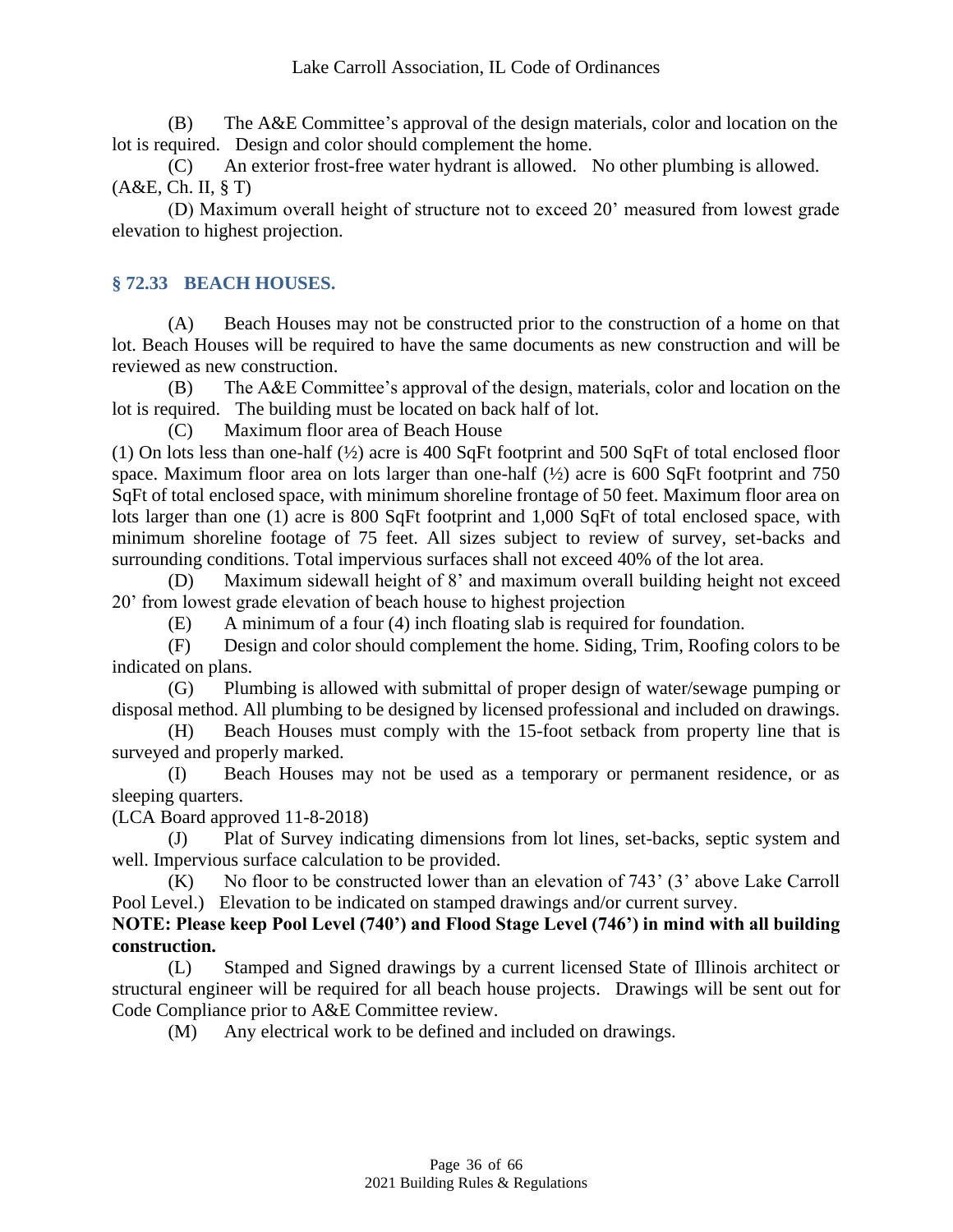### <span id="page-36-0"></span>**§ 72.34 DETACHED GARAGES.**

(A) Detached Garages may not be constructed prior to the construction of a home on that lot.

(B) The A&E Committee's approval of the design, materials, color and location on the lot is required.

(C) Total impervious surfaces shall not exceed 40% of the lot area. All sizes subject to review of survey, setbacks, and surrounding conditions. Garage to be located on a plot of survey indicating all applicable setbacks, well and septic location and Impervious surface calculation.

(D) A minimum of a four (4) inch floating slab is required for foundation.

(E) Design and color should complement the home. Siding, Trim, Roofing colors to be indicated on plans.

(F) Plumbing is allowed (no toilets).

(LCA Board approved 11-8-2018)

(G) Maximum overall height of structure not to exceed 20' measured from lowest grade elevation to highest projection.

(H) Slab pad detail required. Anchoring detail required.

(I) Floor Plan and Elevation Details required.

(J) All electrical and Plumbing defined and Identified

## <span id="page-36-1"></span>**§ 72.35 ATTACHED DECKS.**

ALL REMODELING (STRUCTURAL CHANGES) AND CONSTRUCTION OF A DECK NEED A PERMIT.

#### **(See latest edition of the International Residential Code and DCA-6)**

(Require species and grade of lumber on all plans submitted.)

(A) A&E Committee's approval of all deck designs, materials, and location is required. Indicate design materials and colors on plans.

(B) Sides, under decks, must be enclosed if used for storage area.

(C) All decks on lots smaller than one (1) acre shall have a maximum surface area of 800 square feet.

(D) All decks on lots larger than one (1) acre shall have a maximum surface area of 1,000 square feet.

(E) Whenever a difference in the elevation exists of 18 inches or more between ground level and top of deck floor, a safety railing with balusters is required on that side. Stair handrail required when 2 or more stair risers. Dimensioned stair and handrails are required.

(F) Maximum spacing between railing balusters is four (4) inches.

(G) All decks attached to dwellings must be supported by frost-free footings. Sizing of footings and piers to be followed as described and listed in DCA-6.

(H) Post support foundation: Maximum height to equal six (6) inches below basement floor for walkouts. May be up to seven and three-fourths (7-3/4) inches below basement floor, but in all cases equal to the level of a poured concrete patio. In no case may the bottom of the wooden support post(s) be below grade or embedded within the post support foundation.

(A&E, Ch. II, § S) (LCA Board approved 11-8-2018)

(I) Provide a Plat of Survey indicating applicable dimensions from lot lines, set-backs, septic system and well.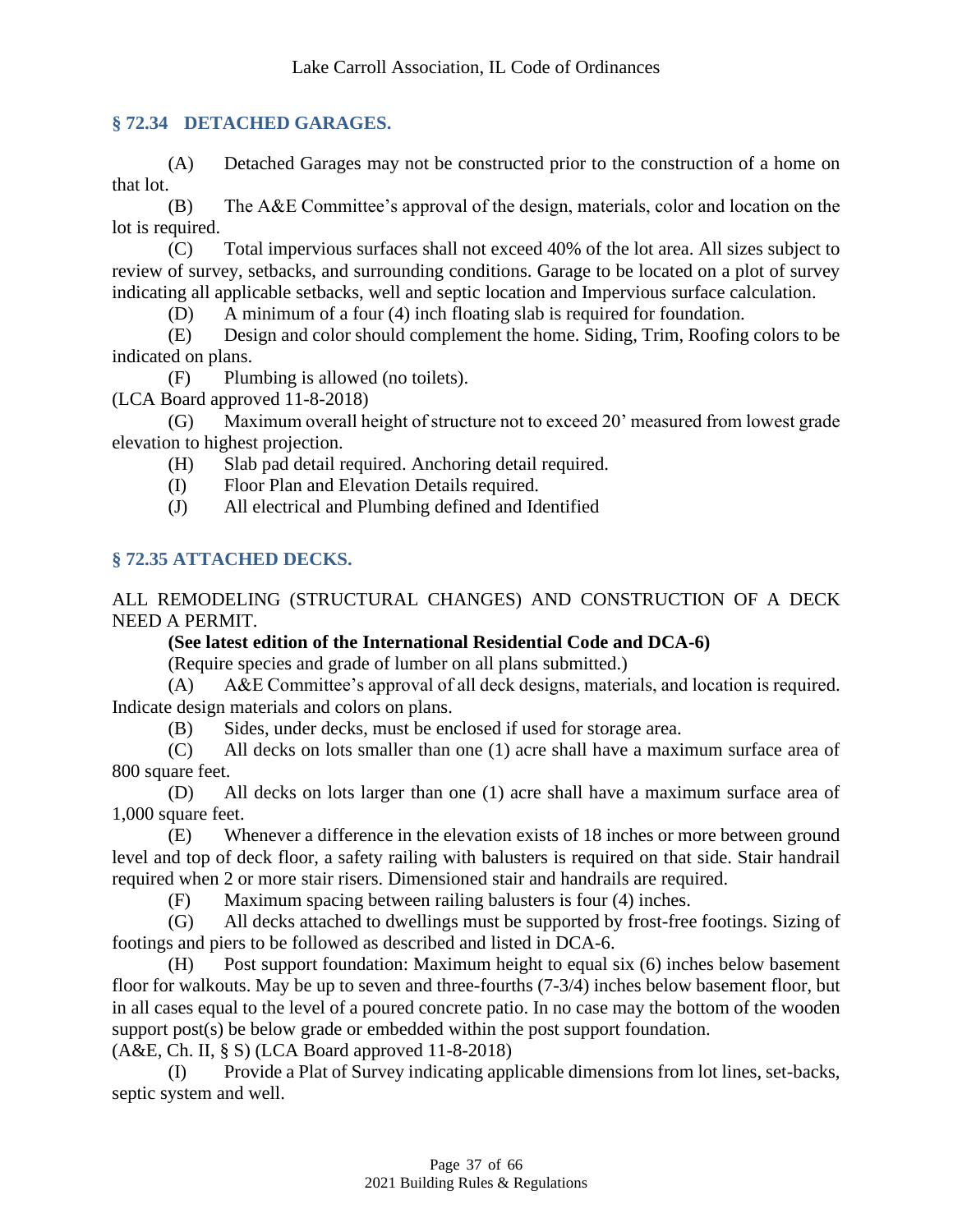(J) Provide Floor Plan and elevations including footing, pier or foundation specifications/elevations. Indicate joist sizing, spacing, and direction. Single level attached deck 14' above grade and lower are the only structures covered by DCA-6.

(K) Enclosed, partially enclosed, 3 season room, covered deck, multi -level decks, Detached decks, etc are not covered under DCA-6. Any of the above listed structures are required to have plans stamped by licensed professional architect and/or structural engineer and in compliance with the current IRC being used as stated in LCA Building rules and regulations.

## <span id="page-37-0"></span>**§ 72.36 FENCES.**

(See Appendix C for further information on fencing on "Ranchette" or "Equestrian" lots.) No lot fences are permitted except as follows.

(A) The A&E Committee's approval of the design, materials, color and location upon lot, prior to construction, is required.

(B) Temporary fences for protection of new trees and shrubs or winter "cover" fences are at the discretion of the A&E Committee.

(1) Color must be galvanized steel, black, or green. (No orange or iridescent colored).

(July 1, 2007)

(2) Must not be erected prior to Labor Day weekend each year.

(3) Must be removed by Memorial Day weekend each year. Exception:

Galvanized or steel fencing may stay in place year around with permission of the Building Inspector and/or A&E Committee.

(C) Dog runs are at the discretion of the A&E Committee. Fencing must be of a nature so as not to "stand out" to neighbors in the area. i.e. chain link should be black so it won't "stand out". Fencing is not to go beyond confines of house and not to be seen from front of house.

<span id="page-37-1"></span>(A&E, Ch. II, § U)

# **§ 72.37 OCCUPANCY PERMIT.**

An occupancy permit is required *prior* to occupying a dwelling. A list of requirements may be obtained from the Building Inspector. *Failure to obtain the proper occupancy permit will result in an imposed fine of \$250 Plus \$25 per day of violation for the homeowner.* A well construction report and a report on the water quality must be obtained prior to an occupancy permit being issued. (Copies must be furnished to the A&E Committee.) (A&E, Ch. II, § V)

# <span id="page-37-2"></span>**§ 72.38 ANTENNA, TOWERS, AND FLAGPOLES.**

- (A) One (1) tower on the property for the use of radio, TV or ham radio is allowed.
- (B) May be free standing or attached to dwelling.

(C) Maximum of 40 feet, ground level to top of tower at tower location - permit required.

(D) Construction must be reviewed and permitted by the A&E Committee.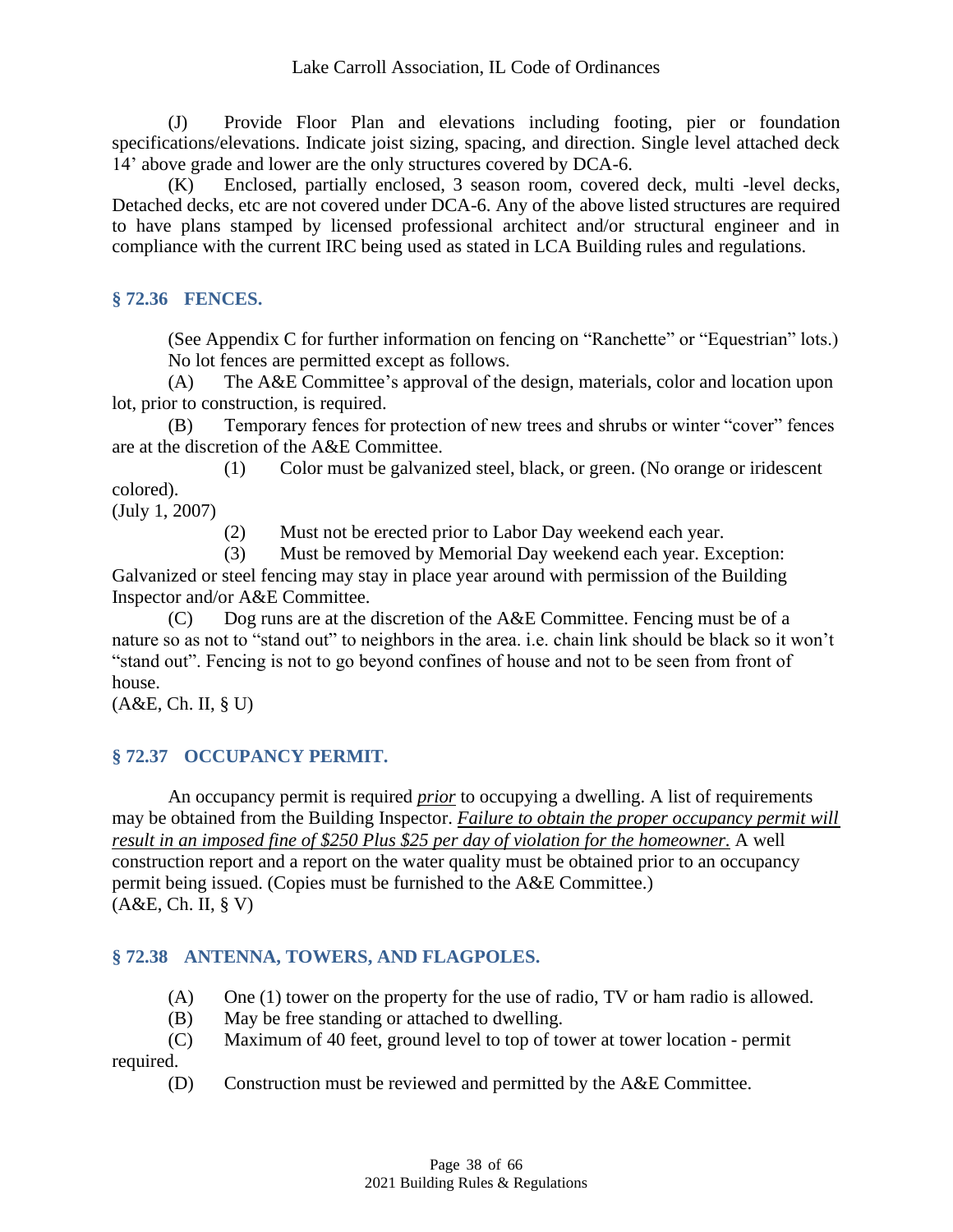(E) In addition a TV antenna may be mounted on roof of dwelling. Roof mounted antenna under 12 feet in height requires no permit.

(A&E, Ch. II, § W)

(F) Provide Plot of Survey indicating location of Antenna, Tower, or Flagpole and identify all setbacks and lot lines as applicable for section location.

## <span id="page-38-0"></span>**§ 72.39 SATELLITE DISH.**

(A) Thirty-six (36) inches or less satellite dish attached to dwelling requires no permit.

(B) Larger than thirty-six (36) inch satellite dish and equipment needs a permit for A&E approval.

(A&E, Ch. II, § X)

(C) Thirty-six (36) inches or less satellite dish mounted on a pole/post detached from dwelling requires no permit if under 12 feet in height, otherwise section 72.38 will apply were applicable.

## <span id="page-38-1"></span>**§ 72.40 COMMERCIAL BUILDING REQUIREMENTS AND SPECIFICATIONS.**

- (A) To be approved on an individual basis.
- (B) To be in accordance with all national building codes.
- (C) Setbacks non-residential:
	- (1) All buildings must be 50 feet from the front property line or any road.

(2) No sign shall be placed within 30 feet of the front property line or any road. (Maximum size see sign Policy §§ 73.01 and 73.02 for details).

(D) No gasoline sales will be permitted without special use permit by committee and Association Board.

<span id="page-38-2"></span>(A&E, Ch. II, § Y)

# **§ 72.41 PRIVATE SWIMMING POOLS, HOT TUBS AND SPAS.**

(A) General: Pools used for swimming, hot tubs, spas and bathing shall conform to the requirements of this section provided that these regulations shall not be applicable to any such pool less than 24 inches deep, except when such pools are equipped with a water recirculating system or involve structural materials. Wading pools as defined are exempt.

(B) *WADING POOL.* Means a pool intended only for small children. It is not used for swimming or instruction in swimming. The maximum depth is less than 24 inches.

(C) *Plans and permits:* A swimming pool or appurtenances thereto shall not be constructed, installed, enlarged, or altered until plans have been submitted and a permit has been obtained from the A&E Committee. The approval of all local county and state authorities having jurisdiction over swimming pools shall be obtained prior to receiving a permit from the A&E Committee for a permit. Copies of the approvals shall be filed as part of the supporting data for the permit application. Plans shall accurately show dimensions and construction of the pool and appurtenances and properly established distance to lot lines, buildings, walks, fences, as well as details of the water supply system, drainage, and disposal systems. Detailed plans of structures, vertical elevations and sections through the pool showing depth shall be included. Pool depth is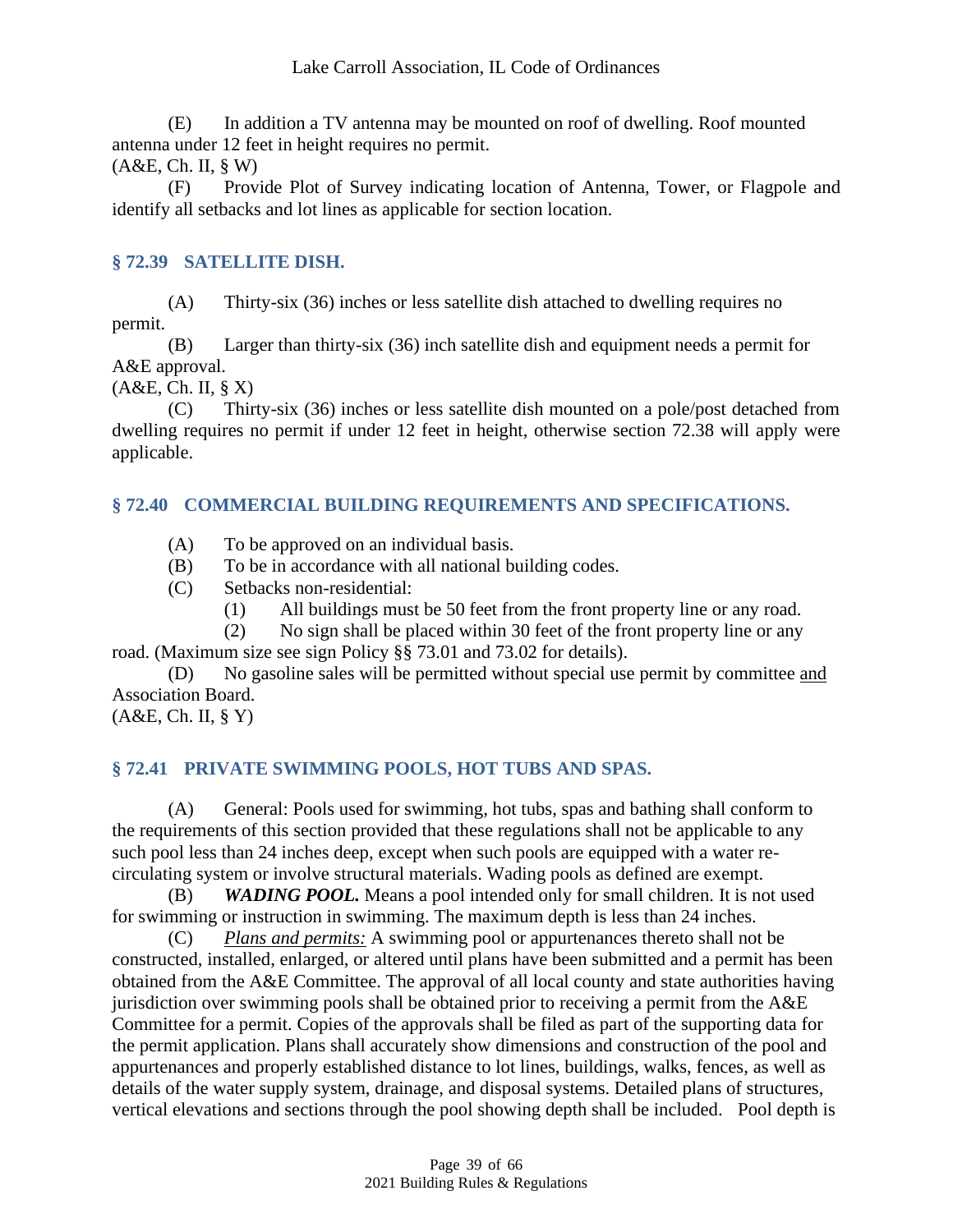the distance between the pool floor and the top of the perimeter wall or perimeter overflow system lip.

(D) *Safety:* Everyone owning a swimming pool that contains 24 inches or more of water in depth at any point (even during construction), shall erect and maintain thereon an adequate enclosure surrounding the pool area. See Enclosure in paragraph (E) below for more details.

(E) *Enclosure:* The enclosure shall extend not less than four (4) feet above ground. All gates shall be self-closing and self-latching with latches placed at least four (4) feet above ground. The enclosure shall be constructed as to prohibit the passage of a sphere larger than four (4) inches in diameter through any opening in or under any fence. The entire barrier, including doors and gates, shall be at least four (4) feet high measured on the inside and outside and shall not provide ready footing for climbing. No fence shall be located, erected, constructed, or maintained closer to a pool than three (3) feet. The wall of a house or building faced to a pool may be used as a portion of such fence. At least a temporary enclosure without any openings except for a gate shall be in place prior to any water being placed in pool. Agreement must be made with Building Inspector as to what will be allowed as a temporary enclosure.

(F) *Alternative Device:* A natural barrier, pool cover, or other protective device approved by the A&E Committee shall be acceptable as long as the degree of protection afforded by the substituted device is *not less* than the protection afforded by the enclosure, gate and latch described herein.

(G) *Permit Required/Fee:* The application shall be on form provided by the A&E Committee and shall be accompanied by plans drawn to scale (one-fourth (1/4) inch per foot) showing the following:

(1) Pool dimensions including depth.

(2) Location of pool on lot, distances from lot lines, structure, septic field, and septic tank. Use lot survey to indicate all dimensions and structures. Pool floor structure to be at minimum of 746' elevation (746' is Lake Carroll established flood level)

(3) Fencing. See "Landscaping" (new shrubbery), § 72.42 and "Tree Removal", Appendices A, B & C.

(4) A fee of \$25 will be charged for each pool permit.

(H) *Penalty:* Any person violating any provision of this regulation shall be fined not less than \$250 nor more than \$500 for each offense. A separate offense shall be deemed committed on each day during on/or which violation occurs or continues. (A&E, Ch. II, § Z)

(I) Provide complete electrical plans indicating equipment power, lighting, grounding, and bonding as required by current code. The location of noise producing equipment should be considered in respect to surrounding property owners.

# <span id="page-39-0"></span>**§ 72.42 LANDSCAPING.**

All professional landscaping shall require a permit with applicable fee.

(A) All landscaping must be kept within the property lines. No plantings are allowed in the road easement. Projected mature tree driplines must be kept within the property lines, even if farther than setback lines.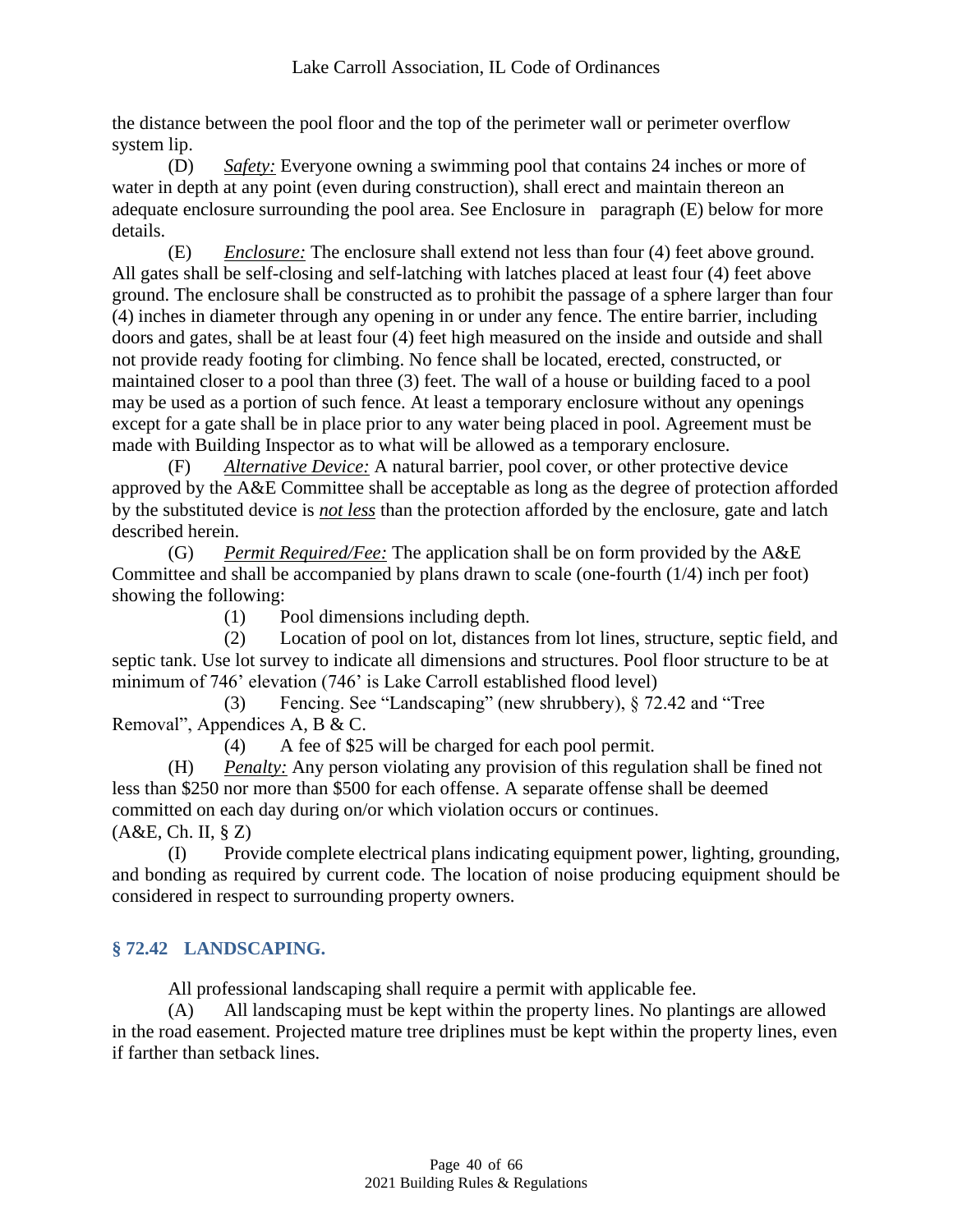(B) Waterfront homes may apply for a temporary watering permit to draw from the lake to establish a new lawn. A permit is to be obtained from the A&E Committee with a fee of \$50 and is good for six (6) weeks.

(C) When a new finished grade is to be established a permit is required.

(D) Tree removal (see Appendices A and B).

(A&E, Ch. II, § AA)

(E) Landscape steps that are constructed with materials that are level with the surrounding surface shall not require handrails or intermediate platforms.

(F) Landscape steps that are constructed as carpenter built or prefab steps/landings which have an elevation of more than 18 inches above the surrounding surface must have handrails on at least one side and intermediate landing every 14 steps.

(G) All retaining walls must be installed to manufacturer's specifications. When submitting a permit application for retaining walls, manufacturer's specifications and installation instructions or certification by an Illinois Registered Structural Engineer must be included. (LCA Board approved 11-8-2018**)**

(H) All permitted landscaping work needs to have plat of survey indicating location of work taking place, dimensioned with all appropriate setbacks, drip lines of trees, walkways, retaining walls, firepits, above grade structures etc.

# <span id="page-40-0"></span>**§ 72.43 WELLS.**

(A) The A&E Committee's approval of all well locations is required. Said location must be verified prior to drilling.

(B) *All well drillers shall, within ten (10) days of drilling a well, furnish a construction report on the well (same report sent to the state).* This report will be placed in the property owners' file. Effective 11-3-1995 a satisfactory laboratory report on water quality for coliforms and nitrates must be furnished to the A&E Committee prior to occupancy. After12-1- 1995, all wells must be a minimum of six (6) inches in diameter and cased into shale and grouted.

<span id="page-40-1"></span>(A&E, Ch. II, § BB)

# **§ 72.44 LP PROPANE TANKS.**

(Please also refer to Appendix D for LP Tank Options).

May be one (1) of the following.

(A) Buried.

(B) Screened or fenced and painted a light earth tone color.

(C) Minimum screening four (4) x four (4) treated posts and lattice. Not to exceed five (5) feet in height.

(D) Tanks must be screened before occupancy permit will be issued.

(E) LP dealers shall contact the Building Inspector prior to the setting of any LP tank for a proper location.

(F) LP Tanks (100-pound tanks) in the Campground must have stabilizing stands that are provided by the Association. Smaller LP tanks must also be tied down to prevent shifting. (A&E, Ch. II, § CC)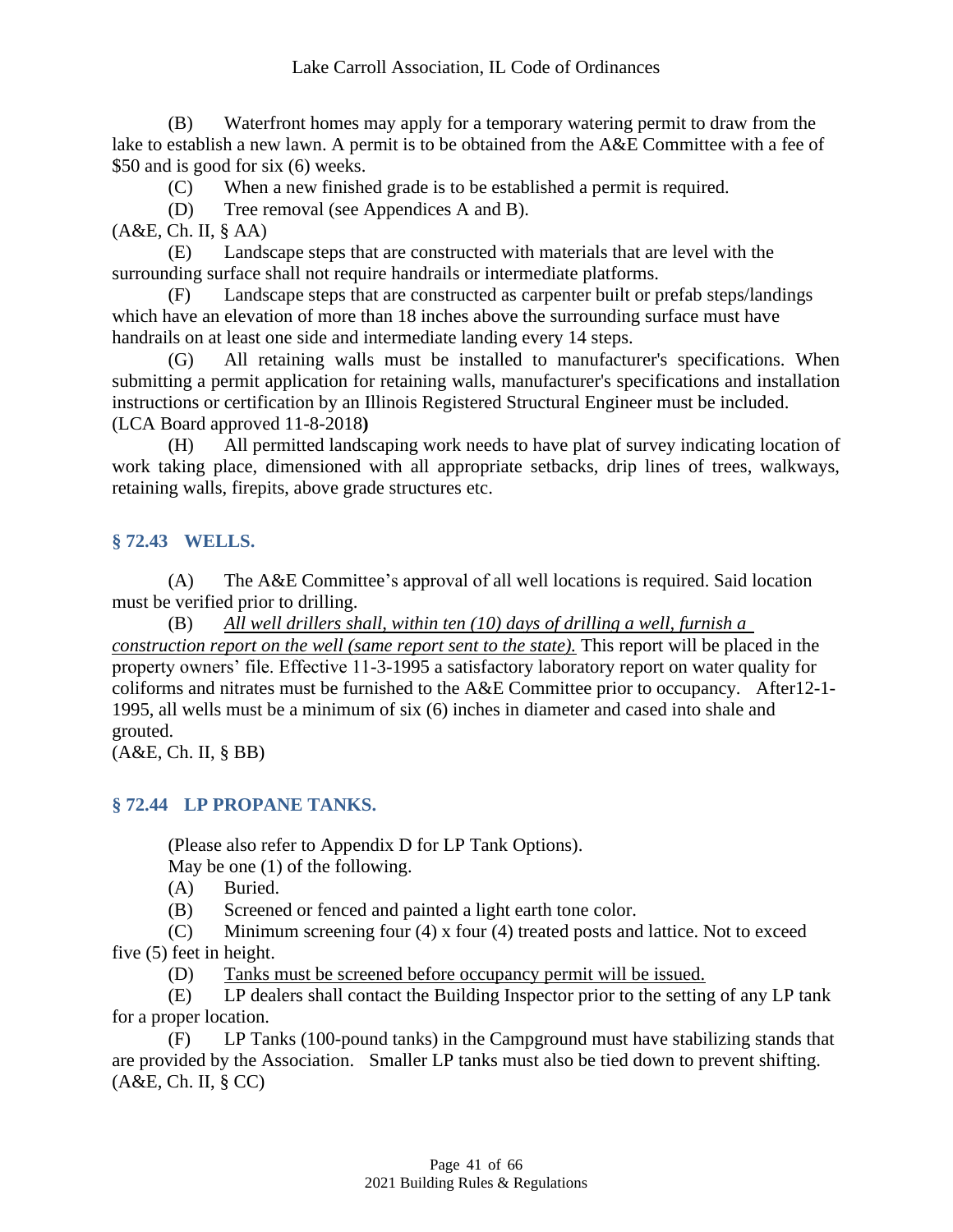#### <span id="page-41-0"></span>**§ 72.45 FUEL STORAGE.**

(A) Commercial use gasoline and diesel fuel tanks, either buried or above ground, are *prohibited, unless specifically permitted.*

(A&E, Ch. II, § DD) (Lake Carroll Association Board approved 1-1-1992; LCA Board approved 11-8-2018)

(B) Gasoline, diesel, fuel oil, kerosine, bio-diesel fuel storage tanks either buried or above ground are prohibited on any residential use property.

#### <span id="page-41-1"></span>**§ 72.46 PV SOLAR PANELS.**

(A) PV Solar Panels (Permit Required)

(1) Installation to be undertaken by a licensed electrical contractor.

(2) Installation to comply with the requirements of the International

Residential Code.

(3) Installation to comply with the manufacturer's instructions, the National Electrical Code and Underwriters Laboratories product safety standards such as UL 1703 (PV modules) and UL 1741 (Inverters).

(4) A current State of Illinois licensed architect or structural engineer shall deem in writing that the existing roof structure is adequate to support all solar equipment being installed on said structure.

(5) Finished installation shall not extend more than 18 inches above the roof surface.

(6) Systems must have positive attachment to the roof structure (rather than a ballasted system).

(7) Ground mounted panels must be specifically requested in the permit application with justification as to why roof mounted panels will not work.

#### <span id="page-41-2"></span>**§ 72.47 TEMPORARY STRUCTURES.**

(A) No temporary structures such as greenhouses, shipping containers, moving containers, etc., shall be placed on a lot without written consent by the A&E Committee.

(B) All criteria related to a temporary structure are at the discretion of the A&E Committee.

# <span id="page-41-3"></span>**VARIANCE POLICY**

**The Association's Covenants allow The A&E Committee to grant reasonable, variances or adjustments based on any unnecessary hardship and that the variance requested is not materially detrimental or injurious to Owners of other lots.**

#### <span id="page-41-4"></span>**§ 72.55 VARIANCES GENERALLY.**

When a variance is requested or a determination of need for a variance by the A&E Committee is made, the procedures set forth in this section shall be followed. Only owners in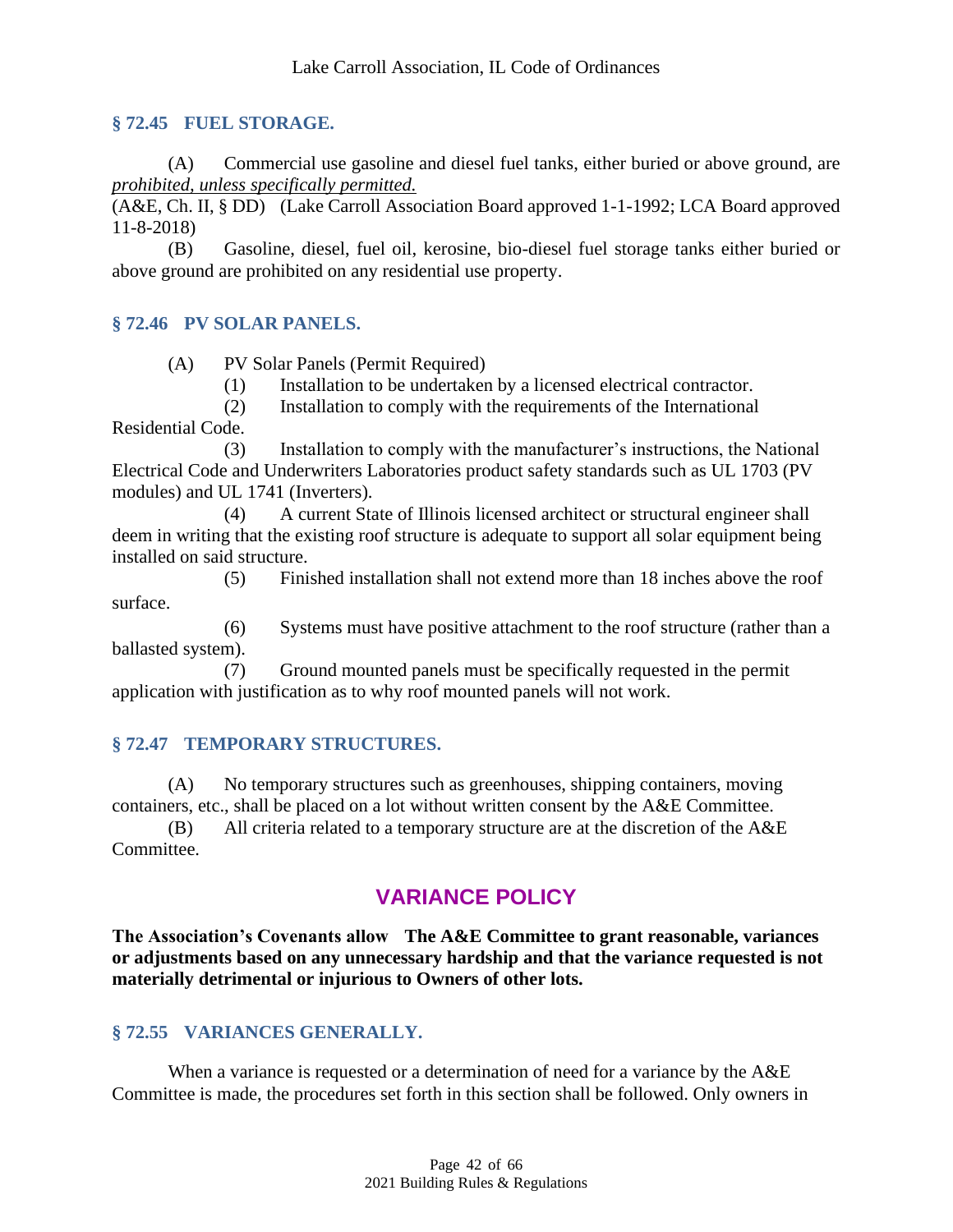good standing may apply to the Committee for a variance. The variance may pertain to setbacks, size or shape of building structures, additions and remodels. (A&E, Ch. II, § EE) (A&E, Ch. II, § EE)

## <span id="page-42-0"></span>**§ 72.56 SETTING HEARING OR MEETING; TIME LIMITATION.**

When the provisions of this Policy require a Lake Carroll Association hearing or meeting in connection with any application filed pursuant to this Policy, the body or committee charged with conducting the hearing or meeting shall, upon receipt of a properly completed application and fee, as determined by the Lake Carroll Association Board of Directors from time to time, fix a reasonable time and place for such hearing or meeting; provided, however, that such hearing or meeting shall be commenced no later than 30 calendar days from the date of the formal application. This meeting or hearing shall be concluded no later than 60 days following the submission of subject application, unless the applicant shall agree to an extension or unless the hearing meeting agenda of the body is completely committed during that time.

(A) The office staff receiving said application for a variance shall prepare and forward all documents pertaining to the request to the committee or body charged with conducting said hearings prior to their next regularly scheduled meeting.

(B) When the applicant files the proper completed documentation and fee requesting a hearing, the representative of the committee or body conducting said hearing or meeting will assign a hearing date (pursuant to paragraph (A) above) and forward this information along with the pertinent documentation to the applicant, committee, or body as notification. (A&E, Ch. II, § EE1.)

#### <span id="page-42-1"></span>**§ 72.57 NOTICES.**

(A) *Building Inspector to give notice.*

(1) The Building Inspector shall cause notice to be given to the Lake Carroll Association of hearings and meetings pursuant to a formal application for a variance(s) in the following form and manner.

(2) Once the date for the hearing has been assigned, the Building Inspector shall cause to be posted announcements at the Lake Carroll Association website and postings at the two (2) information boards at the formal entrances to the Lake Carroll property complex.

Applicant to give notice. The Applicant, upon receiving the hearing date shall provide notice in the following form and manner.

(1) The applicant shall cause notice by posting a four (4) foot wide by two (2) foot high sign with black three (3) inch block letters on a white background on the property affected with all of the information in paragraph (C) below, Content of Notice. This sign shall be placed on the property in a location that is visible from the Lake Carroll road the property is addressed to. This sign shall not be located in any easement near the road surface.

(2) The applicant shall send by United States Postal Service Certified Mail, return receipt requested, notification of a formal application seeking a variance, to all property owners within a 250-foot radius of the property seeking the variance.

(3) The office staff shall provide the names and addresses of these property owners upon request.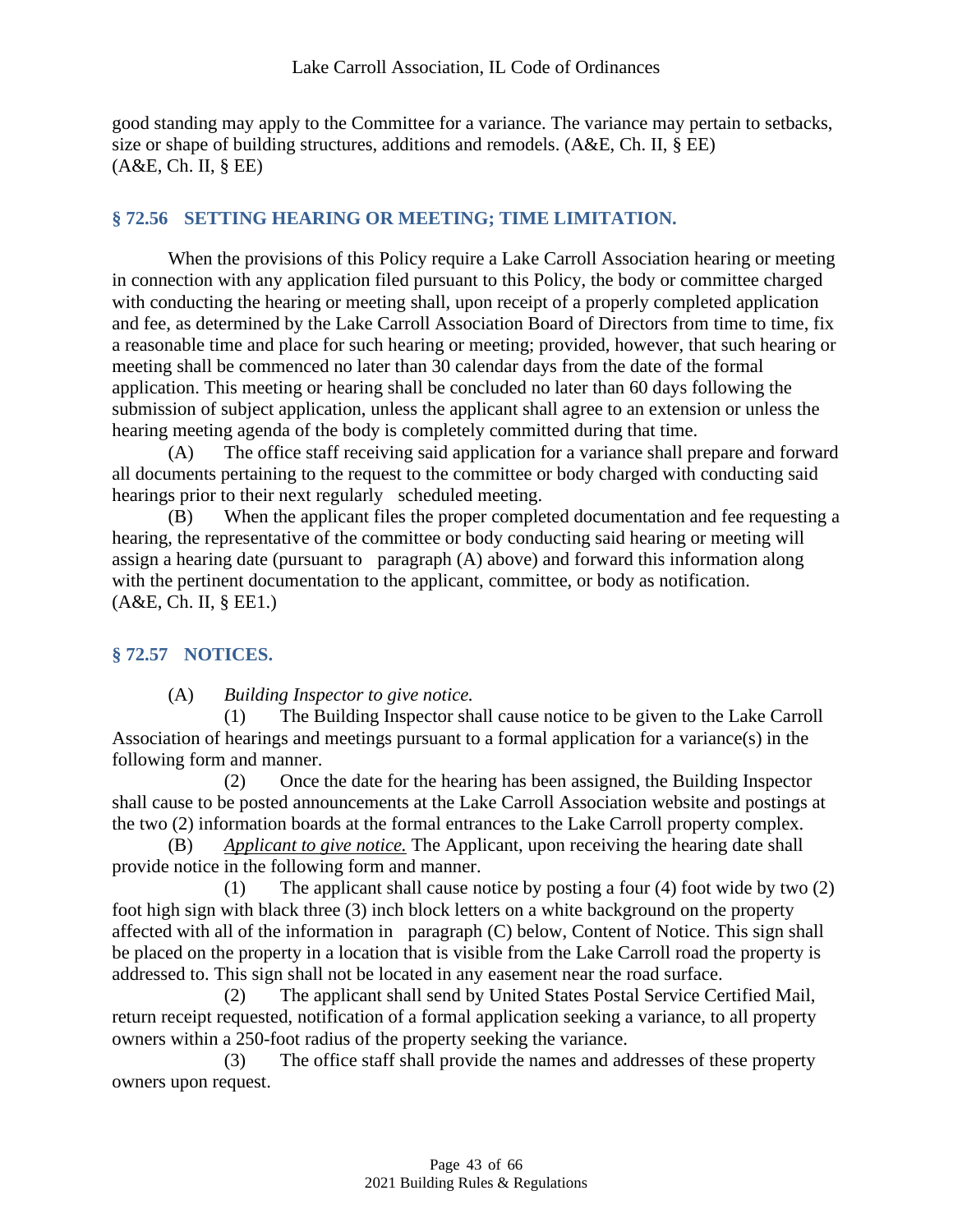(4) The applicant shall return all receipts of the sent notifications to the Building Inspector's office not later than seven (7) days prior to the hearing or meeting date. This includes all delivered and undelivered notifications. If the applicant fails to send notification to all property owners affected in paragraph (B)(2) above, the hearing shall be postponed, and the applicant will be required to reapply for the variance and hearing date.

(C) *Content of notice.* All notices and signs shall include the date, time and place of such hearing or meeting, a description of the matter to be heard or considered (including a plot plan, scope of work with dimensions), and address or particular location of subject property. The Building Inspector's approval of all required notice material is required prior to its distribution.

(D) *Persons entitled to notice.*

(1) By mail or personal delivery by the Building Inspector's office to the applicant and, if a specific parcel is the subject of the application, to the owner of the property.

(2) By certified mail, return receipt requested, to all property owners as described in paragraph (B)(2) above, by the property owner or his or her legal representative or agent, that shall have filed the formal request.

(3) By mail, personal delivery, or interdepartmental delivery from the Building Inspector's office, to the Lake Carroll Association General Manager, Board of Directors, Committees, Departments, Officials, Consultants, and others as determined by the Building Inspector.

<span id="page-43-0"></span>(A&E, Ch. II, § EE2.)

# **§ 72.58 VARIANCE CRITERIA.**

THE FOLLOWING CRITERIA WILL APPLY IN REVIEWING REQUEST FOR A VARIANCE. THE OWNER SEEKING THE VARIANCE MUST DEMONSTRATE AND ESTABLISH THE FOLLOWING:

**(A) HARDSHIP** - The current rules will cause an unnecessary hardship, either by creating a physical challenge for standard construction method or have excessive monetary implications to the Owner.

(1) The purpose of the variance is not based primarily upon the desire to enhance the monetary value of the property.

(2) The purpose of the variance is not based primarily upon the desire to change or circumvent a specific LCA rule.

(3) The physical surroundings shape and/or topographical condition of the property prevents compliance with the LCA governing documents and/or causes the Owner substantial financial hardship above and beyond the standard construction cost.

(4) The property in question cannot yield a reasonable return if permitted to be used only under the conditions allowed by the governing documents of the Association.

(5) A denial of the requested variance would potentially allow for the creation of more adverse or unintended use or improvement of the property.

(6) A denial of the requested variance would unreasonably deprive the property owner of the use and enjoyment of the property.

**(B) ESSENTIAL CHARACTER & IMPACT OF NEIGHBORHOOD** - The Variance requested will not: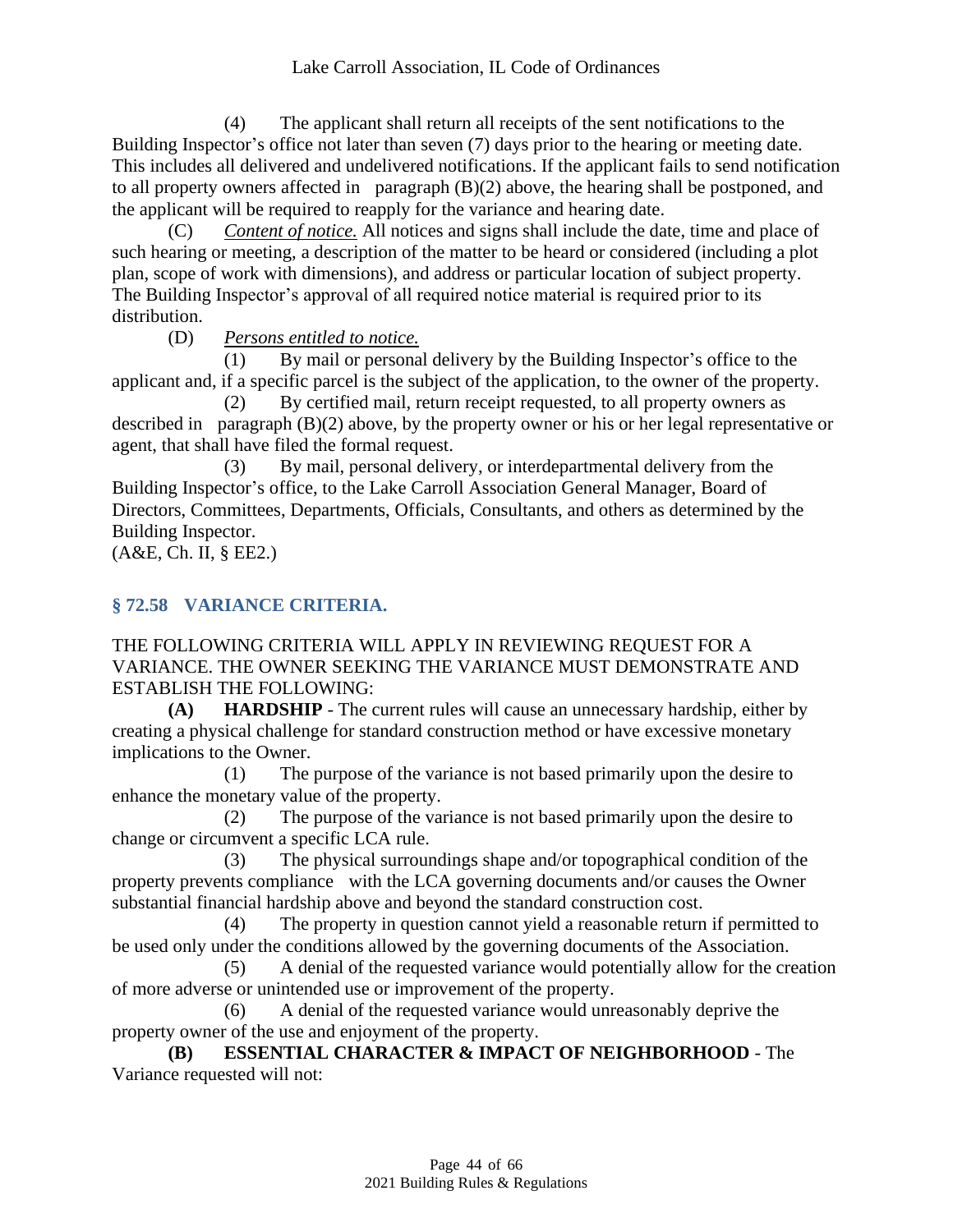(1) Negatively impact the surrounding neighbors or alter the essential character of the area or neighborhood.

(2) Impair an adequate supply of light and air to adjacent property.

(3) Substantially increase the hazard from fire or other dangers to the property or adjacent property.

(4) Impair the health-safety-general welfare of the Association, its members or general public.

(5) Diminish or impair property values within the surrounding area.

## **(C) VARIANCE GRANTED**

(1) A variance granted shall be the minimum variation that will make possible the reasonable use of the land, building or structure.

(2) A variance granted shall only be for the specific use requested. It shall be recorded with the Association for said property and not apply to any other portion of the property or adjacent properties.

(3) A variance granted shall remain with the property and is transferable to new ownership, provided that any renovations or repairs do not change the size and configuration of the land, buildings, or structures as granted by the variance. If changes are required, the owner must apply for a new variance.

 $(4)$  Variance Appeals: Any applicant requesting a variance from the A&E Committee shall have the right by appeal to the LCA BOD from any decision of the Committee within 30 days after the entry of such decision.

<span id="page-44-0"></span>(5) Also, any neighbor notified in the variance 250-foot distance requirement shall have the right to appeal to the LCA BOD any decision of the Committee within 30 days after the entry of such decision.

# **CHAPTER 73: OTHER ARCHITECTURAL AND ENVIRONMENTAL CONTROLLED ISSUES**

Section

# *Sign Policy*

73.01 Non-commercial signs

73.02 Commercial signs

73.03 Political Campaign Signs

<span id="page-44-1"></span>*(All signs require A&E approval.)*

# **SIGN POLICY**

# <span id="page-44-2"></span>**§ 73.01 NON-COMMERCIAL SIGNS.**

(A) No person except the declarant (Lake Carroll Association) shall erect or maintain upon any lot or improvement any sign or advertisement unless prior approval is obtained from the A&E Committee.

(B) *Policy:* All signs placed in Lake Carroll require a permit. An application for such permit must be submitted to the A&E Committee for approval. The application must include plot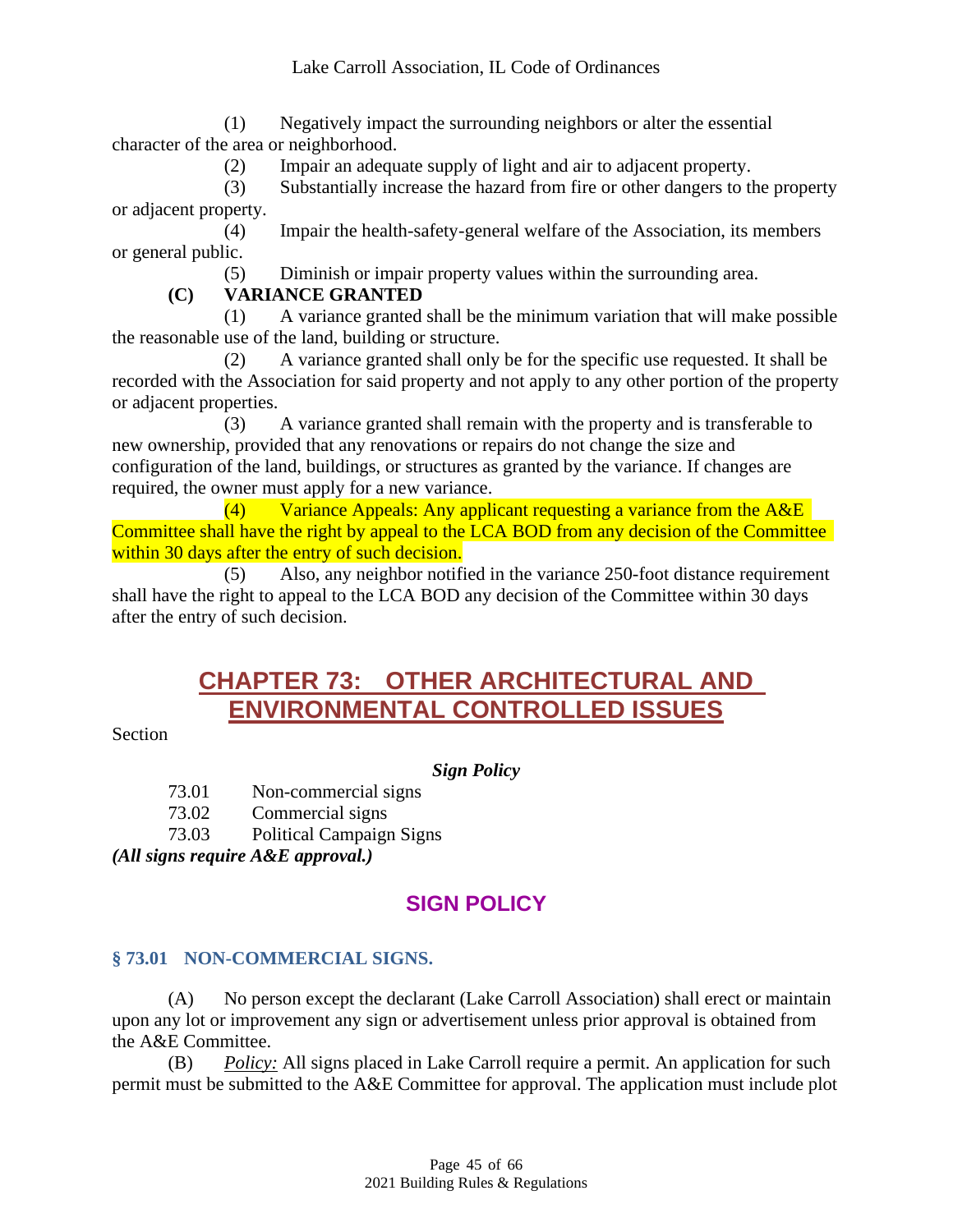plan of lot showing location of sign, drawn to scale, sketch of design including colors, height and type of material to be used and landscaping.

- (1) "For Sale" sign needs to pertain to lot on which the sign is being posted.
- (C) *General Contractors (no fee):*

(1) Maximum size 24 inches x 36 inches, unattached from home. Two (2) signs may be placed on waterfront homes. (One (1) at the road access and one (1) at water access). Golf course lots may also have a second sign at the golf course side of lot. All other improved lots, one (1) sign. All signs must be removed seven (7) days from date of final inspection; the escrow deposit is refunded only after all signs are removed. No subcontractor signs are allowed. Signs not removed within seven (7) days of final inspection will result in a \$25 per day charge to the property owner. All signs not removed within 15 days will be picked up and discarded.

(D) "For Sale by Owner" Signs - See "Realtor & By Owner Signs" under Commercial Signs in § 73.02.

(A&E, Ch. III, § FF1.) (Lake Carroll Association Board approved 9-1989, revised 1-1-1995; Covenants and Restrictions page 5, paragraph I)

# <span id="page-45-0"></span>**§ 73.02 COMMERCIAL SIGNS.**

(A) *Short Title.* The ordinance codified in A&E Rules & Regulations shall be known as the "Commercial Sign Code of Lake Carroll Association" and may be so cited and pleaded and shall be referred to in the A&E Rules & Regulations as the "Commercial Sign Code."

(B) *Purpose.*

(1) The Commercial Sign code creates the legal framework for signage regulations that is intended to facilitate an easy and agreeable communication between Lake Carroll Association and Commercial Businesses. It recognizes the need to protect the safety and welfare of the public, the need for well maintained and attractive appearance in Lake Carroll Association, the need for adequate business identification and advertising and communication, and the need for promotion of aesthetic values.

(2) An attractive environment maintained by quality control, through adequate maintenance, inspection and by reasonable guidelines formulated to minimize clutter.

(3) This Code authorizes the use of signs visible from public rights-of-way, provided the signs are:

(a) Compatible with their surroundings, pursuant to the objectives of proper design and compatible with zoning regulation:

(b) Allowing and promoting optimum conditions for meeting the sign user's needs while at the same time promoting the amendable environment desired by the general public;

(c) Designed, constructed, and installed and maintained in such a manner that they will not endanger public safety or traffic safety;

(d) Legible, readable and visible in the circumstances in which they are used;

(e) Respectful of the reasonable rights of other advertisers whose messages are displayed.

(C) *Required time limit for completion of work.* Except or as otherwise provided in the A&E Rules & Regulations it is unlawful for any person to erect, construct, enlarge, move or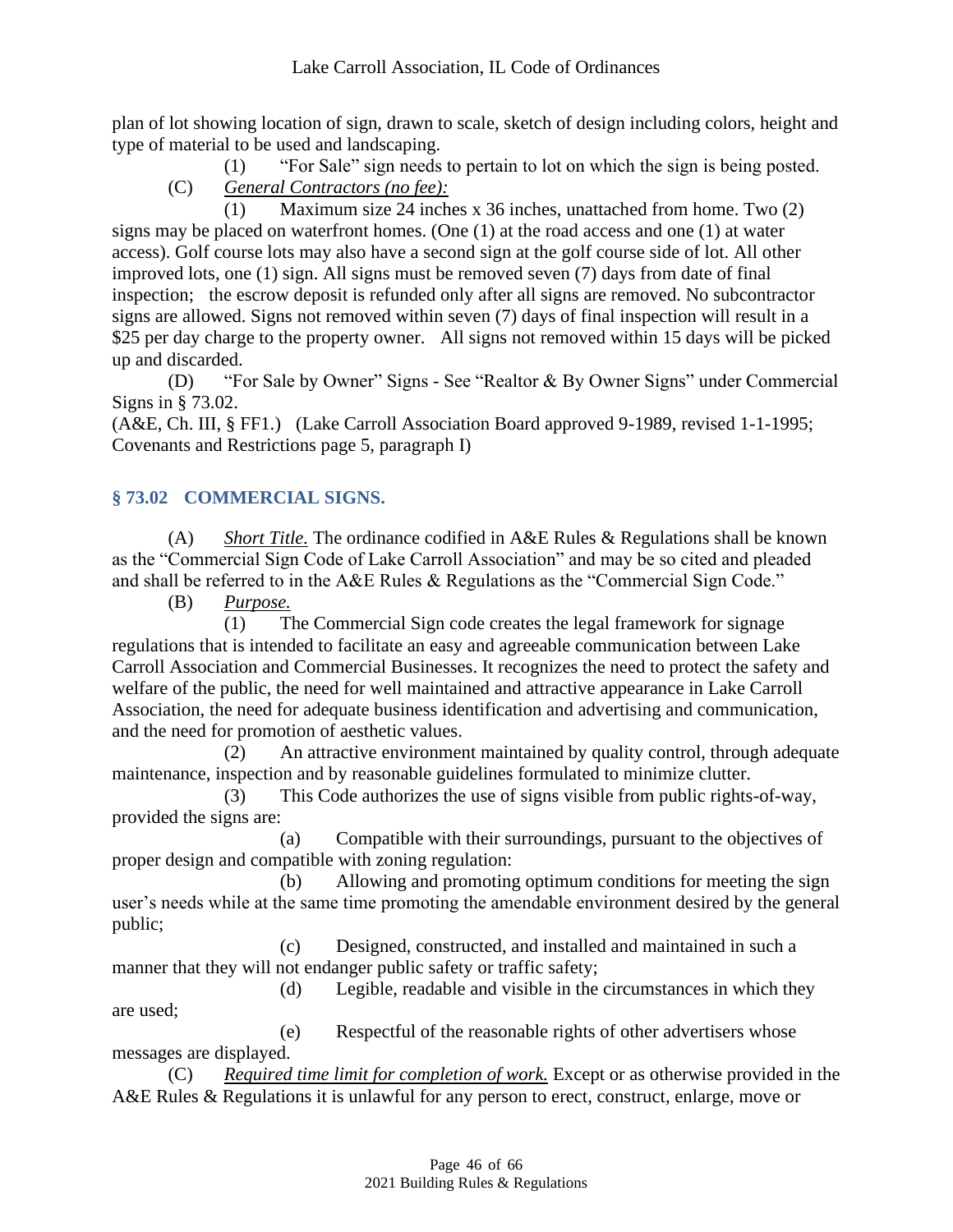convert any sign in Lake Carroll Association, or cause the same to be done, without first obtaining a sign permit for each such sign from the A&E Committee and Building Inspector. These directives shall not be construed to require any permit for cleaning and other normal maintenance or repair of a sign structure for which a permit has previously been issued, so long as the sign or sign structure is not modified in any way. No new permit is required for signs which have permits and which conform with the requirements of the rules & regulations on the date of its adoption unless and until the sign is altered or relocated. If the sign is not fully erected within 90 days, the permit is voidable.

(D) *Issuance.* Commercial signs on Commercial zoned lots - a one-time fee of \$150 per sign, which requires permit.

(1) The Building Inspector shall issue a permit for the erection, alteration or relocation of a sign within Lake Carroll Association when an application therefore has been properly made and approved and the sign complies with all appropriate rules and regulations of Lake Carroll Association.

(2) The Building Inspector may, in writing, suspend or revoke a permit issued under the provisions of this Chapter whenever the permit is issued on the basis of a misstatement of fact or fraud. When a sign permit is denied by the Building Inspector/A&E Committee, the Building Inspector shall give written notice of the denial to the applicant, together with a brief written statement of the reasons for denial.

(E) *Inspection.* The person erecting, altering, or relocating a sign shall notify the Building Inspector upon completion of the work for which permits are required.

(1) Inspections. All ground signs shall be subject to a footing inspection and all signs to a final inspection by the Building Inspector. Such inspection will verify proper location and compliance with all approved specifications and conditions of the permit.

(2) Maintenance. Every sign in the Lake Carroll Association, including but not limited to those signs for which no permits or permit fees are required, shall be maintained in good condition at all times. The Building Inspector shall inspect and have the authority to order the painting, repair, alteration or removal of signs which become dilapidated or are abandoned, or which constitute a physical hazard to the public safety.

(F) *Permission to install required.* No person shall erect, construct or maintain any sign upon any property or building without the written consent of the owner, or their authorized representatives, except as provided in "Association Signs", paragraph (K) below.

(G) *Signs of Buildings.* No sign on a building shall be larger than four (4) square feet. (H) *Ground Signs.*

(1) Number of Ground Signs. One (1) ground sign is permitted for each developed parcel unless provided otherwise in the A&E Rules & Regulations; provided, that no such sign may be closer than 250 feet to any permanent ground sign within Lake Carroll Association on the same side of the street. One (1) additional ground sign may be erected for each additional 500 feet of street frontage in excess of the first 300 feet of street frontage abutting the developed portion of said parcel.

(2) Area of Ground Signs. The maximum area of a ground sign shall not exceed 50 square feet for each face of a double-faced sign or for the sole face of a single-faced ground sign.

(3) The maximum height of any ground sign or sign structure shall be 15 feet.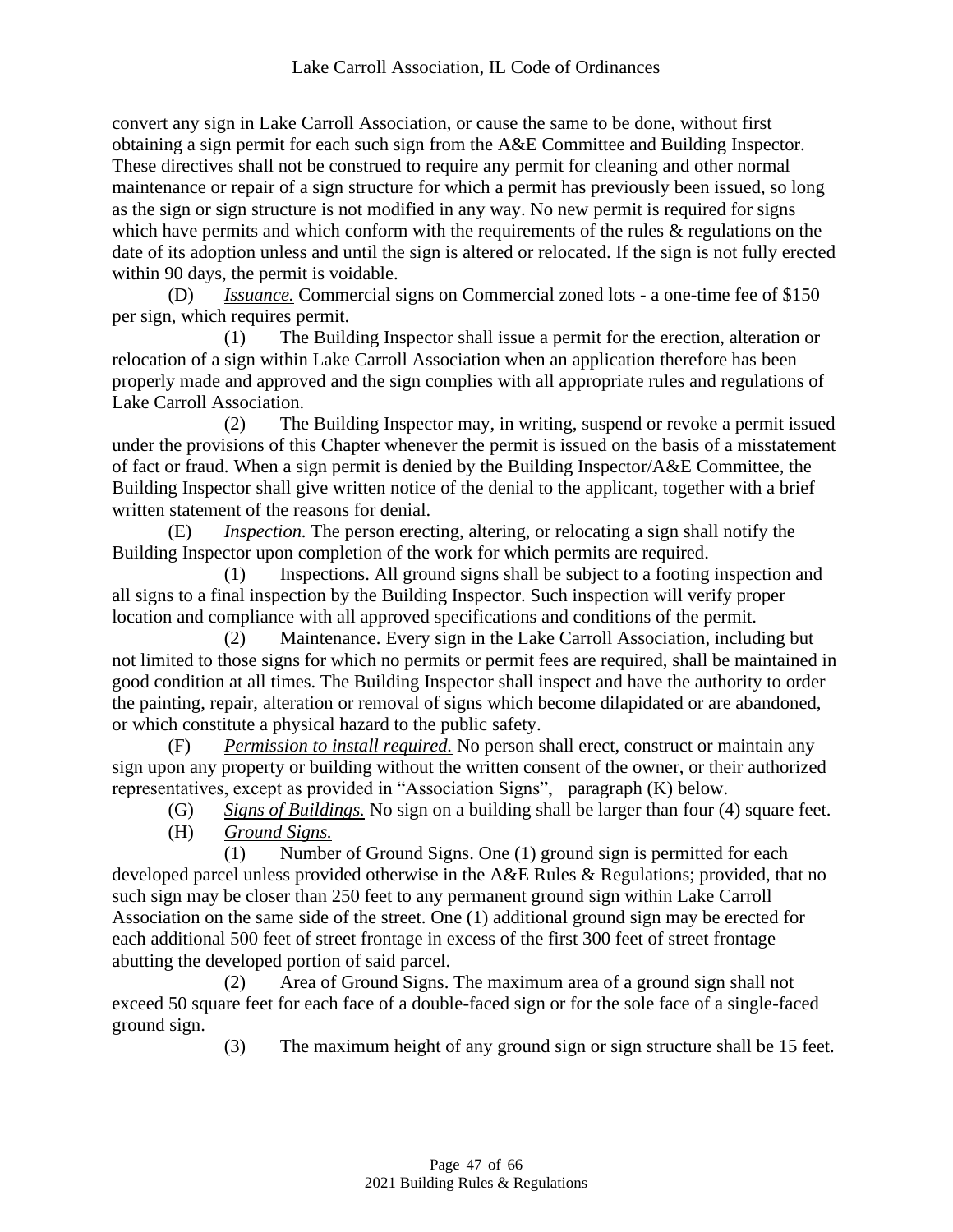(4) A ground sign must be set back from the public right-of-way from which it is intended to be viewed the same distance as any setback line required in any residentially zoned property facing the same public right-of-way within 100 feet from the sign.

(5) Where a ground sign projects over a vehicular traffic area, such as driveway or parking lot aisle, the minimum clearance between the bottom of the sign and the ground sign shall be 14 feet.

(I) *Realtor and By Owner Signs.*

(1) For Sale (on improved lots only):

(a) Maximum 24 x 36 inches, unattached from home. Two (2) signs may be placed on waterfront, golf course, and trail side lots. One (1) at road accesses, one (1) at water access, golf course, and trail side of lot. (Realtor's mailbox must be attached to Realtor's For Sale Sign.)

(b) All other improved lots one (1) sign.

(c) No subcontractor signs are allowed.

(d) All signs must be removed at closing.

(e) No signs allowed on vacant lots.

(2) Open House Signs:

(a) ONE (1) Open House sign may be placed at the nearest main traveled road in addition to sign located at property; multiple open house signs allowed upon approval by Building Inspector and/or A&E Committee.

(b) Sign not to be placed before morning and must be removed by dusk on day of Open House. If signs are not removed, they will be picked up and discarded.

(3) No other remote directional signs are allowed. All such signs will be picked up and discarded.

(J) *Ground Signs* are to be landscaped around the base, except as outlined "Realtor and By Owner Signs", paragraph (I) above.

(K) *Association Signs:* The Lake Carroll Association may have logo and identification signs affixed to their buildings. New Association sign applications must be submitted to the A&E Committee for aesthetic and structural approval. Fees are waived on all Association signs.

(L) *Prohibited Signs* (All signs are subject to A&E approval.)

(1) Generally - The types of signs set forth in this Chapter are expressly prohibited in all of Lake Carroll Association.

(2) Animated and intensely lighted signs - No sign shall be permitted which is animated by means of flashing, scintillating, blinking, or traveling lights or any other means not providing constant illumination.

(3) Changeable copy signs - All manual changeable copy signs and automatic changing signs are prohibited with the exception of public time, temperature and date signs.

(4) Posters and Bills - The tacking, posting or otherwise affixing of signs visible from a public way, located on the walls of buildings, barns, sheds, on trees, poles, posts, fences, or other structures is prohibited unless permitted by A&E Rules and Regulations.

(5) Moving Signs - Except as otherwise provided in A&E Rules and Regulations, no sign or any portion thereof shall be permitted which moves or assumes any motion consisting of a non-stationary or fixed condition except for the rotation of barber poles or permissible changing signs. This section is not meant to prohibit any form of vehicular signage such as a sign attached to a bus or lettered on a motor vehicle.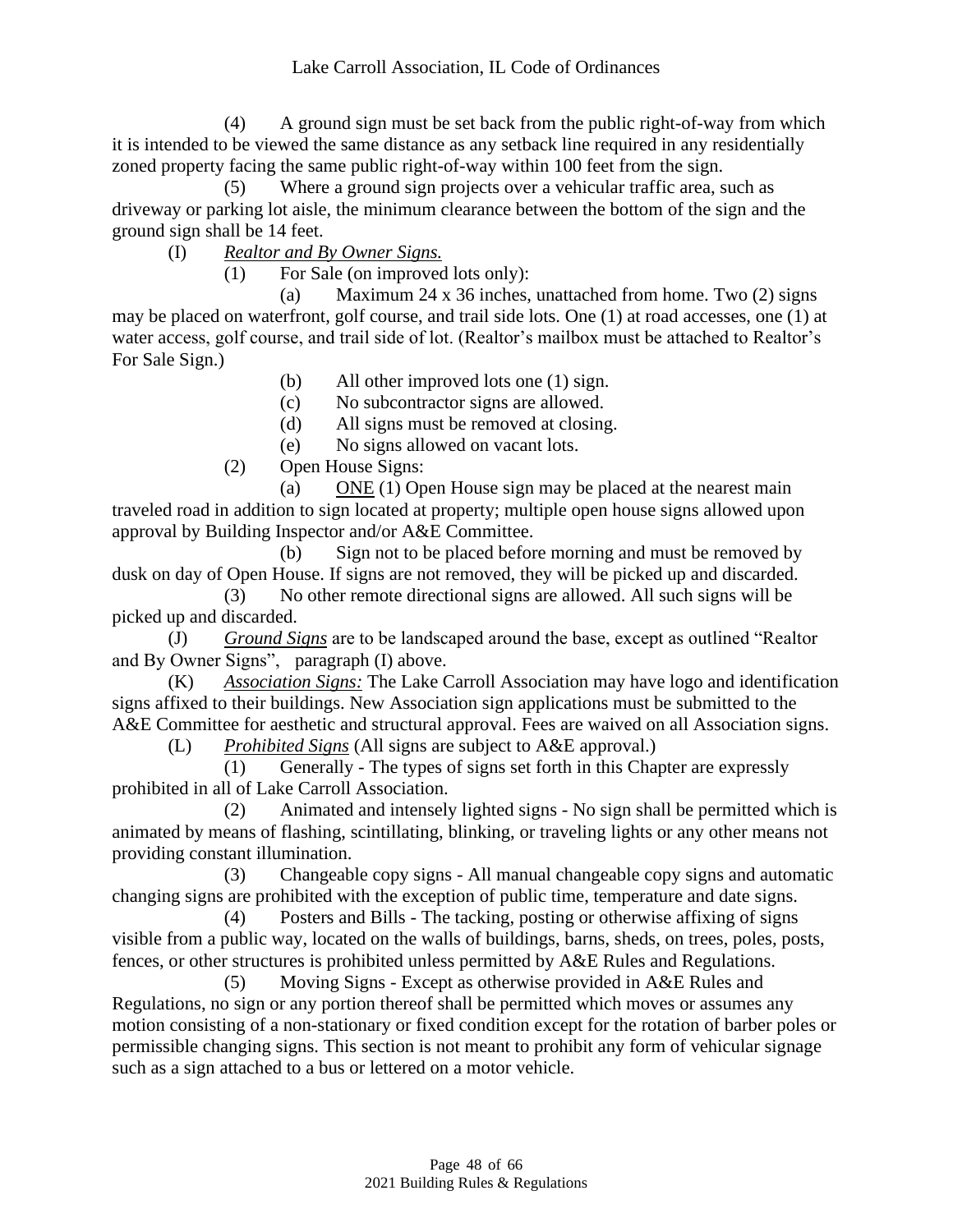#### Lake Carroll Association, IL Code of Ordinances

(6) Parking of advertising vehicles prohibited - No person shall park any vehicle or trailer on a public right-of-way or public property or on private property so as to be visible from a public right-of-way, which has attached thereto or located thereon any sign or advertising device for the basic purpose of providing advertisement of products or directing people to a business or activity located on the same or nearby property or any other premises. This section is not intended to prohibit any form of vehicular signage such as a sign attached to a bus or lettered on a motor vehicle.

(7) Public Areas:

(a) No sign shall be permitted which is placed on any crosswalk, curb, curbstone, sidewalk, post, pole, stake, electrolier, hydrant, bridge, tree, or other surface located on public property or over or across any street or public thoroughfare except as authorized in paragraph  $(L)(7)(b)$  below of this section.

(b) Signs shall be allowed in the public areas designated in paragraph  $(L)(7)(a)$  above of this section so long as they meet the following requirements:

1. Non-illuminated, single- or double-faced ground sign.

curb.

2. Not exceeding the height of 36 inches above the top of the

3. Not exceed six (6) square feet in area.

- 4. Only allowed on Sundays between the hours of 12 to 6 p.m.
- 5. No Lake Carroll Association sign permit will be required

for a sign under this section.

(c) Any sign located on public property in violation of this section may be removed by Lake Carroll Association. The person responsible for any such illegal sign shall be liable for the costs incurred in the removal thereof and Lake Carroll Association is authorized to affect the collection of said cost. The remedy is not exclusive. Lake Carroll Association reserves the right to prosecute violators as set forth in A&E Rules and Regulations.

(8) Banners - Banners, pennants, searchlights, balloons, or other gas-filled figures may be used as follows:

(a) Signs described above are not allowed except as noted below.

(b) Signs described above may be displayed at the opening of a new business in the business, or office and research district for a single period not the exceed 15 days.

(c) In business, office and research districts, gas or air-filled figures in excess of 27 cubic feet or which have a cross-sectional dimension greater than three (3) feet are expressly prohibited. Balloons may be utilized but not aggregated or grouped together in excess of 27 cubic feet and in no event shall have a cross-sectional dimension greater than three (3) feet.

(d) Permits are required for signs listed in sections above.

(9) Flags - Flags other than those of any nation, state or political subdivision or corporate flag are prohibited.

(10) Swinging Signs - Swinging signs are prohibited.

(11) "A" Frame Signs - All A-frame or sandwich board, sidewalk or curb signs are prohibited.

(12) Portable Signs - Portable or wheeled signs are prohibited. This shall not be interpreted to prohibit lettering on motor vehicles or permissible advertising on buses.

(13) Roof Signs - All roof signs are prohibited.

(14) Visible Frames - Visible angle iron frames or structures to support projecting signs are prohibited.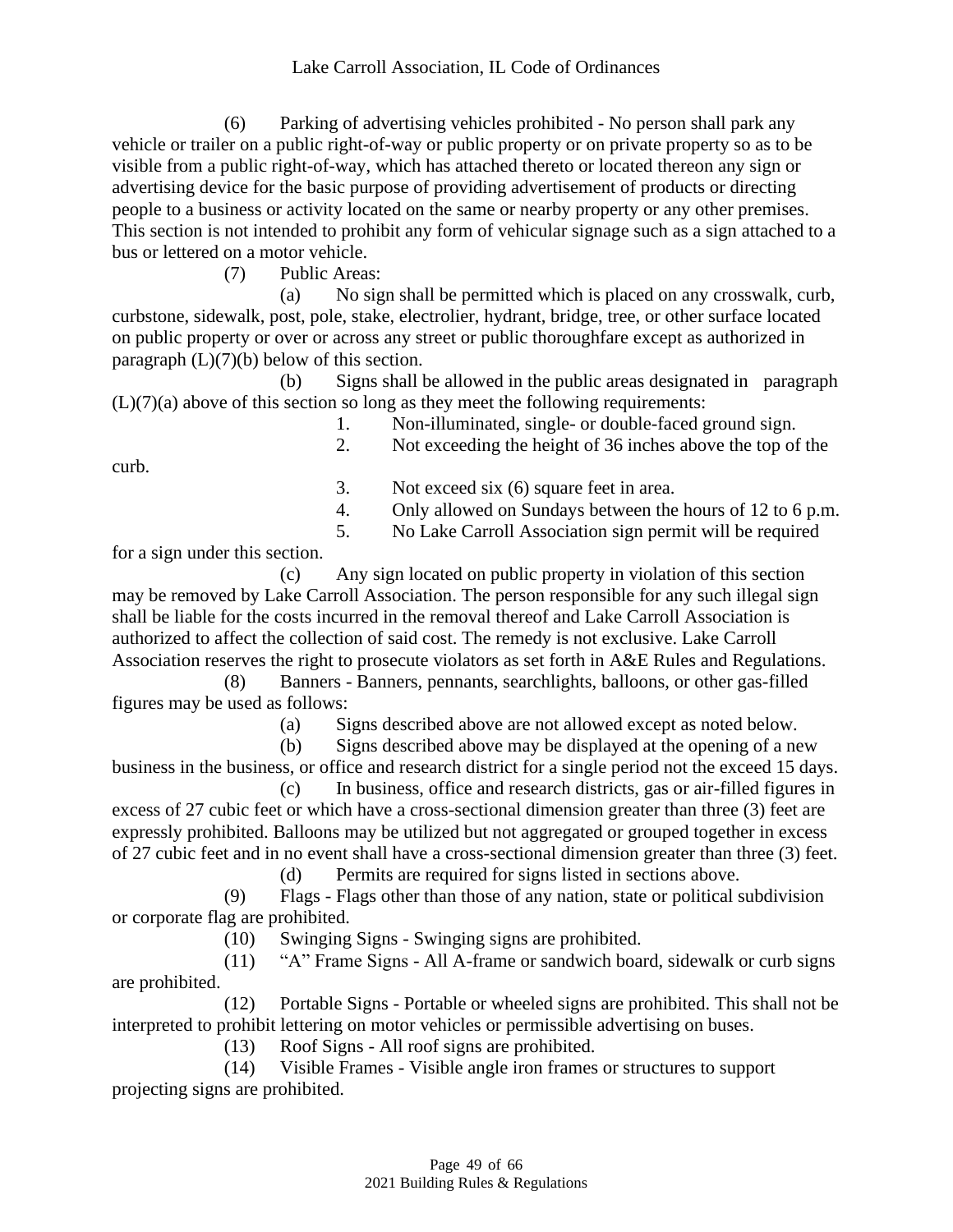(15) Flashing Lights - Flashing lights or flashing signs located inside a premises are expressly prohibited if visible from a right-of-way. Exception, holiday lights that flash on and off.

(16) Unclassified Signs - The following signs are also prohibited, which:

(a) Bear or contain statements, words or pictures of an obscene, pornographic, immoral character, or which contain advertising matter which is untruthful;

(b) Are painted or attached to any fence or any wall which is not structurally a part of a building, except to identify a residence or residence structure by means of posting the name of the occupant or structure, and the street address;

(c) Operate or employ any stereopticon or motion picture projection or media in conjunction with any advertisements or have visible moving parts or any portion of which moves, or gives the illusion of motion except as permitted in A&E Rules and Regulations;

(d) Emit audible sound, odor or visible matter;

(e) Signs for advertising which purport to be, or are an imitation of, or resemble an official traffic sign or signal, or which bear the words "Stop," "Go Slow," "Caution," "Danger," "Warning," or similar words;

(f) Signs which by reason of their size, location, movement, content, coloring or manner of illumination may be confused with or construed as a traffic control sign, signal or device, or a warning sign, or the light of an emergency or road equipment vehicle, or which hide from view any traffic or street sign or signal or device.

(A&E, Ch. III, § FF1.) (Lake Carroll Association Board approved 9-1989, revised 1-1-1995; Covenants and Restrictions page 5, paragraph I; LCA Board approved 8-25-2009 General Provisions)

# <span id="page-49-0"></span>**§ 73.03 POLITICAL CAMPAIGN SIGNS.**

- A. No signs of any type are allowed to be placed, by anyone other than the Lake Carroll Association, within any Common Area or Reserved Area.
- B. No signs of any type are allowed to be placed on any lot upon which a house has not been constructed.
- C. Campaign signs may only be placed on the owner's private property.
- D. All campaign signs shall be no larger than 2 feet by 3 feet (or 6 square feet). All signs shall be made of a bio-degradable material. No sign shall have any blinking lights, mimic traffic signals or could cause confusion for motorists.
- E. Signs placed on the owner's private property shall be limited to one sign for a candidate for each office. Signs shall not be posted closer than 20 feet from the property line closest to the roadway. No sign shall be placed in a manner that obstructs the view of motorists, pedestrians and cyclists.
- F. If a campaign sign is posted anywhere but on the owner's private property, the Lake Carroll Association shall be allowed to remove and dispose of all such signs.
- G. Campaign signs shall not be allowed to be posted more than 45 days prior to the election and must be removed no more than 7 days following the election.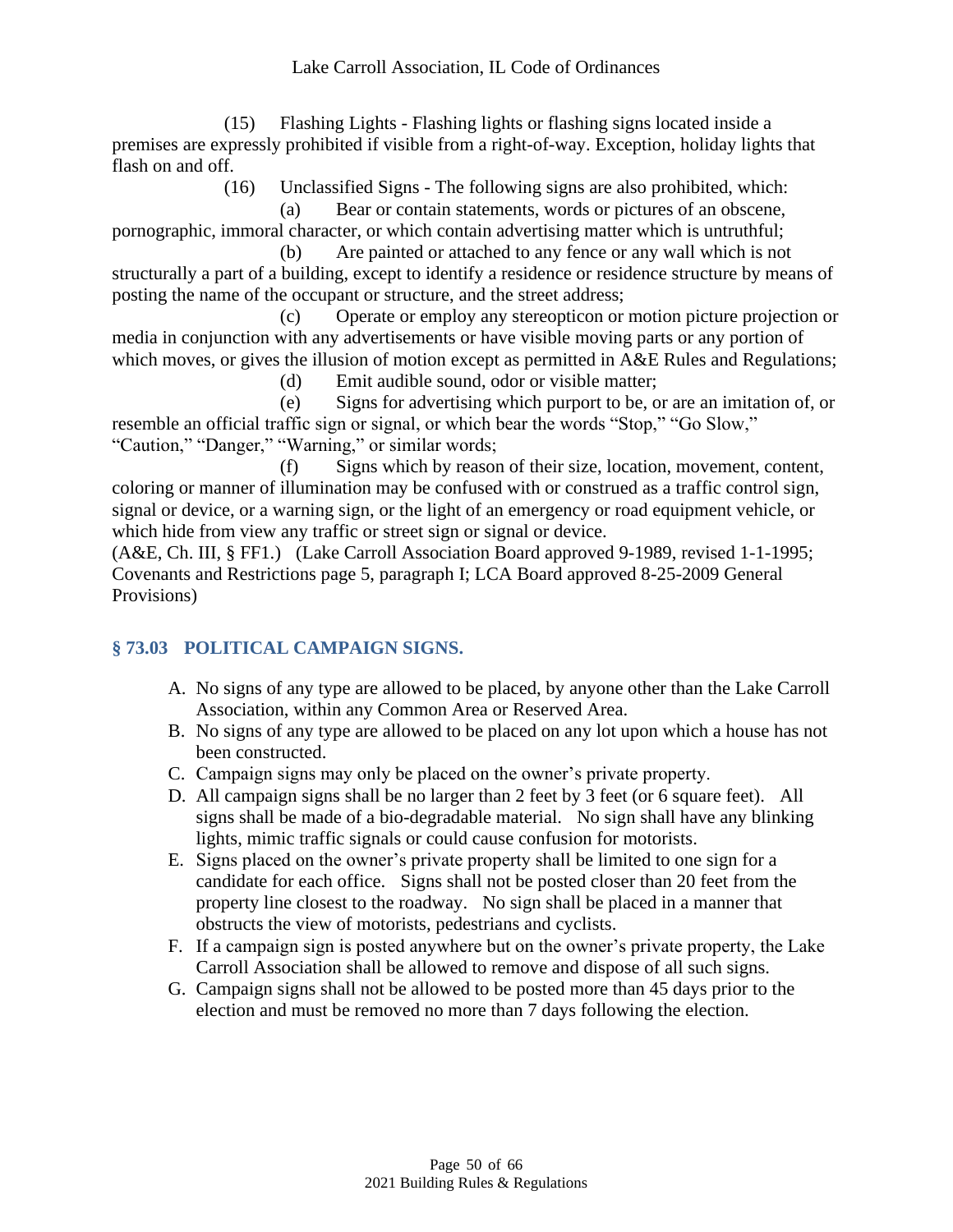# **CHAPTER 74: A&E COMMITTEE POLICIES**

#### <span id="page-50-0"></span>**Section**

| 74.01 | Violation                                      |
|-------|------------------------------------------------|
| 74.02 | Retaining walls, waterfront decks, piers, etc. |
| 74.03 | Driveways and culverts                         |
| 74.04 | Adjacent property                              |
| 74.05 | Construction hours and debris removal          |
| 74.06 | Maintenance of lots                            |
| 74.07 | Applying of fertilizers in Lake Carroll        |
| 74.08 | Mowing policy                                  |
| 74.09 | Nuisance animal control policy                 |

#### <span id="page-50-1"></span>**§ 74.01 VIOLATION.**

**(Any violations within this section will result in fines as outlined in Fine Structure - See § 70.16.)**

<span id="page-50-2"></span>(A&E, Ch. IV)

#### **§ 74.02 RETAINING WALLS, WATERFRONT DECKS, PIERS, ETC.**

A minimum sideline set back of 15 feet is required without the adjacent property owner's agreement in Sections 15, 19, 21, 22, 23, 24, 25, 26, 27, 28, 29, 31. The A&E Committee must also approve variances. (A&E, Ch. IV, § A)

#### <span id="page-50-3"></span>**§ 74.03 DRIVEWAYS AND CULVERTS.**

(A) Refer to "Building Requirements" CULVERT REQUIREMENTS AND DRIVEWAYS, § 72.21.

(B) In sections 15, 19, 21, 22, 23, 24, 25, 26, 27, 28 and 31 driveways may not be installed closer than 15 feet to the adjacent property line without first obtaining a signed adjacent property owner agreement form and/or a variance granted by the A&E Committee. Minimum with signed adjacent property owner agreement form is five (5) feet. In sections 1, 2, 3, 4, 5, 12, 13, 16, 17, 18, 20 and 30 driveways may not be installed closer than five (5) feet to the adjacent property line without a signed adjacent property owner agreement and/or a variance granted by A&E Committee.

<span id="page-50-4"></span>(A&E, Ch. IV, § B)

#### **§ 74.04 ADJACENT PROPERTY.**

All property owners or contractor of record must obtain written permission to use property other than the building site for access to construction site or any other purpose. This permission must be obtained prior to such use and filed with the A&E Committee. Violation of this policy will result in the issuance of a citation. A "stop order" will be placed on the job of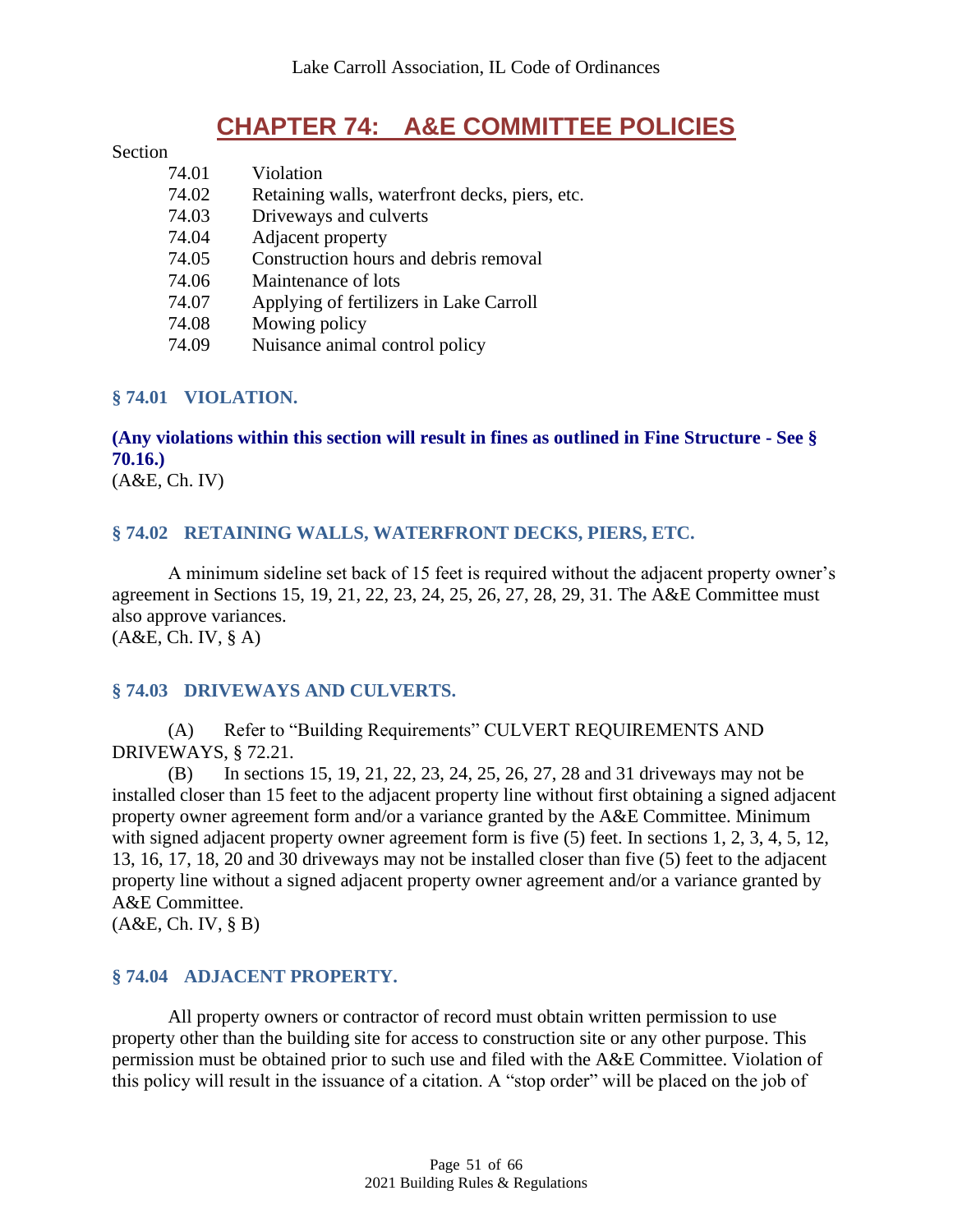record along with fines. All fines shall be paid before the job of record will be allowed to proceed. (A&E, Ch. IV, § C)

## <span id="page-51-0"></span>**§ 74.05 CONSTRUCTION HOURS AND DEBRIS REMOVAL.**

(A) Due to noise abatement, construction hours shall be as follows:

| 6:30 am to 6:30 pm                 | <b>Truck Delivery</b> |
|------------------------------------|-----------------------|
| $\sqrt{7}$ a.m. to $\sqrt{7}$ p.m. | Monday through Friday |
| 7 a.m. to 6 p.m.                   | Saturday              |
| 10 a.m. to 6 p.m.                  | Sunday                |

(B) During months of high temperature (80+degrees), shingling contractors may begin at 6 a.m.

(C) *DEBRIS REMOVAL:* Effective January 15, 1997 all construction sites shall be required to have a dumpster in place at beginning of framing through dry walling of project. This Dumpster must be unloaded when capacity is reached. *NO debris will be allowed to be thrown on ground or allowed to blow in ditches or other property. A fine of \$250.00 will be assessed and a stop order placed on job of record until fine is paid and problem is corrected.* After dumpster is removed, all debris is to be kept in the garage or removed from site.

(D) *Effective January 1, 1998 no construction burning shall be allowed. Any contractor found burning shall be fined \$250.00 for the offense and a stop order issued until the fine is paid.*

<span id="page-51-1"></span>(A&E, Ch. IV, § E)

#### **§ 74.06 MAINTENANCE OF LOTS.**

(A) Refer to Article III, Section D of Covenants and Restrictions.

(B) Lake Carroll POA Lot maintenance/mowing rules are in part designed to conform to the state of Illinois statutes.

(C) Illinois Noxious Weed Law: Article I.

(1) Rule 1.01**.** It shall be the duty of every person to control the spread of and eradicate all noxious weeds on lands owned or controlled by him or her in the State of Illinois.

(2) Rule 1.03**.** It shall be the duty of each control authority to carry out its duties and responsibilities as set forth in the act and these rules and regulations.

Noxious weeds: Marijuana, ragweed, Canada thistle, perennial sow thistle, musk or nodding thistle, perennial members of the sorghum family including Johnson grass, sorghum alum and other Johnson grass/sorghum crosses with rhizomes. (A&E, Ch. IV, § F)

#### <span id="page-51-2"></span>**§ 74.07 APPLYING OF FERTILIZERS IN LAKE CARROLL.**

# (A) CONTRACTORS:

(1) Any landscaper who sprays or professional sprayer of chemicals on land within Lake Carroll needs to have a State of Illinois Spray License and must submit a copy of that license to Lake Carroll when he or she registers each year. A "no-charge" permit request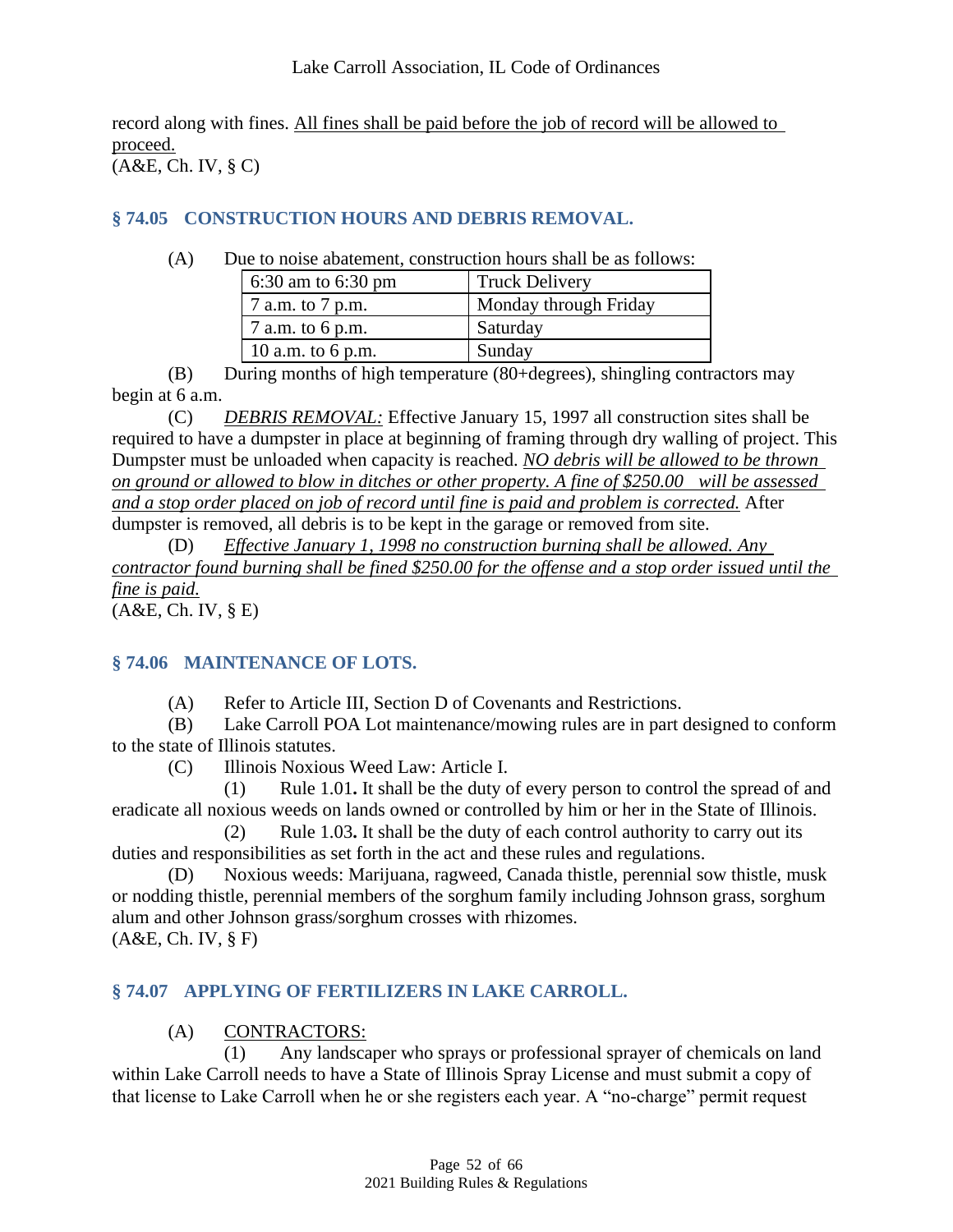must be submitted to A&E and approved before any or all spraying by Contractors. The permit must name products (MSDS Sheet) being used. **The application of Phosphorous is not permitted in any form in Lake Carroll** as stated per Illinois state codes, except when starting new lawns. Though the spreading of some dry chemicals does require a license, a "no-charge" permit request must be filed for all and approved before any application is put down in Lake Carroll. These products must also be named (MSDS).

(2) **Failure to adhere to this regulation will cause an immediate "stopwork" order and a \$250 fine.**

(B) MEMBERS: Members must not apply any Phosphorous of any kind within Lake Carroll.

<span id="page-52-0"></span>(A&E, Ch. IV, § G)

## **§ 74.08 MOWING POLICY.**

(A) *Lot Mowing Unimproved Lots:*

(1) Lot to be mowed entirely to gain control of weeds. If a member is cutting their own lot, they must notify the LCA Office at 815-493-2552, [by 12:00 pm the day following the end of the mowing period. Provide your name, section and lot, and date mowed].

(2) Mowing dates are:

(a) First Mowing - No earlier than first Saturday in May and no later than third Sunday in June based on management's decision and vegetation growth. Typically, first Saturday in May.

(b) Second Mowing - No earlier than first Saturday in August and no later than first Saturday in September based on Management's decision and growth of vegetation. Typically, first Saturday in August.

(3) *Fee Schedule:*

(a) The Association maintenance staff, or its agents will mow the lot in question where the property owner is found to be in noncompliance with this policy. The property owner of record will be assessed a mowing fee (including penalty) as established in the approved fee schedule.

(b) This fee is per mowing. Please note that there are two (2) mowing periods per year. All mowing fees will be subject to collection as are other Association dues, assessments, and fees. Failure to pay this fee within 30 days from billing date will result in additional late charges as established in approved fee schedule. All mowing fees must be paid in full to consider a member in good standing.

(c) Mowing Fees for lots under a contiguous lot agreement or re-platted lots will be charged by the originally platted lot but in no case will owner be charged more than the fee for "a lot in excess of one (1) acre."

(A&E, Ch. IV, § H)

(B) *Mandatory Mowing Improved Lots:*

(1) *Improved Lot:* Any lot, which has a home erected, must have the lawn planted and maintained three (3) months after occupancy or final inspection. One thousand dollars will be held in escrow until in compliance, exceptions during winter months when ground is frozen. Mandatory mowing must begin after the occupancy or final inspection has been issued.

(2) All improved lots must be kept in a neat and orderly fashion. Lawn must not be allowed to grow taller than six (6) inches in height. The Association will give the owner a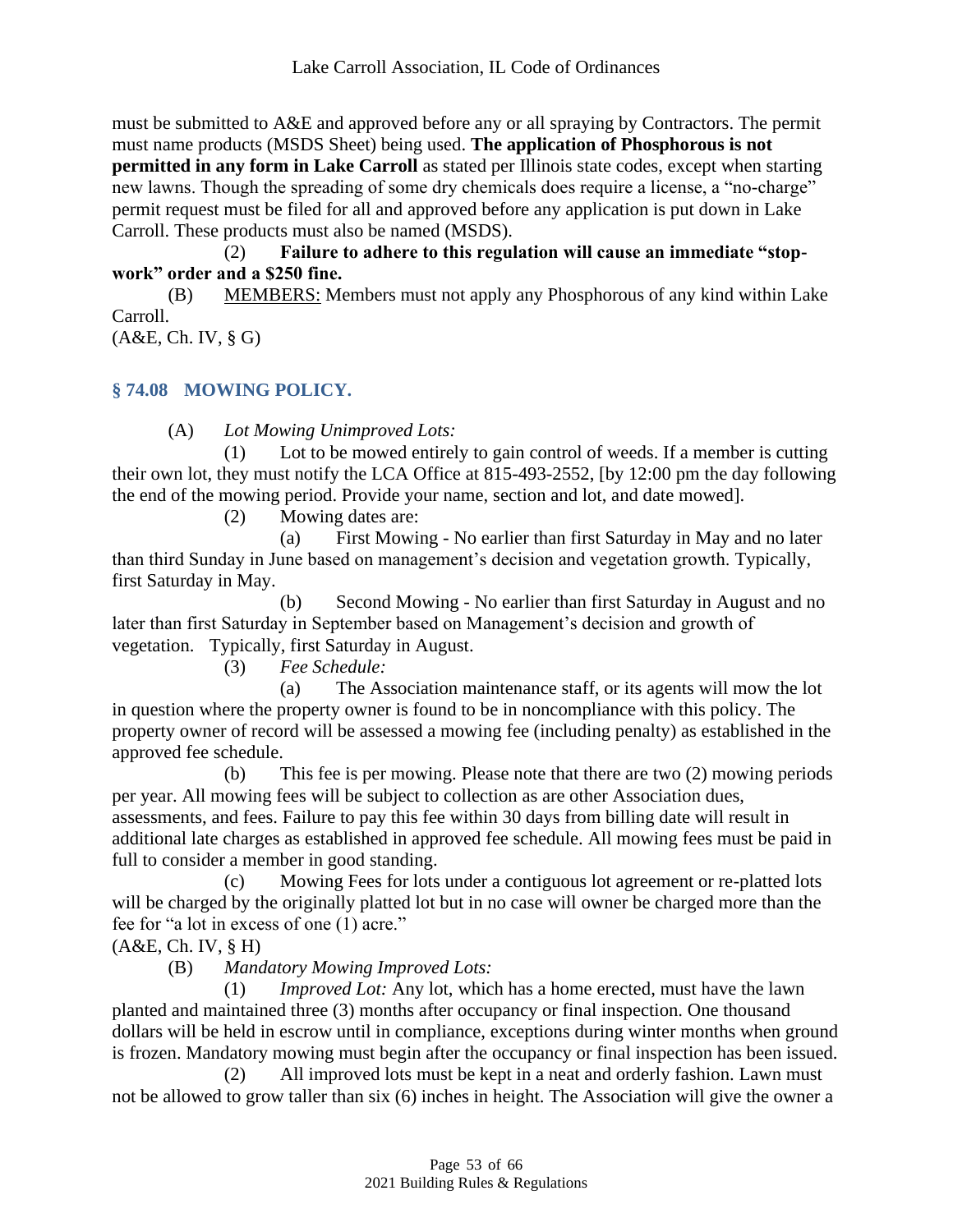two (2) week notice to comply for any lots in violation of this height restriction. Failure to maintain will result in a fine as established in the approved fee schedule. The Association will arrange for mowing and mowing fees would be added to the fine if schedule is not met. *All lots must be mowed entirely to gain control of weed problems.*

(C) *Exceptions to this Policy:*

(1) Those lots designated as being fully wooded, as outlined in census taken by the Building Inspector.

(2) All improved lots larger than one (1) acre may plant some small areas (not to exceed 1,000 square feet total) in wildflowers. However, area must be kept *free of noxious weeds and balance of lot must be fully mowed*. *All* lots must be kept in a neat and orderly fashion.

(3) Areas set-aside by the Association as natural prairie.

# <span id="page-53-0"></span>**§ 74.09 NUISANCE ANIMAL CONTROL POLICY.**

(A) Trapping in Lake Carroll is under the supervision of the General Manager, Lake Manager, and A&E Building Inspector.

(B) Trappers trapping for Lake Carroll Association on Common Areas and Reserved Areas is for the control of animals that impede the lake, ponds, and dam structures. Trappers are required to register with the A&E Building Inspector prior to trapping commencement. To register, you must:

(1) Complete a Contractor's Registration Card (\$50 fee), available from the A&E Office.

(2) Provide copy of your IDNR Nuisance License.

(3) Provide proof of five hundred thousand (\$500,000) liability insurance.

(A&E, Ch. IV, § I)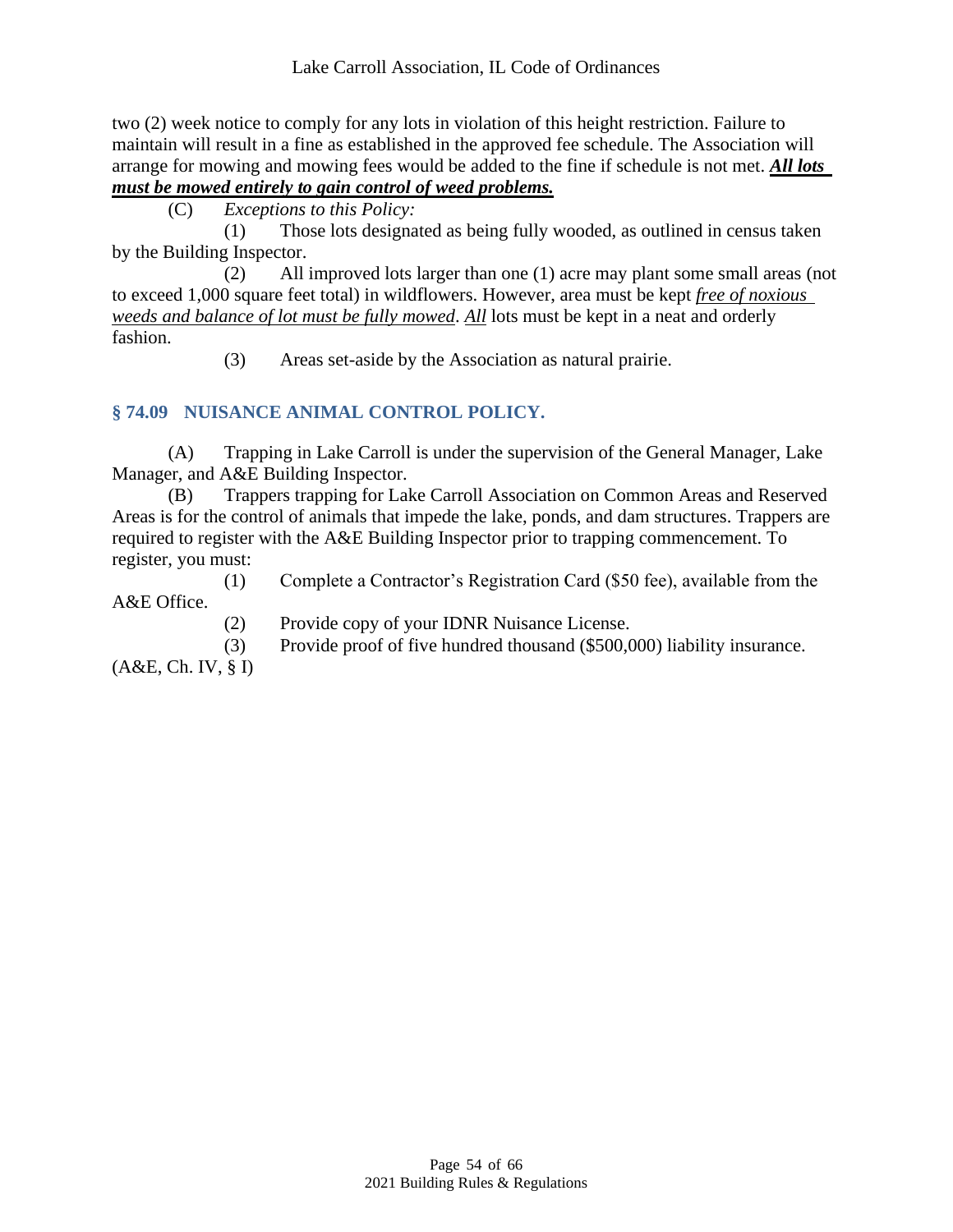# <span id="page-54-0"></span>**APPENDIX A: LAKE CARROLL ASSOCIATION COVENANTS AND RESTRICTIONS SECTIONS 1, 2, 3, 4, 5, 12, 13, 16, 17, 18, 20, 30**

#### I. SINGLE FAMILY RESIDENTIAL.

1. Required Area of Building.

a. 1. A-Lots 1,000 square feet, at least 75% must be contained

on First Floor.

2. No portion of required area to be below ground level.

b. 1. B-Lots 800 square feet: at least 800 Square feet must be

contained on First Floor.

2. No portion of required area to be below ground level.

II. SETBACKS: FROM ORIGINAL LOT LINES, NOT QUIT CLAIM LOT LINES.

1. Thirty (30) feet from front lot line.

- 2. Ten (10) feet from side lot lines.
- 3. Rear Lot Lines:

a. Twenty-five (25) feet or 25 percent (25%) depth of lot, whichever greater. However, lakefront lots at least 746 pool level.

- b. Section 13: Fifty (50) feet (Applies to lake lots only).
- c. Section 12, 16 and 30: Thirty-five (35) feet (Applies to lake lots

only).

#### III. IMPERVIOUS SURFACES NOT TO EXCEED **40 percent (40%) OF PROPERTY AREA.**

IV. No tree over three (3) inches in diameter may be removed from any lot without consent of the A&E Committee.

V. No tree shall be planted without the consent of the A&E Committee.

#### **NOTE:** Maps are located in the office indicating whether your lot is an A or B lot.

All setbacks refer to structures. Any above grade structures on waterfront properties are to follow the 15 ft. setback rule. Septic seepage fields are not considered structures. Septic seepage fields shall not be installed closer than 25 ft. (twenty-five feet) from the platted ownership line on the lake side of the lot, and in no case may they be run in utility easements.

Definition of a *STRUCTURE* - Any form, building, tower, LP tank and enclosure constructed or placed above the land is considered a structure.

Irrigation systems are allowed within confines of lot lines.

# <span id="page-54-1"></span>**APPENDIX B: LAKE CARROLL ASSOCIATION COVENANTS AND RESTRICTIONS SECTIONS 15, 19, 21, 22, 23, 24, 25, 26, 27, 28, 29, 31**

- I. SINGLE FAMILY RESIDENTIAL.
	- 1. Minimum Area.

a. Waterfront lots: 1,500 square feet with a minimum of 800 square feet of living space on ground level. No portion of minimum being below ground level.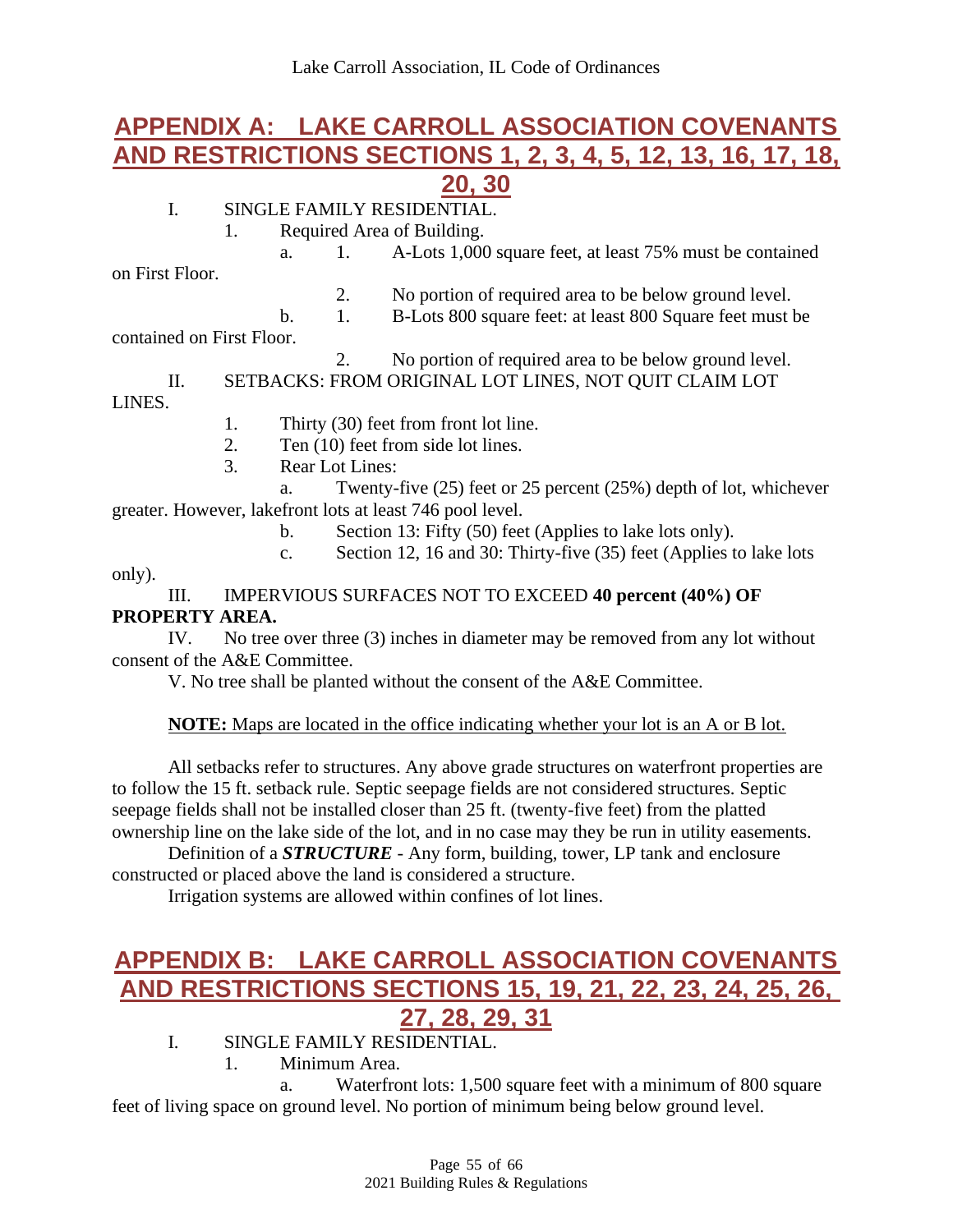b. Other lots: 1,000 square feet with a minimum of 800 square feet of living space being on ground level. No portion of minimum being below ground level. (Raised ranches exception).

- II. SETBACKS: FROM ORIGINAL LOT LINES NOT QUIT CLAIM LOT LINES.
	- 1. Thirty (30) feet from front lot line.
	- 2. Twenty-five (25) feet from side lot lines.
	- 3. Fifty (50) feet from rear lot line. However, lakefront lots at least 746-pool

level.

III. IMPERVIOUS SURFACES NOT TO EXCEED 40% OF PROPERTY AREA.

IV. No tree over six (6) inches in diameter may be removed from any lot without written consent of the A&E Committee.

V. No tree shall be planted without the consent of the A&E Committee.

All setbacks refer to structures. Any above grade structures on waterfront properties are to follow the 15 ft. lake frontage setback rule. Septic seepage fields are not considered structures. Septic seepage fields shall not be installed closer than 25 ft. (twenty-five feet) from the platted ownership line on the lake side of the lot, and in no case may they be run in utility easements.

Definition of a *STRUCTURE* - Any form, building, tower, LP tank and enclosure constructed or placed above the land is considered a structure.

Irrigation systems are allowed within confines of lot lines.

# <span id="page-55-0"></span>**APPENDIX C: LAKE ACCESS LOTS; RANCHETTE AND EQUESTRIAN LOTS**

# **LAKE ACCESS LOTS**

<span id="page-55-1"></span>(A) The following are considered to be lake access "finger" lots. These lots may be considered for reduced square footage to a minimum of 1,200 square feet. The house may not be in the narrow portion (stem) of the said lot. *No variances will be granted.*

| <b>Section</b>                                                       | Lot(s)                                                 |
|----------------------------------------------------------------------|--------------------------------------------------------|
| 21                                                                   | 51                                                     |
| 23                                                                   | 34, 39, 42                                             |
| 24                                                                   | 13, 17, 27, 50, 51, 57, 58, 63, 70, 81, 83, 86, 89, 94 |
| 25                                                                   | 51, 57, 58, 59, 60, 61, 67, 75, 83                     |
| 26                                                                   | 11, 29, 57, 60, 64                                     |
| 27                                                                   | 40                                                     |
| 28                                                                   | 28, 51                                                 |
| The above lots were approved for reduced square footage May 6, 1989. |                                                        |

(B) Lake access lots may request a variance for sideline setbacks for piers and decks. Committee may grant variances to within ten (10) feet of side lot line. This will require an adjacent property owner consent form signed by the adjacent property owner or property owners. The adjacent property owner shall have 30 days to either agree or object to variance. After 30 days, with no adjacent lot response, the A&E Committee may act on the variance.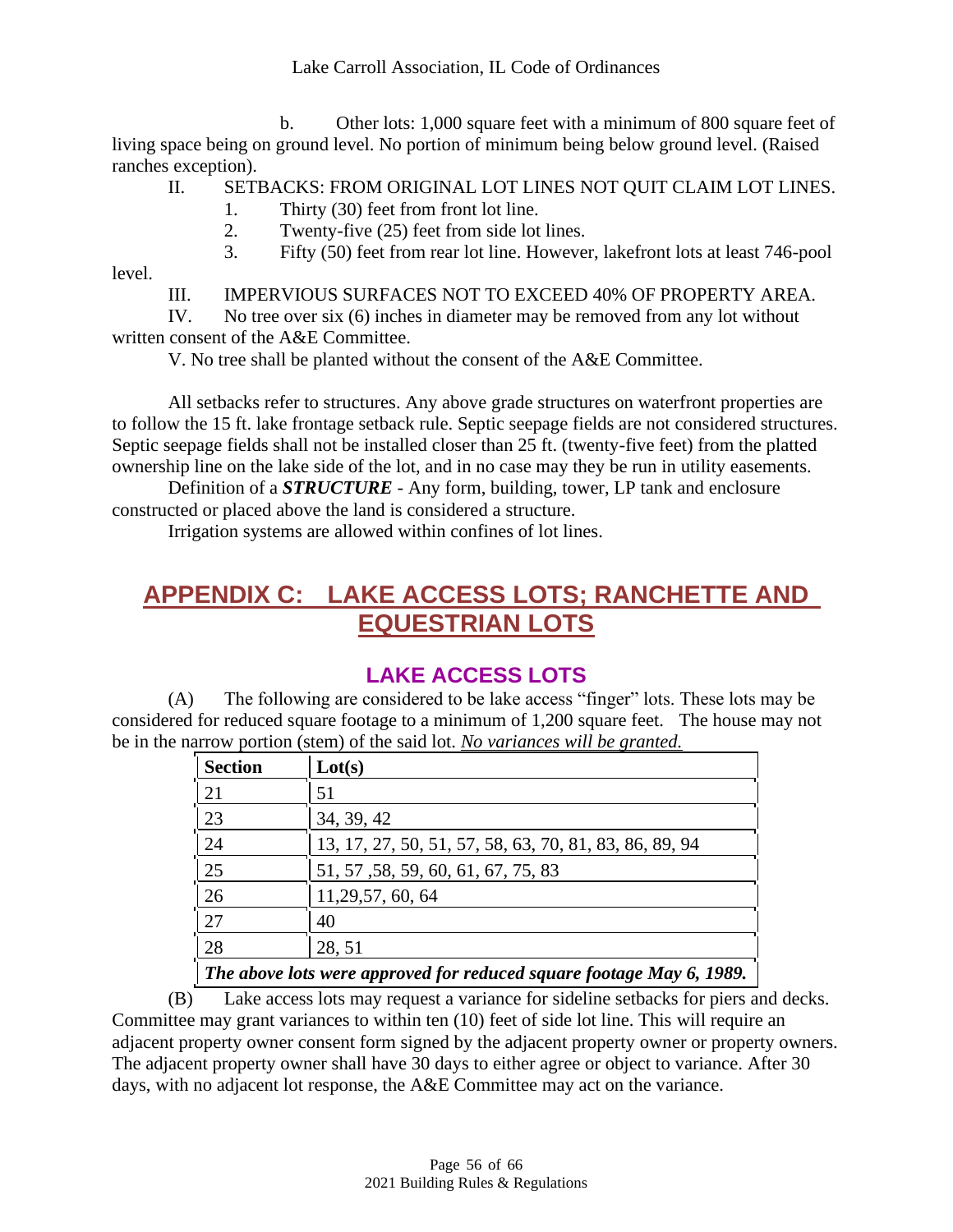# **RANCHETTE and EQUESTRIAN LOTS**

(A) General Rules:

<span id="page-56-0"></span>(1) (a) Setbacks for dwellings in applicable lots shall conform to those in the Covenants & Restrictions for lots and sections, namely:

1. Thirty (30) feet from front lot line.

2. Fifty (50) feet from the rear lot line.

3. Twenty-five (25) feet from side-lot lines.

(b) Such setback shall be eligible for a variance if satisfactory evidence of unreasonable deprivation of use of by the owner is furnished and appropriate "adjacent owner's" consent is obtained and furnished to the A&E Committee.

(2) No stable or other accessory building shall be constructed on a lot until a residence is constructed on such lot.

(3) Location of a septic system, etc. shall conform to other mandatory building regulations of the Association.

(4) Construction of structures shall conform to normal Lake Carroll building regulations unless specifically mentioned in the following specific requirements.

(B) Specific requirements:

(1) Due to the size of the lots affected, the setback requirements for Auxiliary Buildings (barns, stables, loafing sheds etc.) shall be behind the rear line of the residence.

(2) Fencing:

(a) Shall be constructed no less than ten (10) feet from ALL lot lines for proper separation from neighboring equestrian or Ranchette lots and provide for utility maintenance requirements.

(b) Allowed fencing shall be limited to:

1. Color shall be compatible with surrounding buildings and not disruptive to the neighborhood.

2. Type, formatting, and style must conform to good neighborhood appearance while providing size protection to inhibit horse egress and other animal ingress to the affected properties.

3. Dog runs - See "Fences, General" in § 72.36.

(3) Accessory Buildings:

(a) Color shall conform and be compatible to that of the dwelling on

the lot.

(b) No accessory buildings shall be erected prior to construction of a dwelling on the property. No such structures shall ever be used for human occupancy or habitation.

(c) No more than three (3) accessory buildings shall be allowed without the A&E Committee's permission on Equestrian or Ranchette lots:

1. One (1) "Barn" or "Horse Stable" conforming to size requirements for maximum number of horses permitted for the lot(s) involved in the applicable ownership interest.

2. One (1) "Loafing shed" or similar three (3) sided structure for horse shelter and/or hay/feed storage.

3. One (1) Accessory out building for residential purposes for equipment or a garage.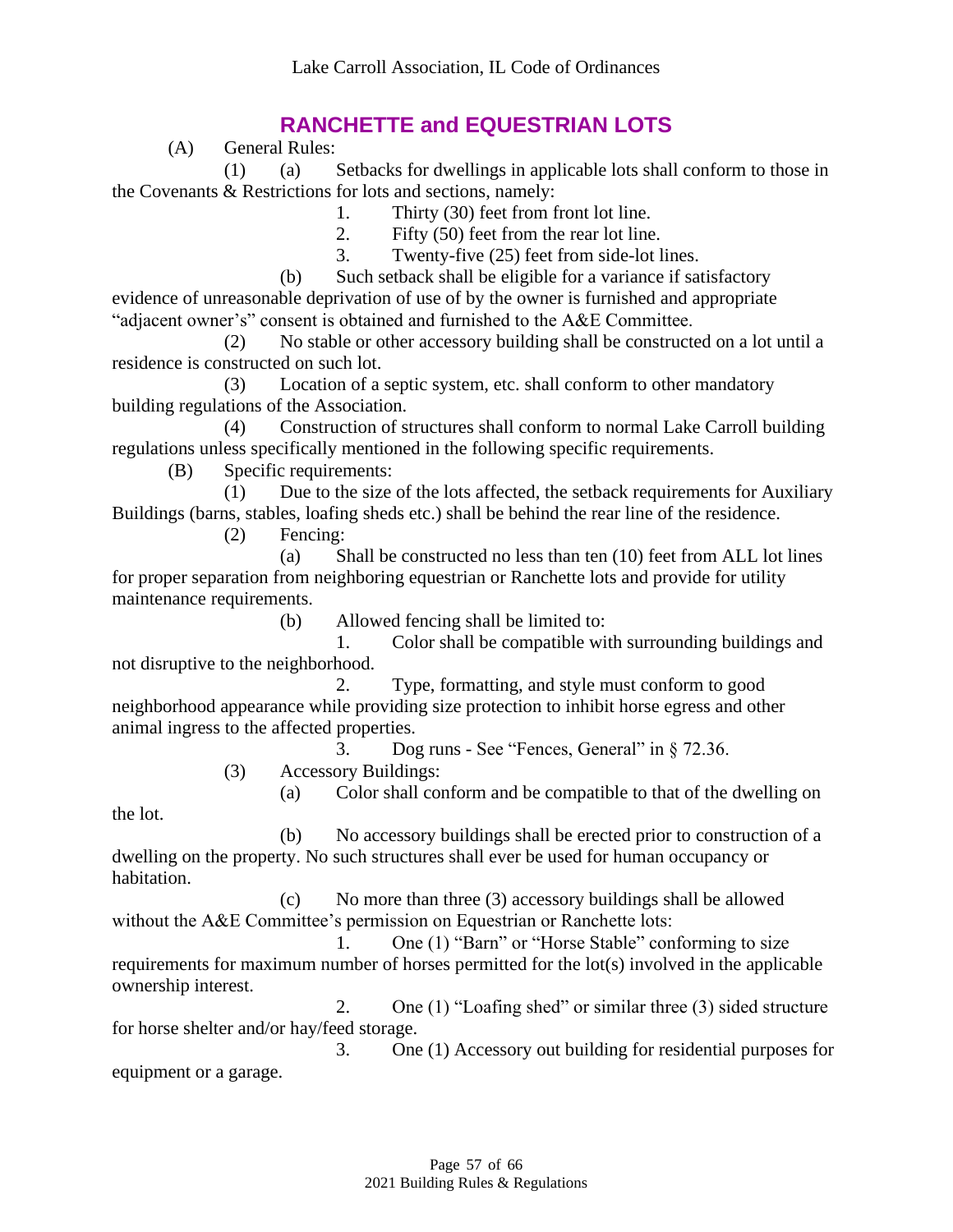#### Lake Carroll Association, IL Code of Ordinances

4. Variance to sizes and construction of the above accessory structures, foundations, etc. may be allowed in individual cases based on review of structure and plot plans submitted, lot characteristics and animal population of the property.

5. Stable and horse exercise area distance from a residential well shall conform to State of Illinois Health Department requirements, currently 75 feet.

6. Structure building rules shall conform to standard Building Regulations published by the Lake Carroll Association.

a. Pole buildings will be permissible provided they meet color and compatibility requirements with main residence on the property.

b. Dirt floors (vs. concrete pads) are permissible in horse barns and loafing sheds.

(4) Miscellaneous regulations:

(a) Where construction of a structure on the lots (including dwelling, accessory or horse shelters or fencing) involves more than one (1) lot, a replat of affected lots to one (1) is mandatory and a copy of resurveyed replat must be included in the presentation package to the A&E Committee.

(b) While not mandatory, it is strongly recommended that fire detection alarms be placed in horse barns or shelters.

(c) The residential septic shall not be located under horse exercise or pasture areas nor under accessory structures. Rules on access to or driving over septic fields shall conform to standard Building Regulations for Lake Carroll.

(d) In accordance with "Nuisance" and Animal rules in the Covenants & Restrictions, horses shall be properly maintained within the  $lot(s)$  and related garbage and animal waste shall be managed and disposed of so as not to constitute unsightly, unsanitary or health hazards.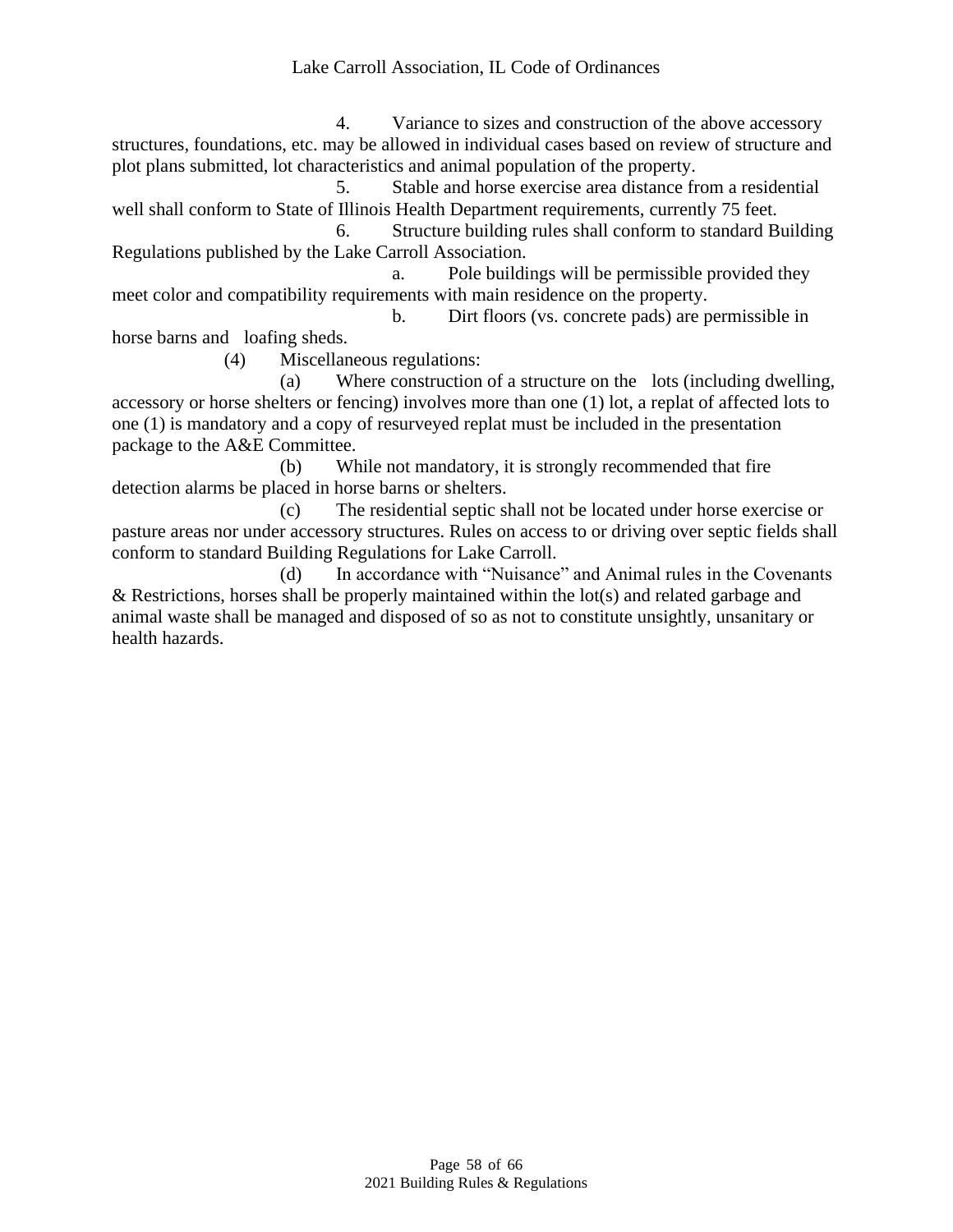# **APPENDIX D: LAKE CARROLL ASSOCIATION FORMS**

- <span id="page-58-0"></span>A. Alarm Information (2 pages)
- B. Building Permit Application Form (6 pages)
- C. Contractor & Sub-Contractor Registration Card (4 pages)
- D. Outdoor Lighting (1 page)
- E. Mailbox Placement and Roadway Posting (1 page)
- F. Replat Application Form (1 page)
- G. Septic Pumping/Inspection Form
- H. Surveyor List
- I. Vacate Previous Replat Form (1 page)
- J. When Using Contractor (1 page)

# FIND A&E BUILDING FORMS AND DOCUMENTS FOR THE LIST ABOVE ON THE LAKE CARROLL WEBSITE [www.golakecarroll.com.](http://www.golakecarroll.com/) Look under CONTACT > [Contractor Resources.](https://www.golakecarroll.com/imis0/LCA/Contact/Contractor_Resources/LCA_Main/Contact/Contractors.aspx?hkey=a354b97b-7de5-44f6-9804-d598c98e2165)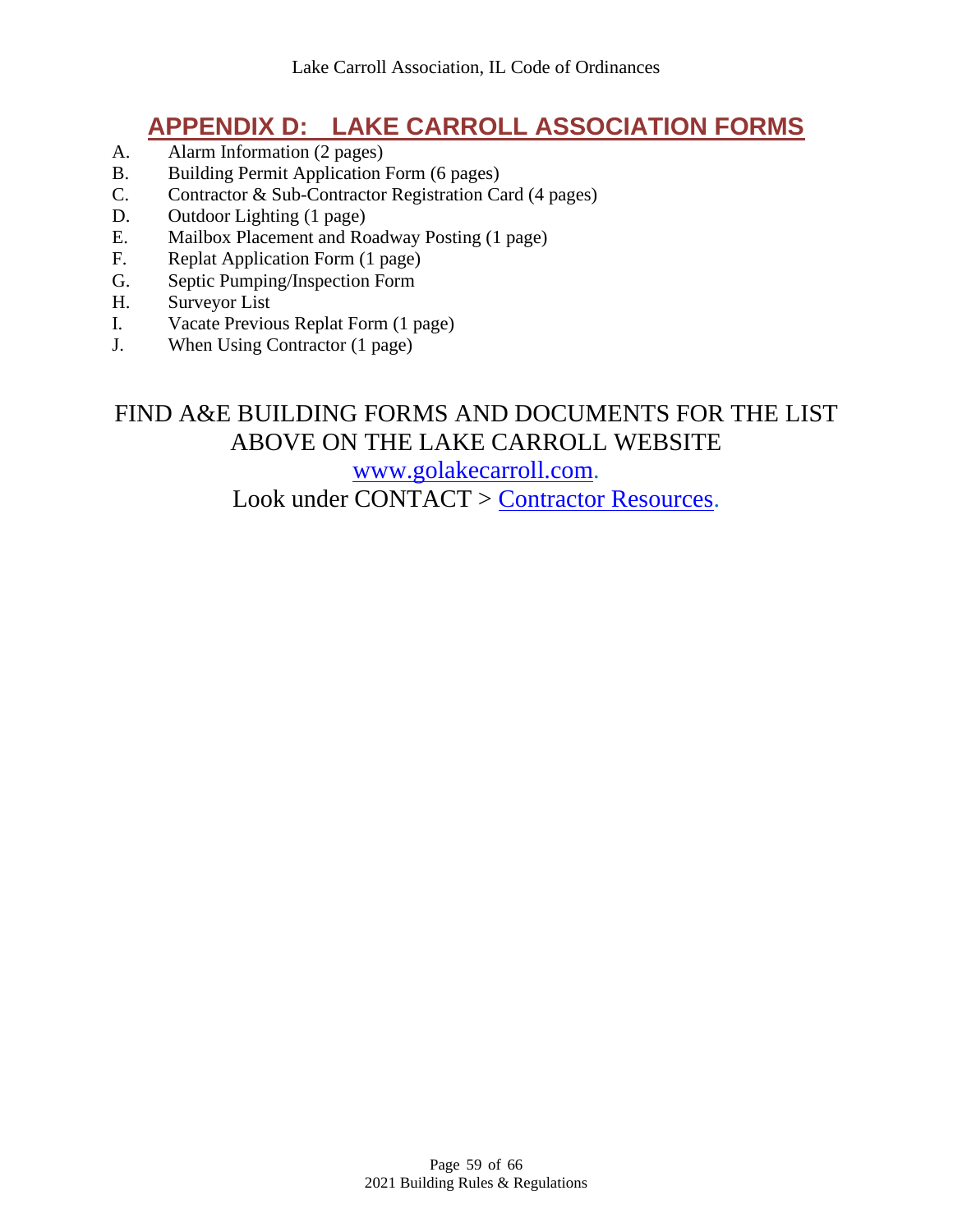# <span id="page-59-0"></span>**AMENDMENTS**

| <b>Lake Carroll Association Board approved 9-1989</b>                |                                                                            |  |
|----------------------------------------------------------------------|----------------------------------------------------------------------------|--|
| <b>Section</b>                                                       | <b>Description</b>                                                         |  |
| 73.01                                                                | Non-commercial signs                                                       |  |
| 73.02                                                                | Commercial signs                                                           |  |
|                                                                      | <b>Lake Carroll Association Board approved 1-1-1992</b>                    |  |
| <b>Section</b>                                                       | <b>Description</b>                                                         |  |
| 72.45                                                                | Fuel storage                                                               |  |
|                                                                      | Lake Carroll Association Board Approved 4-23-1993                          |  |
| <b>Section</b>                                                       | <b>Description</b>                                                         |  |
| 72.29                                                                | Residential piers, docks and swim<br>platforms                             |  |
| <b>Revised 1-1-1995</b>                                              |                                                                            |  |
| <b>Section</b>                                                       | <b>Description</b>                                                         |  |
| 73.01                                                                | Non-commercial signs                                                       |  |
| 73.02                                                                | Commercial signs                                                           |  |
| 1-11-1997                                                            |                                                                            |  |
| <b>Section</b>                                                       | <b>Description</b>                                                         |  |
| 72.18                                                                | Shoreline stabilization policy                                             |  |
| POA Board approved 8-1-1997                                          |                                                                            |  |
| <b>Section</b>                                                       | <b>Description</b>                                                         |  |
| 72.18                                                                | Private sewage disposal system                                             |  |
| 1-11-2002, M02.01.02                                                 |                                                                            |  |
| <b>Section</b>                                                       | <b>Description</b>                                                         |  |
| 72.31                                                                | Gazebos                                                                    |  |
| 4-23-2005, M05.04.13                                                 |                                                                            |  |
| <b>Section</b>                                                       | <b>Description</b>                                                         |  |
| 72.30 et. seq.                                                       | Accessory buildings (including, but<br>not limited to sheds, beach houses) |  |
| $7 - 1 - 2007$                                                       |                                                                            |  |
| <b>Section</b>                                                       | <b>Description</b>                                                         |  |
| 72.36(B)                                                             | Fences                                                                     |  |
| 1-2008, M01.09.7/M01.10.4; repeat of "GG" of A&E Rules & Regulations |                                                                            |  |
| <b>Section</b>                                                       | <b>Description</b>                                                         |  |
| 72.05                                                                | Platting/replatting of lots                                                |  |
| <b>BOD</b> approved 12-22-2008                                       |                                                                            |  |
| <b>Section</b>                                                       | <b>Description</b>                                                         |  |
| 70.16                                                                | Fines                                                                      |  |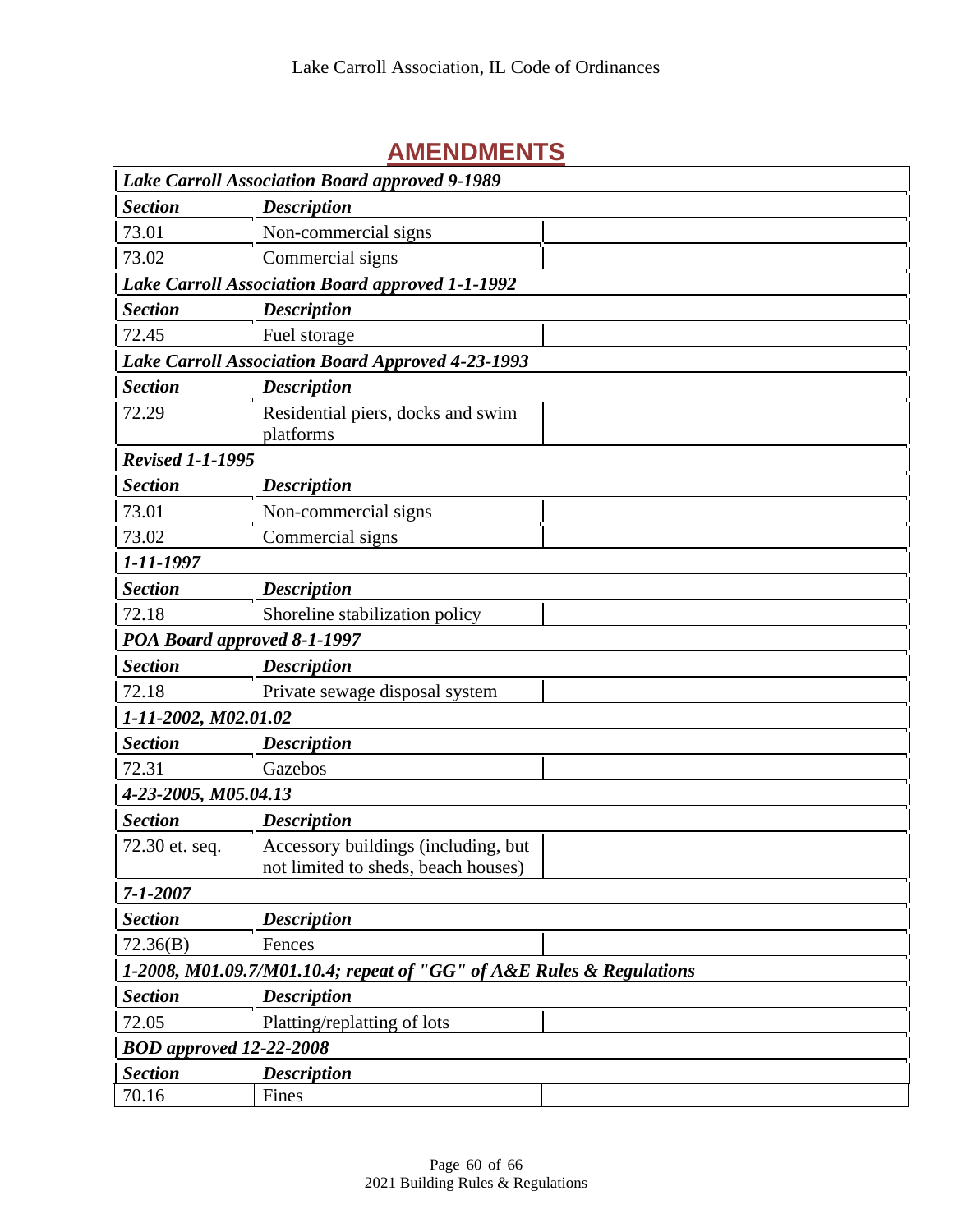| LCA Board approved 8-25-2009                                   |                                                           |                                                                       |
|----------------------------------------------------------------|-----------------------------------------------------------|-----------------------------------------------------------------------|
| <b>Section</b><br><b>Description</b>                           |                                                           |                                                                       |
| 73.02                                                          | Commercial signs; General                                 |                                                                       |
|                                                                | Provisions                                                |                                                                       |
| Revised and approved 1-22-2010                                 |                                                           |                                                                       |
| <b>Section</b>                                                 | <b>Description</b>                                        |                                                                       |
| 72.27                                                          | <b>Electrical requirements</b>                            |                                                                       |
| <b>Major changes BOD Approved 11-18-2011</b>                   |                                                           |                                                                       |
| <b>Section</b>                                                 | <b>Description</b>                                        |                                                                       |
| 72.15                                                          | Campground                                                |                                                                       |
|                                                                | Major changes BOD Approved 11-18-2011; Effective 1-1-2013 |                                                                       |
| <b>Description</b><br><b>Section</b>                           |                                                           |                                                                       |
| 72.15                                                          | Campground                                                | Campground                                                            |
| 70.15, 70.16                                                   | Fine structure policy and fines                           | Fine structure policy and fines                                       |
| Appendix D                                                     | Required inspection schedule                              | 3. Foundation insulation inspection prior to<br>backfill              |
| Appendix D                                                     | Required inspection schedule                              | 7. Insulation inspection prior to drywall being<br>installed          |
| Major changes BOD Approved 10-18-2013; Effective 1-1-2014      |                                                           |                                                                       |
| <b>Section</b>                                                 | <b>Description</b>                                        |                                                                       |
| 70.02                                                          | Conservation code                                         | 2013 Illinois Energy Conservation Code                                |
| 72.15                                                          | Campground/building plans                                 | Accessory buildings/species and grade of<br>lumber requirements       |
| 70.15                                                          | Fine structure policy and fines                           | Fine structure policy and fines                                       |
| Appendix D                                                     | Mandatory inspection schedule                             | Revised inspection schedule                                           |
| Appendix D                                                     | Insurance requirements                                    |                                                                       |
| <b>BOD Apv 11-4-</b><br>2013                                   | Registered contractors list                               | Now only available at www.golakecarroll.com<br>or at the Admin Office |
| Major changes BOD Approved 10-24-2014; Effective 1-1-2015      |                                                           |                                                                       |
| <b>Section</b>                                                 | <b>Description</b>                                        |                                                                       |
| 70.02                                                          | <b>Code Revisions</b>                                     | 2012 International Building Code                                      |
| 70.02                                                          | <b>Code Revisions</b>                                     | 2012 IL Energy Conservation Code                                      |
| 70.02                                                          | <b>Code Revisions</b>                                     | 2004 IL Plumbing Code                                                 |
| 70.02                                                          | <b>Code Revisions</b>                                     | 2012 International Residential Code                                   |
| 70.02                                                          | <b>Code Revisions</b>                                     | 1997 IL Accessibility Code                                            |
| $71.01, 71.15 -$<br>71.32, 71.45,<br>$71.46, 71.60$ -<br>71.65 | <b>Rule Revisions</b>                                     | <b>Plan Requirements</b>                                              |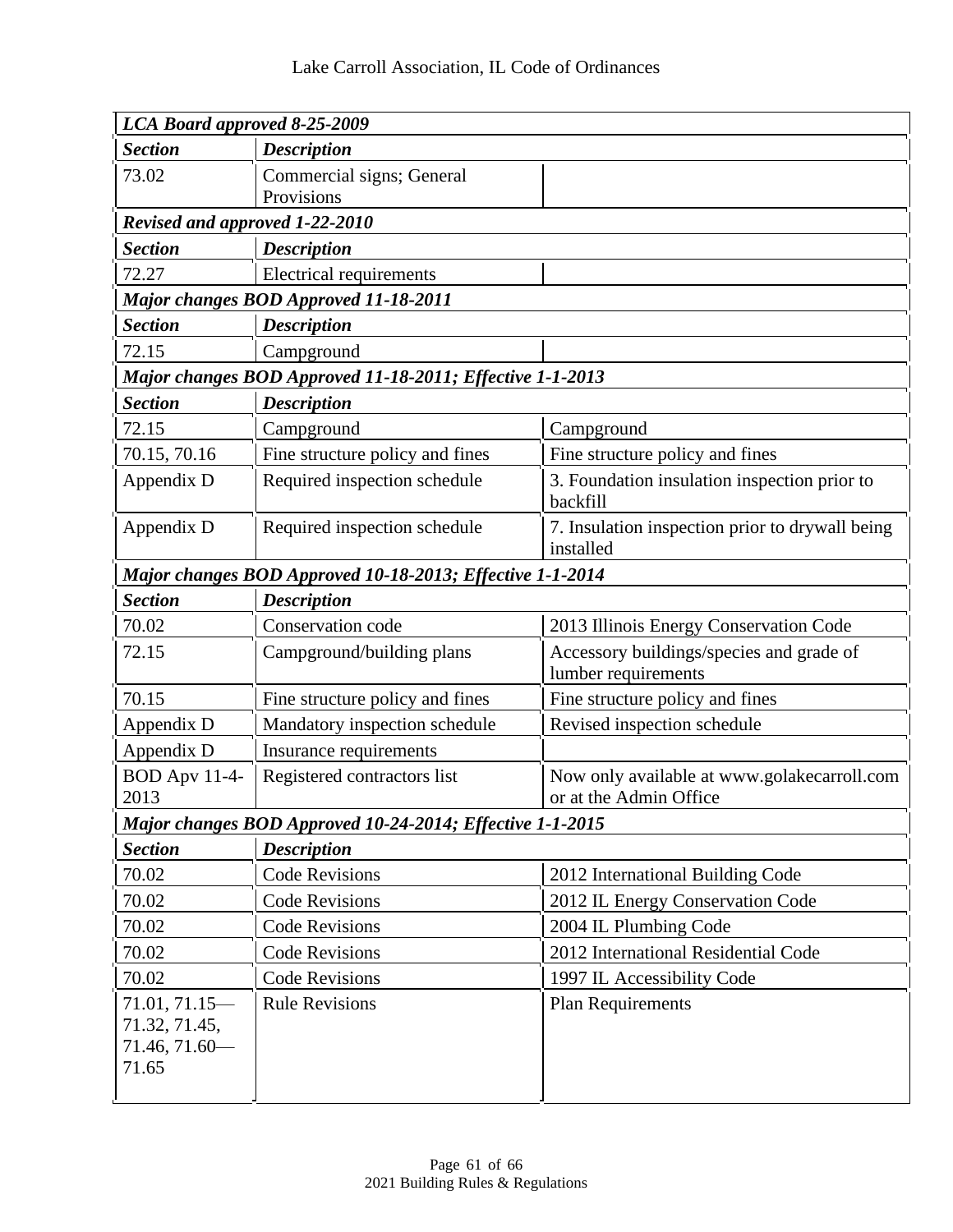| Changes made as part of 2016 update |                                                               |  |
|-------------------------------------|---------------------------------------------------------------|--|
| <b>Section</b>                      | <b>Description</b>                                            |  |
| 70.02                               | <b>Code Revisions</b>                                         |  |
| 70.15                               | Fine structure policy revised                                 |  |
| 70.16                               | Fees and penalties amended                                    |  |
| Chapter 71                          | Amended to add "Lake Carroll" to<br>title                     |  |
| 71.16                               | Divisions (A), $(B)(3)$ and $(C)(2)$<br>amended               |  |
| 71.17                               | Division (I) amended                                          |  |
| 71.18                               | Division (A) amended                                          |  |
| 71.24                               | Title amended to add a "-"                                    |  |
| 71.27                               | Divisions $(A)$ and $(Q)$ amended                             |  |
| 71.28                               | Division (A) amended                                          |  |
| 71.31                               | Guardrails/handrails amended                                  |  |
| 71.33                               | Divisions $(A)$ and $(B)$ amended                             |  |
| 71.61                               | Divisions $(E)$ and $(F)$ amended                             |  |
| Chapter 72                          | Amended to add "Lake Carroll" to<br>title                     |  |
| 72.01                               | Building approval moved here from<br>72.21                    |  |
| 72.01 - 72.04                       | Sections renumbered                                           |  |
| 72.04                               | Adjacent property amended                                     |  |
| 72.15                               | Campground amended                                            |  |
| 72.16                               | Lot plot plans amended                                        |  |
| 72.17                               | For permit issuance and completion<br>of construction amended |  |
| 72.20                               | Division (A) amended                                          |  |
| 72.21                               | Building approval moved to 72.01<br>Renumbered 72.21 amended  |  |
| 72.22 - 72.44                       | Sections renumbered                                           |  |
| 72.23                               | Miscellaneous building<br>requirements amended                |  |
| 72.24                               | Erosion control amended                                       |  |
| 72.30                               | Sheds; title change and section<br>amended                    |  |
| 72.31                               | Gazebos; Divisions $(A)(7)$ and<br>$(B)(4)$ added             |  |
| 72.32                               | Barns, stables and loafing sheds<br>added                     |  |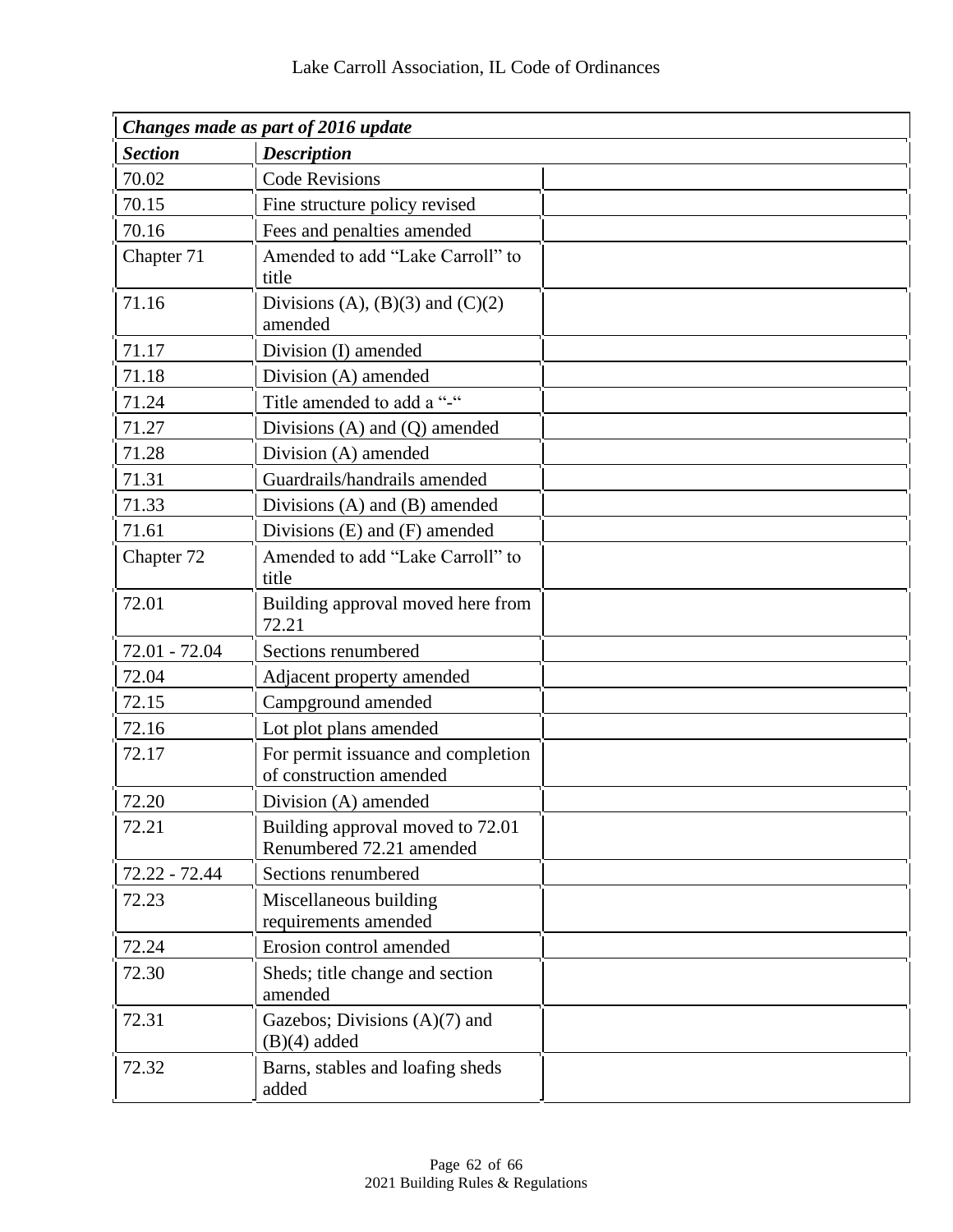| 72.33                                        | Beach houses added                                              |  |
|----------------------------------------------|-----------------------------------------------------------------|--|
| 72.34                                        | Detached garages added                                          |  |
| 72.42                                        | Landscaping amended by addition<br>of divisions (E) through (H) |  |
| Variance Policy                              | Intro paragraph added prior to<br>72.55                         |  |
| 72.55                                        | Variances generally amended                                     |  |
| 72.57                                        | Notices; division (C) amended                                   |  |
| 72.58                                        | Variance criteria added                                         |  |
| 72.58                                        | Variance criteria section added                                 |  |
| 73.02                                        | Commercial signs; division (B)(2)<br>amended                    |  |
| 74.03                                        | Divisions (A) and (B) amended                                   |  |
| 74.05                                        | Erosion control deleted                                         |  |
| 74.06 - 74.10                                | Sections renumbered                                             |  |
| 74.08                                        | Mowing policy; division $(B)(2)$<br>amended                     |  |
| Appendix A                                   | Division III. 1. deleted                                        |  |
| Appendix B                                   | Division III. 1. deleted                                        |  |
| Appendix D                                   | "When Using a Contractor"                                       |  |
|                                              | information added                                               |  |
| Appendix D                                   | Contractors List; table amended                                 |  |
|                                              | Changes made as part of 2017 update                             |  |
| <b>Section</b>                               | <b>Description</b>                                              |  |
| 70.02                                        | 2011 NEC (Electrical Code) added                                |  |
| 70.15                                        | Fixed spacing issues in divisions $(A)(1)$ and $(A)(5)$         |  |
| 70.16                                        | Fines and penalties amended                                     |  |
| 71.66                                        | Tear-down guidelines section added                              |  |
| 72.05                                        | Platting/replatting of lots; entire section replaced            |  |
| 72.27                                        | Electrical requirements; amended section                        |  |
| 72.34                                        | Detached garages; amended division (F)                          |  |
| 74.08                                        | Mowing fee amended in division $(D)(1)$                         |  |
| Appendix B IV                                | Waterfront vertical structure amended                           |  |
| Appendix D                                   | Revised and replaced images                                     |  |
| Changes made as part of 2018 update for 2019 |                                                                 |  |
| <b>Section</b>                               | <b>Description</b>                                              |  |
| 70.15                                        | Added division (17)                                             |  |
| 71.15                                        | Revised division $(A)(1)$                                       |  |
| 71.17                                        | Revised division (A)                                            |  |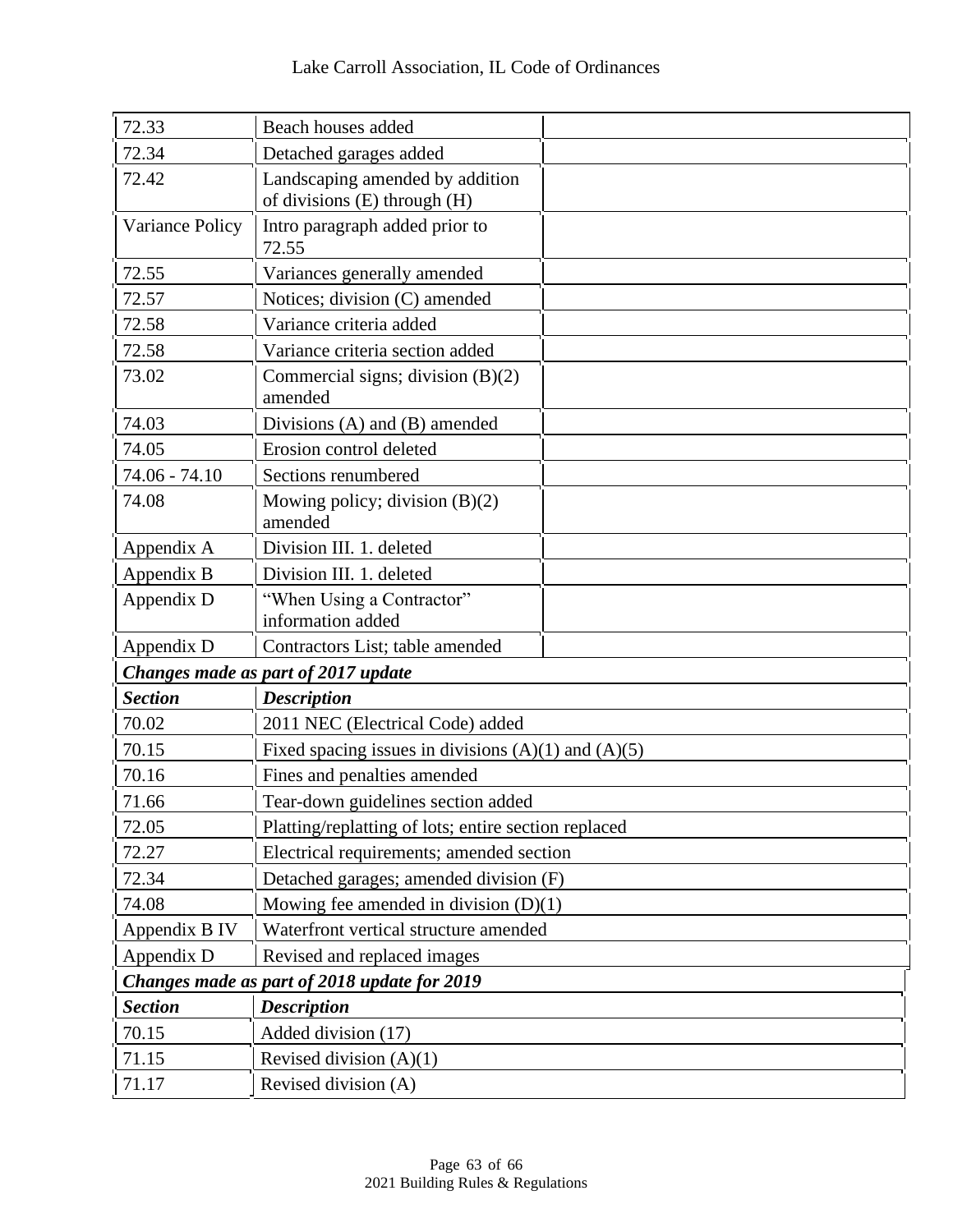| 71.29                                        | Revised division $(A)(2)$                                                                 |  |
|----------------------------------------------|-------------------------------------------------------------------------------------------|--|
| 72.05                                        | Revised division $(A)(8)(c)$                                                              |  |
| 72.28                                        | Added paragraphs (a), (b) and (c) to division $(B)(1)$ , revised division $(D)(3)$        |  |
| 72.30                                        | Revised divisions $(D)$ , $(G)$ and $(I)$                                                 |  |
| 72.31                                        | Revised divisions $(A)(1)$ and $(7)$ and $(B)(4)$                                         |  |
| 72.32                                        | Revised divisions $(C)$ and $(F)$                                                         |  |
| 72.35                                        | Deleted division (I)                                                                      |  |
| 72.55                                        | Revised section                                                                           |  |
| 73.01                                        | Added paragraph $(1)$ to division $(B)$                                                   |  |
| Appendix A IV                                | Added note                                                                                |  |
| Appendix B IV                                | Revised note                                                                              |  |
| Appendix D                                   | Revised "When Using a Contractor" form and surveyors in "Contractors List" form           |  |
|                                              | Changes made as part of 2019 update for 2020                                              |  |
| <b>Section</b>                               | <b>Description</b>                                                                        |  |
| 71.15                                        | $(C)(3)$ New home plans submission requirements                                           |  |
| 71.66                                        | (H) Formatting correction                                                                 |  |
| 72.05                                        | $(A)(10)(b)$ Delete                                                                       |  |
| 72.25                                        | (A) Clarifying unit of measure $-3/4$ inch                                                |  |
| 72.30                                        | (H) Delete (741 foot line)                                                                |  |
| 72.31                                        | $(A)(6)$ Delete (741 foot line)                                                           |  |
| 72.31                                        | $(B)(3)$ Delete (741 foot line)                                                           |  |
| 72.31                                        | $(B)(4)$ Clarifying no toilets                                                            |  |
| 72.33                                        | (H) Delete (741 foot line)                                                                |  |
| 72.35                                        | (H) Wooden support post(s) cannot be below grade or embedded in foundation                |  |
| 72.47                                        | New $(A)(B)$ Regarding temporary structures                                               |  |
| 74.08                                        | $(A)(3)$ Reference current fee schedule for unimproved lot mowing fees                    |  |
| 74.08                                        | $(A)(3)(b)$ Reference current fee schedule for late fees                                  |  |
| 74.08                                        | (B)(2) Reference current fee schedule for improved lot mowing fees                        |  |
| Appendix A                                   | New V. Must have A&E permission to plan any tree                                          |  |
| Appendix B                                   | New V. Must have A&E permission to plan any tree                                          |  |
| Changes made as part of 2020 update for 2021 |                                                                                           |  |
| <b>Section</b>                               | <b>Description</b>                                                                        |  |
| 71.16                                        | $(B)(2)$ NEW $(a)$ Submit PDFs for structures with condition space.                       |  |
| 71.31                                        | Change handrail height from 30 to 36, to 34 to 38 from 2015 IRC (R311.7.8.1)              |  |
| 72.00                                        | Chapter 72 Chapter headings: 72.31 Gazebos/Pergolas/Pavilions and 72.39 Satellite<br>Dish |  |
| 72.00                                        | General Provisions $-(A)$ , $(A)(1)$ and Note                                             |  |
| 72.20                                        | Revised sub-chapter heading: adding Septic                                                |  |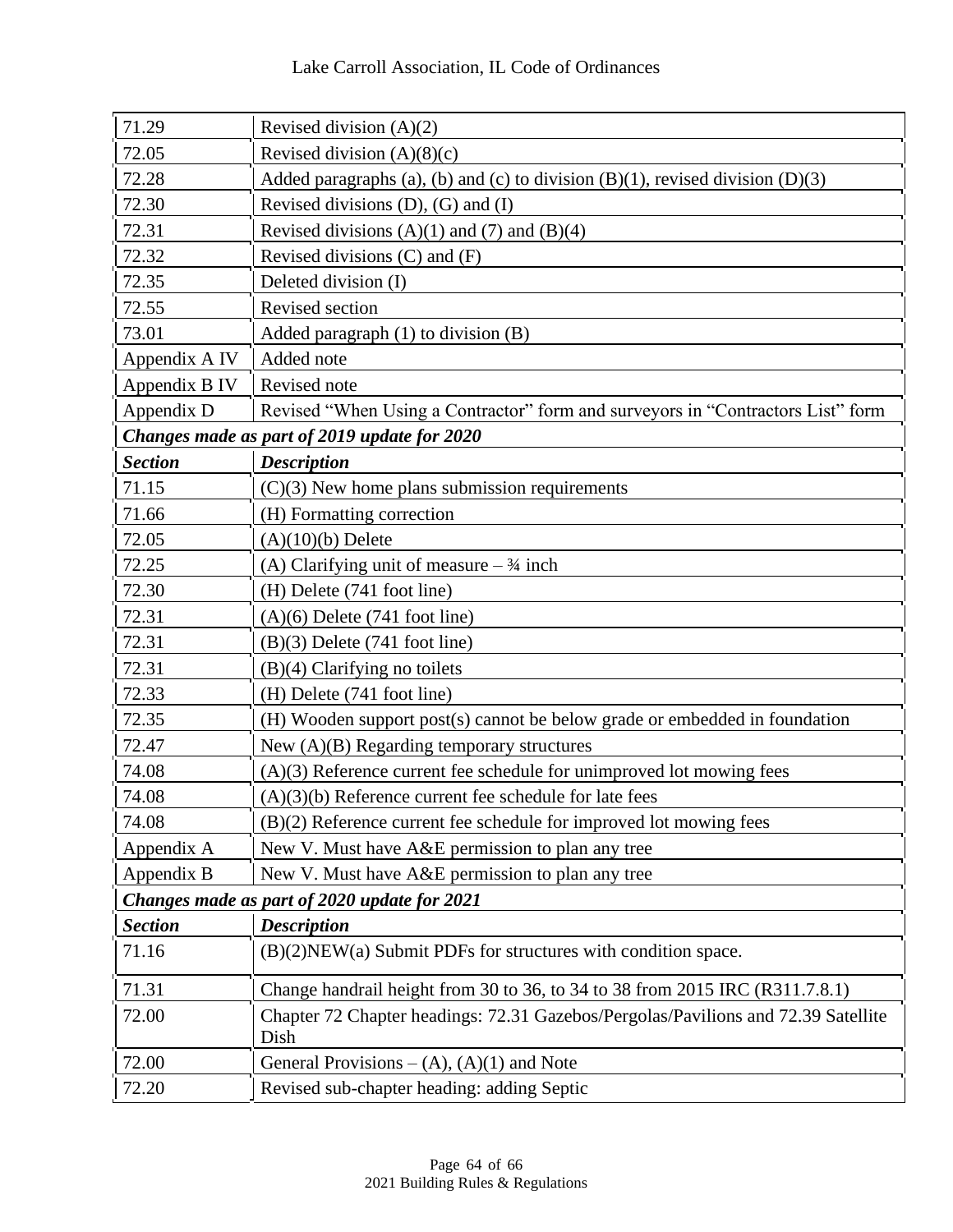| 72.29.1 | New heading: Lake Structures, Debris, and Buoys                                           |
|---------|-------------------------------------------------------------------------------------------|
| 72.31   | Revised sub-chapter heading: adding Pergolas/Pavilions                                    |
| 72.39   | Revised sub-chapter heading: adding Dish                                                  |
| 72.20   | (B) Change letters to reminders                                                           |
| 72.29.1 | New Lake Structures, Debris, and Buoys                                                    |
| 72.30   | (C) Reorganize outline format                                                             |
| 72.30   | New (C) (3) Maximum Height Structure                                                      |
| 72.30   | New (I), (J), & (K) – Additional shed requirements                                        |
| 72.31   | Heading correction - added Pavilions                                                      |
| 72.31   | New Size restrictions: $(A)(1)(a)$ , $(b)$ , $\&c)$                                       |
| 72.31   | New (B)(1)(c) & (2)(c) Maximum height 20ft for Gazebo/Pergola/Pavilion                    |
| 72.32   | (D) Barns, etc. maximum structure height 20ft                                             |
| 72.33   | (A) Same as new construction                                                              |
| 72.33   | (C) SqFt and impervious details added                                                     |
| 72.33   | (D) Maximum sidewall and overall height                                                   |
| 72.33   | (F) Colors to be indicated on plans                                                       |
| 72.33   | (G) Plumbing designed by licensed professional and on drawings                            |
| 72.33   | (H) Deleted "741 foot line" from rule                                                     |
| 72.33   | New $(J)$ , $(K)$ , $(L)$ , $\&$ $(M)$                                                    |
| 72.34   | (C) Survey to show garage, setbacks, well & septic, and impervious surface<br>calculation |
| 72.34   | (E) Colors to be indicated on plans                                                       |
| 72.34   | NEW $(G)$ , $(H)$ , $(I)$ , $\&$ $(J)$                                                    |
| 72.35   | Section clarification to "Attached Decks"                                                 |
| 72.35   | Addition to reference to DCA-6                                                            |
| 72.35   | (A) Colors to be indicated on plans                                                       |
| 72.35   | $(B)$ , $(C)$ , $\&$ $(D)$ Deleted "detached"                                             |
| 72.35   | (E) Stair handrail required                                                               |
| 72.35   | (G) Footings and piers follow DCA-6                                                       |
| 72.35   | New (I), (J), $&$ (K)                                                                     |
| 72.38   | Section heading changed to include "AND FLAGPOLES"                                        |
| 72.38   | New (F) Survey showing location, setbacks, and lot lines                                  |
| 72.39   | (C) 36" or less satellite dish on under a 12ft pole/post not attached to house, no        |
|         | permit                                                                                    |
| 72.41   | $(G)(2)$ Indicate pool dimensions & structures and minimum of 746' elevation              |
| 72.41   | New (I) New (I) re Electrical Plans                                                       |
| 72.42   | (A) Mature tree driplines must be within property lines                                   |
| 72.42   | (G) Removed "two (2) feet or higher" from rule                                            |
| 72.42   | New (H) Landscaping                                                                       |